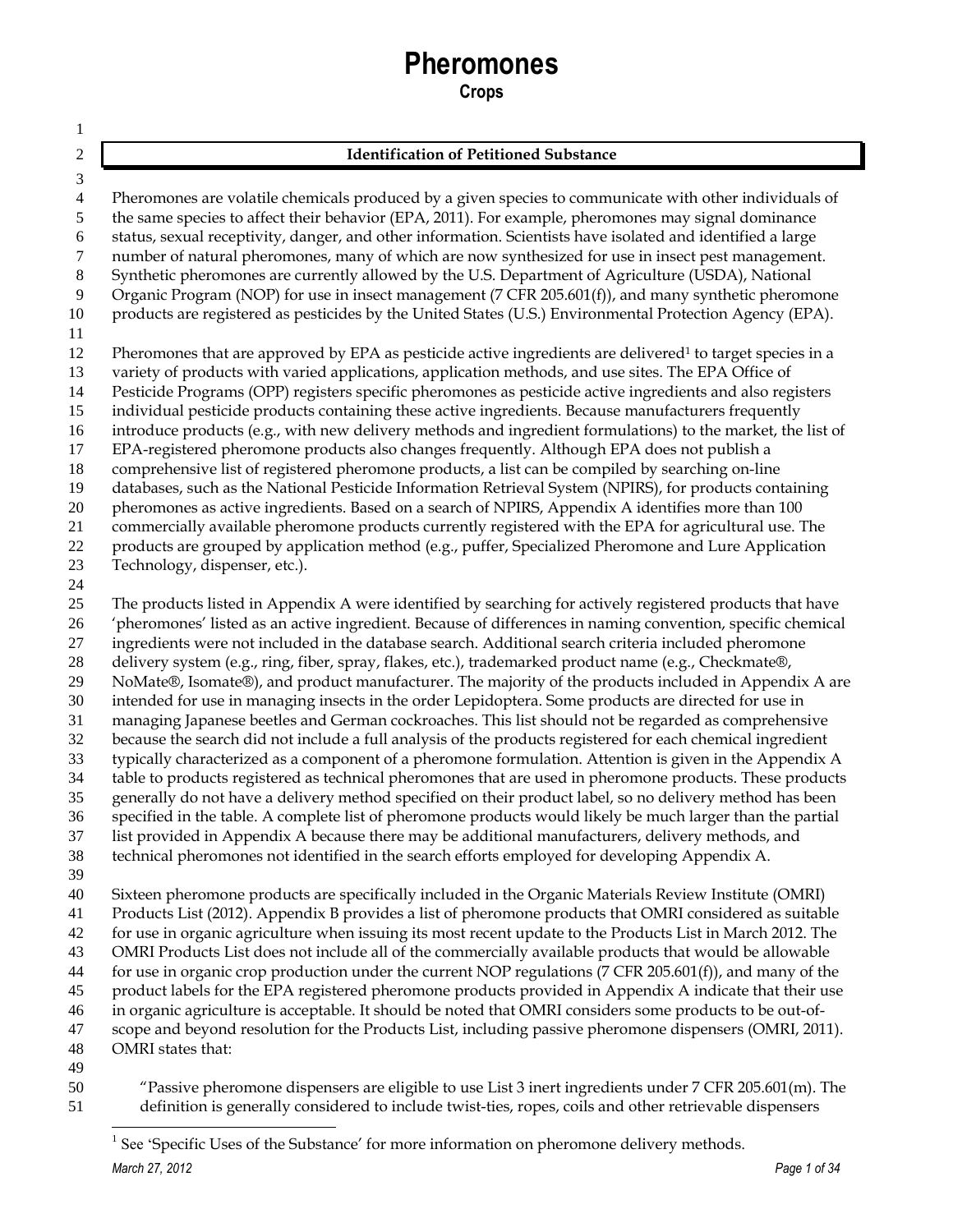where the active pheromone is not in contact with the crop. It is unclear if formulations that are applied to the crop and are not possible to retrieve are passive pheromone dispensers. " Pheromones have been effective in the control of many insect pests including the Japanese beetle and German cockroach; however most of the products described in Appendix A are utilized in pest management programs for insects belonging to the order Lepidoptera, which includes moths and butterflies. Lepidopteran pheromones are used to disrupt the mating behavior of certain moths whose larvae destroy crops and trees. Many EPA-approved lepidopteran pheromones contain synthetic versions of naturally occurring compounds that are produced by female moths to attract a mate. Generally, the relative amounts of several pheromone chemicals in a pesticide product determine which specific pests are controlled. Table 1 provides details on the use of female moth mating pheromones (synthetic) that are approved by the EPA as pesticide active ingredients (EPA, 2011) to control lepidopteran pests. **Characterization of Petitioned Substance** 

## **Composition of the Substance**:

- Pheromones are produced naturally by many organisms and have been synthetically formulated for
- agricultural use. The active ingredients in many of the pheromones and pheromone products listed in
- Appendices A and B and Table 1 are alkenes, which are characterized by at least one double bond between 71 two carbons (O'Leary, 2000).
- 
- Insect pheromones are generally comprised of very specific esters (Baldwin, 2011). These chemical
- compounds are derived by reacting an [oxoacid](http://en.wikipedia.org/wiki/Oxoacid) with [a hydroxyl](http://en.wikipedia.org/wiki/Hydroxyl) compound, such as a[n alcohol](http://en.wikipedia.org/wiki/Alcohol) or [phenol,](http://en.wikipedia.org/wiki/Phenols)
- or are formed b[y condensing](http://en.wikipedia.org/wiki/Condensation_reaction) an acid with an alcohol (Clark, 2004). Many pheromones have been
- characterized as chiral because they lack an internal plane of symmetry and thus have a non-
- superimposable mirror image (Mori, 2010).
- 

The majority of known structures for moth pheromones are hydrocarbon chains, usually 10 to 18 carbons

- in length, with 1 to 3 double bonds and a terminal acetate, alcohol, or aldehyde. Less common structural motifs in moth pheromones include epoxides, ketones, and hydrocarbons with one or more double bonds
- 82 or methyl branches. These chain lengths can range from  $C_{10}$  to  $C_{23}$  (Resh and Cardé, 2009). The primary
- components of sex pheromones (esters) are the most critical part of the chemical complex, but are reliant on
- the presence or absence of secondary components, which greatly affect an insect's response sequence
- (Baldwin, 2011).
- 

# **Properties of the Substance**:

- Released by many organisms, pheromones are odorless chemicals that affect the behavior of other
- members of the same species. After an organism releases a pheromone, the liquid pheromone dissipates
- into the surrounding air and forms a cloud of vapor near the signaling animal (Regnier and Law, 1968).
- These unique compounds have been identified and synthetically produced in the laboratory for
- commercial use. In general, many commercially produced pheromone products are considered alkenes.
- Alkenes are insoluble in water, but are soluble in organic solvents. Alkenes used in synthetic pheromone
- products are generally liquids and have a lower density than water (O'Leary, 2000). Esters that act as the
- components of many nonsynthetic and synthetic pheromones are generally of a low molecular weight and
- are considered to be volatile (Clark, 2004).
- 
- Chemical properties of pheromones released by the phylogenic order Lepidoptera (i.e., moths and
- butterflies) have been researched. Pheromones of Lepidoptera are classified as oxygenated hydrocarbons in
- a medium-long chain. These chains are generally composed of 10 to 20 carbon atoms and are saturated
- with up to three double bonds. The end of the chain typically contains a functional group characterized as
- an alcohol, acetate, or aldehyde (CBC, 2011). As an example, the physical and chemical properties of the
- codling moth pheromone are provided in Table 2.
-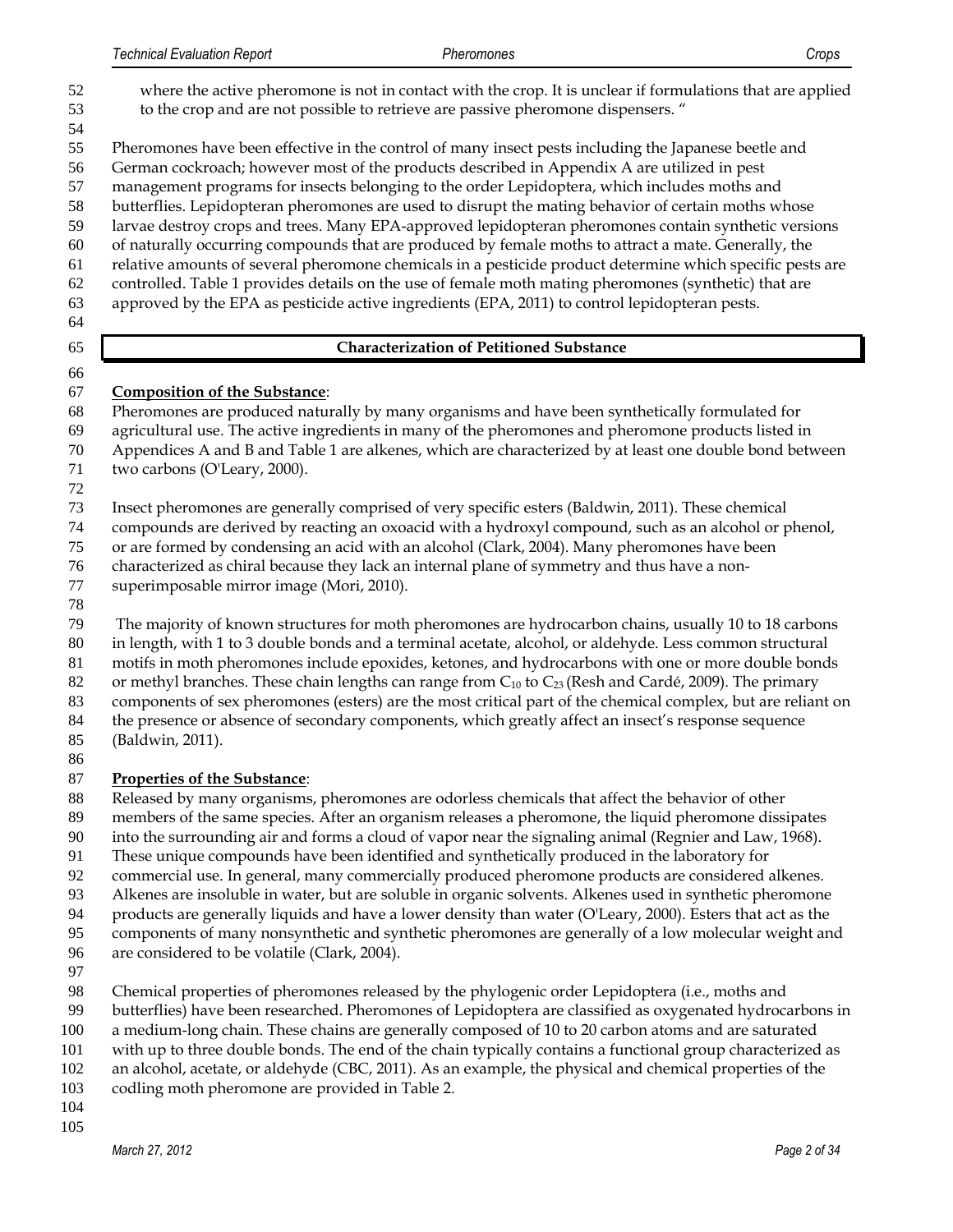# 108

107 **Table 1. Female Moth Mating Pheromones Approved as Pesticide Active Ingredients**

| <b>Pests Controlled</b>                                | <b>Use Sites</b>                                                                                                          | <b>Chemical Name of Pheromone (OPP</b><br><b>Chemical Code)</b>                                                                               | <b>CAS</b><br>Number                                       |
|--------------------------------------------------------|---------------------------------------------------------------------------------------------------------------------------|-----------------------------------------------------------------------------------------------------------------------------------------------|------------------------------------------------------------|
| Artichoke plume moth                                   | Artichokes                                                                                                                | $(Z)$ -11-Hexadecenal (120001)                                                                                                                | 53939-28-9                                                 |
| Beet armyworm                                          | Alfalfa, cotton, strawberries,<br>vegetables, tobacco                                                                     | (Z,E) -9,12-Tetradecadienyl acetate<br>(117203); (Z)-9-Tetradecen-1-ol (119409)                                                               | 31654-77-0;<br>35153-15-2                                  |
| Blackheaded fire worm                                  | Cranberries, fruit                                                                                                        | (Z)-11-Tetradecenyl acetate (128980)                                                                                                          | 20711-10-8                                                 |
| Citrus Leafminer Moth (CLM),<br>Phyllocnistis citrella | Ornamental and<br>Agricultural crops<br>(unspecified)                                                                     | (Z,Z,E)-7,11,13-Hexadecatrienal (029000)                                                                                                      | 888042-38-4                                                |
| Codling moth                                           | Fruit, nuts                                                                                                               | Lauryl alcohol (001509); Myristyl alcohol<br>(001510); (E,E) -8,10-Dodecadien-1-ol<br>$(129028)$ ; $(Z)$ -11-Tetradecenyl acetate<br>(128980) | 112-53-8; 112-<br>72-1; 33956-<br>49-9; 20711-<br>$10-8$   |
| Codling moth                                           | Fruit, nuts, ornamental<br>trees/shrubs, uncultivated<br>agricultural areas                                               | (E,E) -8,10-Dodecadien-1-ol (129028)                                                                                                          | 33956-49-9                                                 |
| Codling moth (Cydia pomonella)                         | Pome fruit, stone fruit, tree<br>nuts                                                                                     | n-tetradecyl acetate                                                                                                                          | 638-59-5                                                   |
| Diamondback moth                                       | Manufacturing use                                                                                                         | (Z)-11-Hexadecenyl Acetate (129071)                                                                                                           | 34010-21-4                                                 |
| Dogwood Borer (DWB) (Synanthedon<br>scitula)           | (E,Z)-2,13-octadecadien-1-yl acetate<br>Pome fruit, stone fruit, tree<br>nut, and ornamental nursery<br>(117242)<br>crops |                                                                                                                                               | 86252-65-5                                                 |
| Dogwood Borer (DWB), Synanthedon<br>scitula            | Pome fruit, stone fruit, tree<br>nut, and ornamental nursery<br>crops                                                     | (E,Z)-2,13-octadecadien-1-ol (117244)                                                                                                         | 123551-47-3                                                |
| Douglas fir tussock moth                               | Douglas fir trees                                                                                                         | (Z)-6-Heneicosen-11-one (129060)                                                                                                              | 54884-65-4                                                 |
| <b>Eastern Pine Shoot Borer</b>                        | Forest trees, woodland trees                                                                                              | (E)-9-Dodecen-1-ol acetate(119004)                                                                                                            | 35148-19-7                                                 |
| Grapeberry moth                                        | Grapes, vine fruit                                                                                                        | (Z)-9-Dodecenyl acetate (129004)                                                                                                              | 16974-11-1                                                 |
| Grapeberry moth                                        | Grapes                                                                                                                    | (Z)-11-Tetradecenyl acetate (128980); (Z)-<br>9-Dodecenyl acetate (129004)                                                                    | 20711-10-8;<br>16974-11-1                                  |
| Gypsy moth                                             | Forest trees; Ornamental<br>evergreen trees and shrubs                                                                    | cis-7,8-Epoxy-2-methyloctadecane<br>(114301)                                                                                                  | 29804-22-6                                                 |
| Hickory shuckworm                                      | Fruits, nuts, Uncultivated<br>agricultural areas                                                                          | (E,E) -8,10-Dodecadien-1-ol (129028)                                                                                                          | 33956-49-9                                                 |
| Hickory shuckworm                                      | Fruit, nuts                                                                                                               | Lauryl alcohol (001509); Myristyl alcohol<br>(001510); (E,E) -8,10-Dodecadien-1-ol<br>$(129028)$ ; $(Z)$ -11-Tetradecenyl acetate<br>(128980) | 112-53-8; 112-<br>72-1; 33956-<br>49-9; 20711-<br>$10 - 8$ |
| Koa seed worm                                          | Fruit, nuts                                                                                                               | (Z)-8-Dodecen-1-yl acetate (128906); (E)-8-<br>Dodecen-1-yl-acetate (128907); (Z)-8-<br>Dodecen-1-ol (128908)                                 | 28079-04-1;<br>38363-29-0;<br>40642-40-8                   |
| Leafrollers (various)                                  | Cranberries, fruit                                                                                                        | (Z)-11-Tetradecenyl acetate (128980)                                                                                                          | 20711-10-8                                                 |
| Light Brown Apple Moth (LBAM),<br>Epiphyas postvittana | Orchards, Ornamental<br>Nurseries, Vineyards                                                                              | 9,11-tetradecadien-1-ol, 1-acetate, (9E,11E)<br>(128000)                                                                                      | 54664-98-1                                                 |
| Macadamia nut borer                                    | Fruit, nuts                                                                                                               | (Z)-8-Dodecen-1-yl acetate (128906); (E)-8-<br>Dodecen-1-yl-acetate (128907); (Z)-8-<br>Dodecen-1-ol (128908)                                 | 28079-04-1;<br>38363-29-0;<br>40642-40-8                   |
| Navel Orangeworm                                       | Orange                                                                                                                    | $(Z,Z)$ -11,13-Hexadecadienal (000711)                                                                                                        | 71317-73-2                                                 |
| Obliquebanded leafroller                               | Fruit                                                                                                                     | Lauryl alcohol (001509); Myristyl alcohol<br>(001510); (E,E) -8,10-Dodecadien-1-ol<br>$(129028)$ ; $(Z)$ -11-Tetradecenyl acetate<br>(128980) | 112-53-8; 112-<br>72-1; 33956-<br>49-9; 20711-<br>$10-8$   |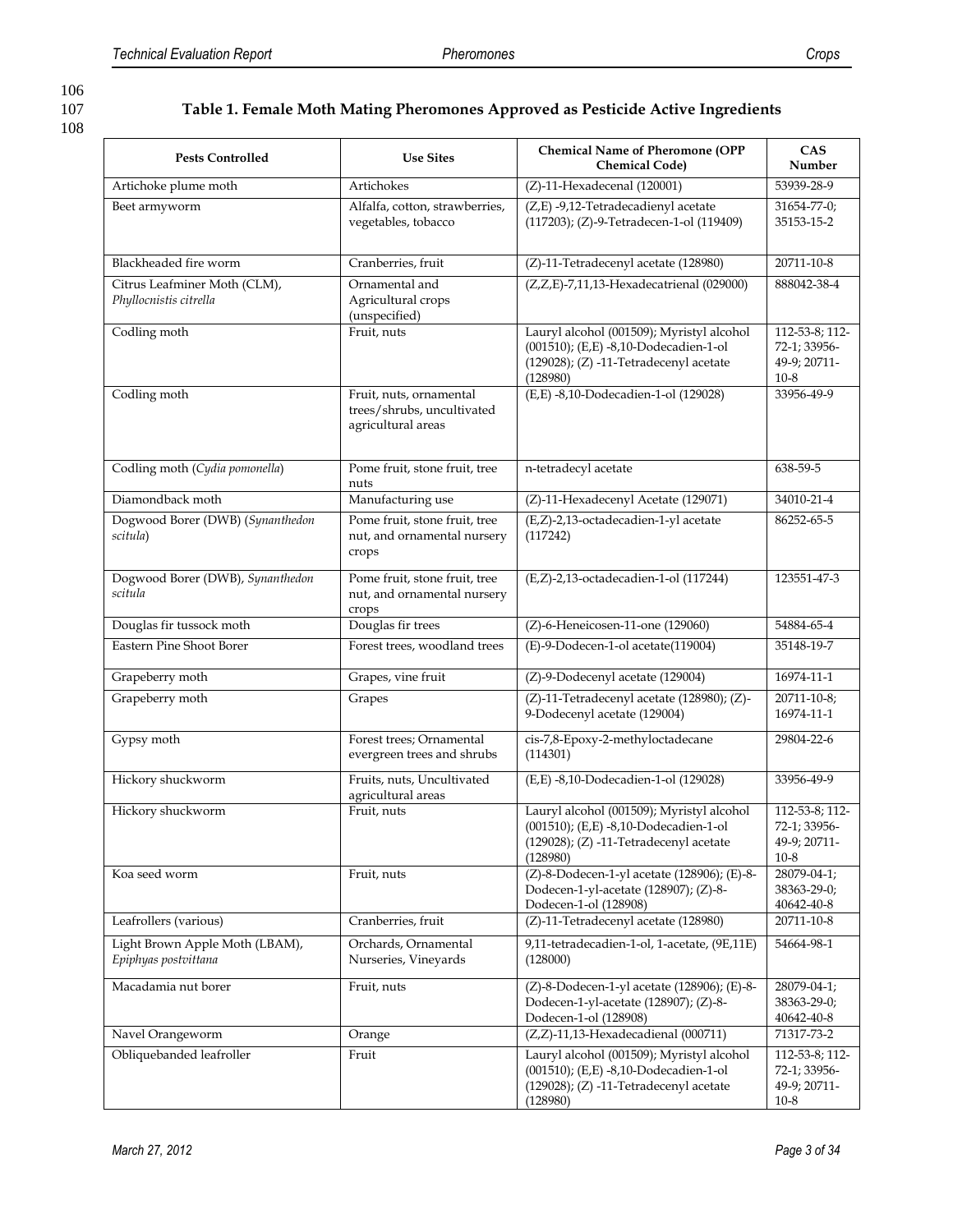| <b>Pests Controlled</b>                                                                                                                                                                                                                                                          | <b>Use Sites</b>                                                                                                                                                  | <b>Chemical Name of Pheromone (OPP</b><br><b>Chemical Code)</b>                                                                                                                | <b>CAS</b><br>Number                                                   |
|----------------------------------------------------------------------------------------------------------------------------------------------------------------------------------------------------------------------------------------------------------------------------------|-------------------------------------------------------------------------------------------------------------------------------------------------------------------|--------------------------------------------------------------------------------------------------------------------------------------------------------------------------------|------------------------------------------------------------------------|
| Omnivorous leafroller                                                                                                                                                                                                                                                            | Fruit (deciduous), grapes,<br>(E)-11-Tetradecenyl acetate (129019); (Z)-<br>kiwi, nuts<br>11-Tetradecenyl acetate (128980)                                        |                                                                                                                                                                                | 33189-72-9;<br>20711-10-8                                              |
| Oriental fruit moth                                                                                                                                                                                                                                                              | Fruit, nuts                                                                                                                                                       | (Z)-8-Dodecen-1-yl acetate (128906); (E)-8-<br>Dodecen-1-yl-acetate (128907)                                                                                                   | 28079-04-1;<br>38363-29-0;<br>40642-40-8                               |
| Oriental fruit moth                                                                                                                                                                                                                                                              | Fruit, nuts                                                                                                                                                       | (E)-5-Decenyl acetate (117703); (E)-5-<br>Decen-1-ol (078038); (Z)-8-Dodecen-1-yl<br>acetate (128906); (E)-8-Dodecen-1-yl-<br>acetate (128907); (Z)-8-Dodecen-1-ol<br>(128908) | 38421-90-8;<br>56578-18-8;<br>28079-04-1;<br>38363-29-0;<br>40642-40-8 |
| Pandemis leafroller                                                                                                                                                                                                                                                              | Fruit                                                                                                                                                             | Lauryl alcohol (001509); Myristyl alcohol<br>(001510); (E,E) -8,10-Dodecadien-1-ol<br>$(129028)$ ; $(Z)$ -11-Tetradecenyl acetate<br>(128980)                                  | 112-53-8; 112-<br>72-1; 33956-<br>49-9; 20711-<br>$10-8$               |
| Peach twig borer                                                                                                                                                                                                                                                                 | Fruit, nuts                                                                                                                                                       | (E)-5-Decenyl acetate (117703); (E)-5-<br>Decen-1-ol (078038); (Z)-8-Dodecen-1-yl<br>acetate (128906); (E)-8-Dodecen-1-yl-<br>acetate (128907); (Z)-8-Dodecen-1-ol<br>(128908) | 38421-90-8;<br>56578-18-8;<br>28079-04-1;<br>38363-29-0;<br>40642-40-8 |
| Peach twig borer                                                                                                                                                                                                                                                                 | Fruit, nuts, agricultural<br>crops (unspecified)                                                                                                                  | (E)-5-Decen-1-ol acetate (117703); (E)-5-<br>Decen-1-ol (078038)                                                                                                               | 38421-90-8;<br>56578-18-8                                              |
| Pink bollworm                                                                                                                                                                                                                                                                    | Cotton                                                                                                                                                            | 7,11-Hexadecadien-1-ol acetate (114103)                                                                                                                                        | 50933-33-0                                                             |
| Pink bollworm                                                                                                                                                                                                                                                                    | Cotton                                                                                                                                                            | (Z,E)-7,11-Hexadecadien-1-yl acetate<br>(114101); (Z,Z)-7,11- Hexadecadien-1-yl<br>acetate (114102)                                                                            | 53042-79-8;<br>52207-99-5                                              |
| Sparganothis fruitworm<br>Cranberries                                                                                                                                                                                                                                            |                                                                                                                                                                   | (E)-11-Tetradecen-1-ol acetate (129019)                                                                                                                                        | 33189-72-9                                                             |
| Tomato Leafminer, Tuta absoluta                                                                                                                                                                                                                                                  | Ornamental and<br>Agricultural crops<br>(Specifically, tomato crops)                                                                                              | (E,Z,Z)-3,8,11-Tetradecatrienyl acetate<br>(011472)                                                                                                                            | 163041-94-9                                                            |
| Tomato pinworm                                                                                                                                                                                                                                                                   | Eggplant, tomato, vegetables<br>(fruiting)                                                                                                                        | (Z)-4-Tridecen-1-yl acetate (121901); (E)-4-<br>Tridecen-1-yl acetate (121902)                                                                                                 | 65954-19-0;<br>72269-48-8                                              |
| Western Poplar Clearwing moth<br>(Paranthrene robiniae)                                                                                                                                                                                                                          | Poplars, white burch,<br>willows, locust                                                                                                                          | (E,Z)-3,13-octadecadien-1-ol; (Z,Z)-3,13-<br>octadecadien-1-ol                                                                                                                 | 66410-28-4;<br>66410-24-0                                              |
| Codling moth (Cydia pomonella),<br>obliquebanded leafroller (Choristoneura<br>rosaceana), pandemis leafroller<br>(Pandemis pyrusana), fruittree leafroller<br>(Archips argyrospilus), threelined<br>leafroller (Pandemis limitata), and<br>European leafroller (Archips rosamus) | Apples, pears, quince and<br>other pome fruits, peaches<br>prunes, plums, nectarines,<br>cherries and other stone<br>fruits, walnut, pecan and<br>other nut crops | Z-9-Tetradecen-1-yl acetate (129109)                                                                                                                                           | 16725-53-4                                                             |
| Codling moth (Cydia pomonella),<br>obliquebanded leafroller (Choristoneura<br>rosaceana), pandemis leafroller<br>(Pandemis pyrusana), fruittree leafroller<br>(Archips argyrospilus), threelined<br>leafroller (Pandemis limitata), and<br>European leafroller (Archips rosamus) | Apples, pears, quince and<br>other pome fruits, peaches<br>prunes, plums, nectarines,<br>cherries and other stone<br>fruits, walnut, pecan and<br>other nut crops | Z-11-Tetradecen-1-ol (129021)                                                                                                                                                  | 34010-15-6                                                             |
| Codling moth (Cydia pomonella),<br>obliquebanded leafroller (Choristoneura<br>rosaceana), pandemis leafroller<br>(Pandemis pyrusana), fruittree leafroller<br>(Archips argyrospilus), threelined<br>leafroller (Pandemis limitata), and<br>European leafroller (Archips rosamus) | Apples, pears, quince and<br>other pome fruits; peaches<br>prunes, plums, nectarines,<br>cherries and other stone<br>fruits; walnut, pecan and<br>other nut crops | Z-11-Tetradecenol (120011)                                                                                                                                                     | 35237-64-0                                                             |

109 Sources: EPA, 2001; EPA, 2011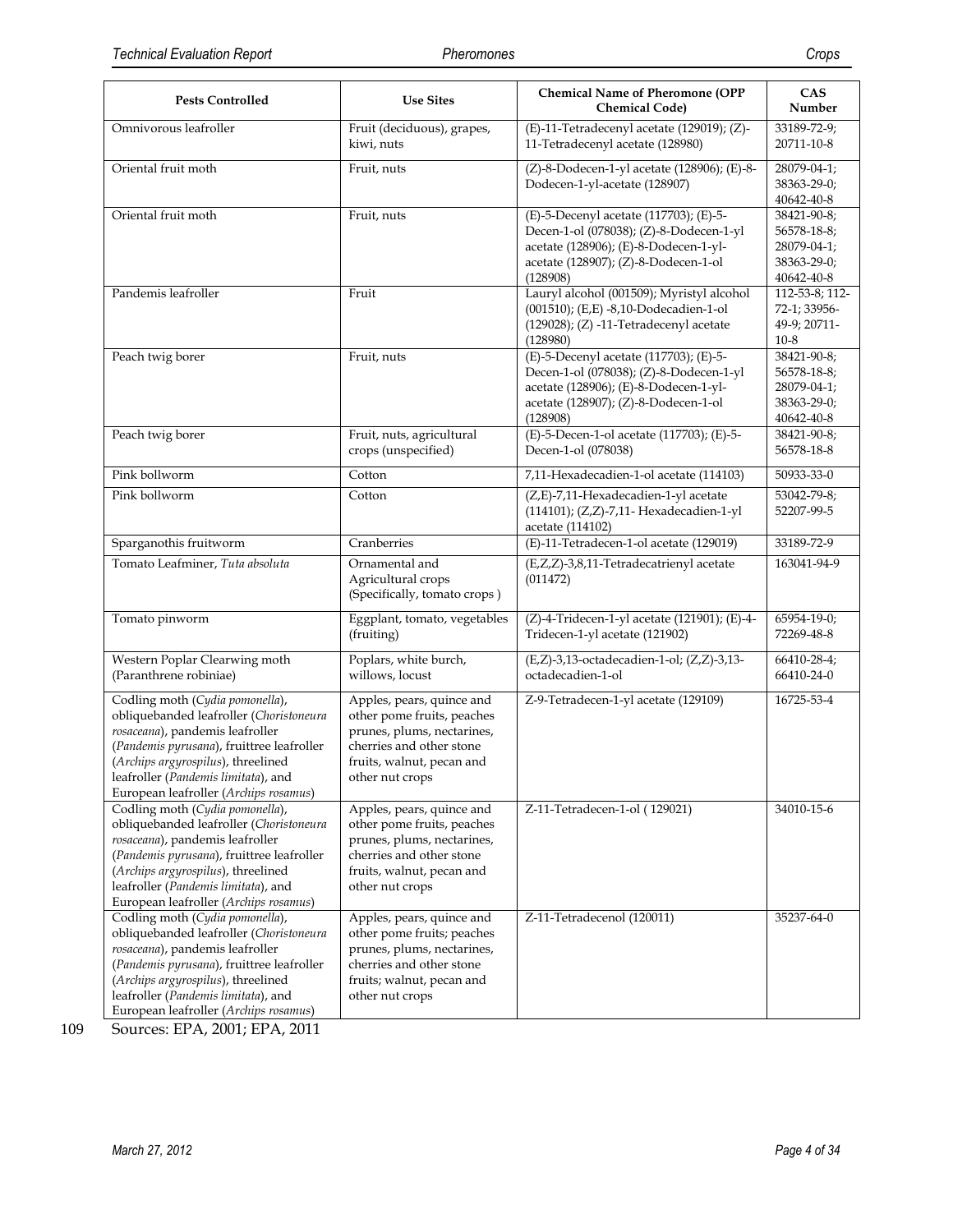| <b>Physical or Chemical Property</b> | Value                        |
|--------------------------------------|------------------------------|
| Boiling point                        | $110 - 120$ °C               |
| Specific gravity (25°C)              | 0.857                        |
| Viscosity $(25^{\circ}C)$            | 22.9 centistokes             |
| Flash point                          | $91^{\circ}$ C               |
| Vapor pressure $(25^{\circ}C)$       | $1.428 \times 10^{-2}$ mm Hg |
| pH                                   | 5.6                          |
| Refractive index                     | 1.467                        |

#### **Table 2. Physicochemical Properties of Codling Moth Pheromone**

 Source: CBC, 2011 

#### **Specific Uses of the Substance**:

Pheromones are intraspecific chemicals that are produced by a variety of organisms using different glands,

 including the exocrine gland, and may also be produced in the gut or cuticle and then emitted to the atmosphere (Bloomquist and Vogt, 2003). Many different types of pheromones are produced for

communicating a wide array of messages. Some of these pheromones include sex pheromones (substances

produced to attract the opposite sex; usually produced by females to attract males); aggregation

119 pheromones (substances produced by one or both sexes to bring organisms together to feed or reproduce);

alarm pheromones (substances produced in response to being attacked that alarms, alerts, or repels others

of the same species); and trail pheromones (substances produced to denote the presence of food resources

and to signal for colony relocation or movement) (Resh and Cardé, 2009).

#### 

 Pheromones have been synthesized for use in pest management systems. Specifically, pheromones are used for insect population monitoring, trapping, systems of 'attract and kill', and mating disruption or confusion (Resh and Cardé, 2009). General approaches for the direct management of insect pests using pheromones are described below.

**Traps and lures.** Pheromone traps can be used to detect the presence and density of insect pests. Monitoring allows agricultural workers to define areas of pest infestation and is particularly useful in areas where the distribution and lifecycle of a particular insect species is not well understood. These traps can be used to identify early incidence of a particular pest. Pheromones can be added to traps in order to attract males searching for a female for mating. Specifically, synthetic lures are placed inside of specially-designed traps. Lures are often enclosed or impregnated in rubber or polyethylene, which provides gradual release of the synthetic pheromones. A trap can be a simple roof structure with a sticky bottom to entrap insects, or a roof over a funnel with a container for retaining insects that fall into a funnel. Mass trapping has been utilized to trap all of a pest population's males in order to prevent the population's females from mating. Mass trapping has been shown to to reduce population densities of target species when population levels are low, but mass trapping has proved to be less effective when population densities are high (Pimentel, 2007). 

- **Attract and kill systems.** Attract and kill systems are a more recent approach for pest management, and the purpose of this system is to use a synthetic pheromone to bring a target insect in contact with an insecticide. A mixture of insecticide and pheromones is generally sprayed directly onto the crop so that target organisms are exposed to a lethal dose of insecticide. Attract and kill systems are powerful control strategies because target male insects are removed from the ecosystem. This system has been commonly used in killing the boll weevil and grape root borer moth and requires less insecticide than standard insecticide-only sprays (Welter, 2005a).
- **Mating disruption/confusion.** A target area is saturated with synthetic pheromones so that male insects may become disoriented and unable to locate females for mating. The presence of sufficient synthetic pheromone disrupts the mating patterns of many agricultural pests. Pheromone products containing sex attractants are typically released in agricultural fields and orchards during known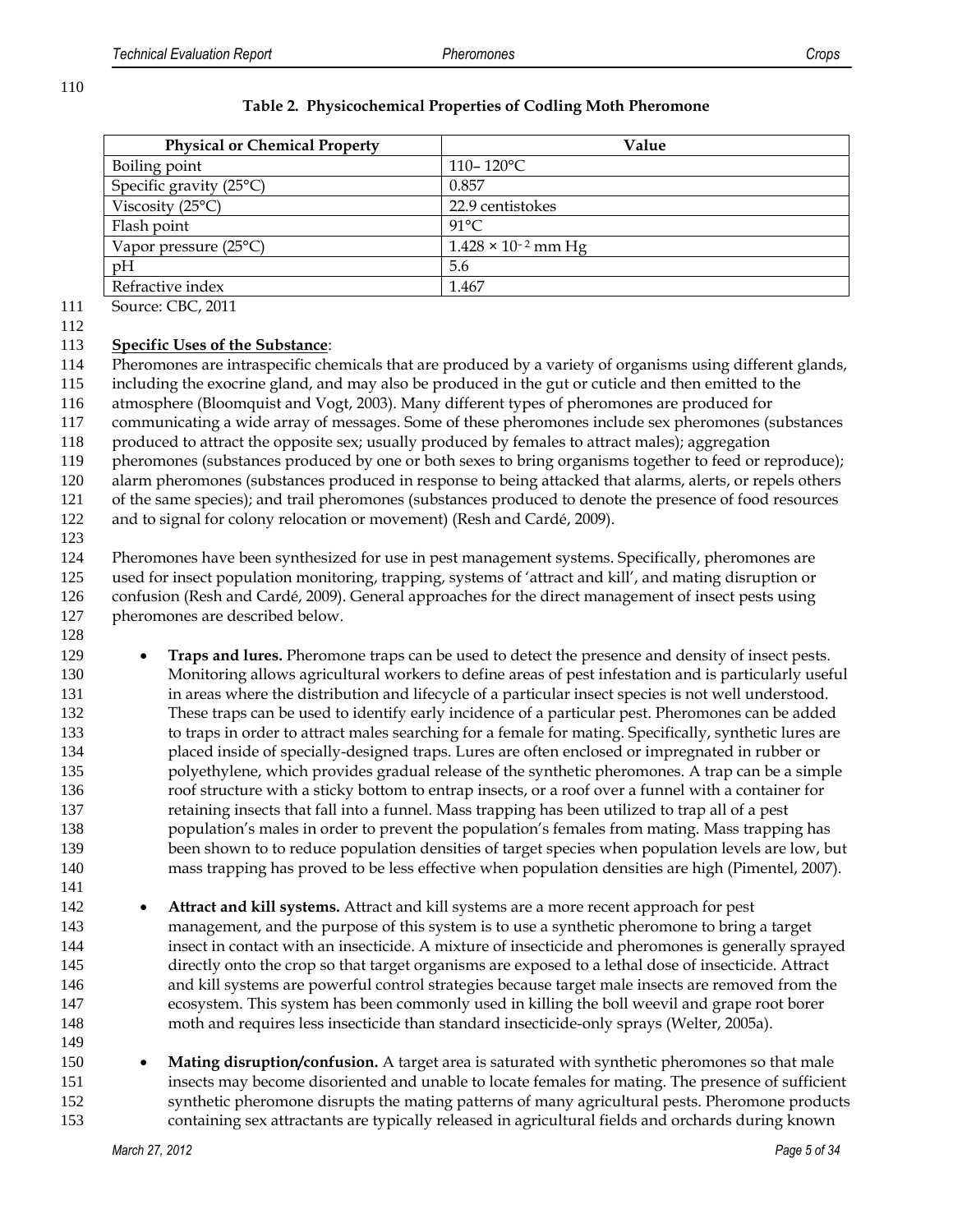| 154<br>155               | breeding times (Muir, 2001). There are two primary mechanisms of mating disruption: competitive<br>and non-competitive disruption:                                                                                                                                                                                                                                                                                                      |
|--------------------------|-----------------------------------------------------------------------------------------------------------------------------------------------------------------------------------------------------------------------------------------------------------------------------------------------------------------------------------------------------------------------------------------------------------------------------------------|
| 156<br>157<br>158<br>159 | Competitive mating disruption involves a competitive attraction, which means that the<br>$\circ$<br>male insects follow a false plume of pheromones which have been released in the air by<br>ground or aerial application. A number of pheromones serve as mating attractants.                                                                                                                                                         |
| 160<br>161<br>162        | Competitive disruption is created between females calling for a mate and the pheromones<br>released for pest management purposes. These natural pheromone blends are typically<br>non-synthetic.                                                                                                                                                                                                                                        |
| 163<br>164               | Non-competitive disruption, which involves the release of an unnatural blend of synthetic<br>$\circ$<br>pheromones. An unnatural blend of pheromones may be an effective camouflage of                                                                                                                                                                                                                                                  |
| 165<br>166               | natural pheromone trails and can disrupt the ability of the male to orient by creating<br>sensory imbalance. The end result is mating that is either delayed or prevented (Carter,                                                                                                                                                                                                                                                      |
| 167<br>168<br>169        | 2003; Miller et al., 2006). This method has been shown to be particularly effective with<br>controlling the pink bollworm, lesser peachtree borer, citrus leafminer, grape berry moth,<br>artichoke plume moth, codling moth, and gypsy moth. Because high cost can be a concern,                                                                                                                                                       |
| 170<br>171               | these systems are primarily used in cases where there are existing issues with insecticide<br>resistance, an effective and low-cost insecticide is not available for commercial use, the use                                                                                                                                                                                                                                            |
| 172<br>173               | of insecticides could disrupt biological control, or the general area of use is considered to<br>be environmentally sensitive (Baldwin, 2011). Several products that contain pheromones                                                                                                                                                                                                                                                 |
| 174<br>175<br>176        | for mating disruption are listed by OMRI as allowed for use in organic agriculture. Please<br>see Appendix B for a list of these products.                                                                                                                                                                                                                                                                                              |
| 177<br>178<br>179<br>180 | Pheromone compounds for some insects are so complex that they have yet to be synthesized in their<br>entirety or to be delivered to target species effectively using commercially available methods. In general,<br>sex pheromones are very specific and their specificity is generally derived from the isomeric configuration<br>of the compound, the time and rate of release, and the ratio of chemical components (Baldwin, 2011). |
| 181<br>182<br>183        | The pheromone delivery systems most commonly used in agriculture are described in more detail below.                                                                                                                                                                                                                                                                                                                                    |
| 184                      | Passive pheromone dispenser (including traps and lures). Passive dispensers use simple                                                                                                                                                                                                                                                                                                                                                  |
| 185                      | diffusion (i.e., moving a molecule across a membrane without the use of physical or chemical                                                                                                                                                                                                                                                                                                                                            |
| 186                      | energy) to release pheromones into the surrounding environment. Passive dispensers also have                                                                                                                                                                                                                                                                                                                                            |
| 187                      | been described by the National Organic Standards Board (NOSB) as those which emit pheromones                                                                                                                                                                                                                                                                                                                                            |
| 188<br>189<br>190        | by volatilization rather than by spray and produce a concentration of pheromones in a limited area<br>(NOSB, 2011a). Passive dispenser technology is used to disrupt the mating patterns of insect pests<br>in the vicinity of the dispensers and also used in products designed to trap and lure insect pests.                                                                                                                         |
| 191                      | Passive dispensers release pheromones that draw insects away from agricultural crops and                                                                                                                                                                                                                                                                                                                                                |
| 192<br>193               | towards the pheromone-releasing dispensers.                                                                                                                                                                                                                                                                                                                                                                                             |
| 194                      | The most commonly used products are pheromone-impregnated polymer spirals, ropes, or tubes.                                                                                                                                                                                                                                                                                                                                             |
| 195                      | The use of wires, clips, or circular twin tubes allows these dispensers to be twist-tied, draped, or                                                                                                                                                                                                                                                                                                                                    |
| 196                      | clipped directly onto the plant. Application rates vary from one to several dispensers per tree and                                                                                                                                                                                                                                                                                                                                     |
| 197                      | can be labor intensive. These products are reported to cost more than other chemical control                                                                                                                                                                                                                                                                                                                                            |
| 198                      | programs, especially in high pest pressure situations where supplemental insecticides would be                                                                                                                                                                                                                                                                                                                                          |
| 199<br>200               | needed for acceptable control (Biddinger and Krawczyk, 2009). Historically, passive dispensers<br>have been observed to produce unreliable delivery profiles since they are temperature-sensitive,                                                                                                                                                                                                                                      |
| 201                      | relying only on the ambient temperature, and time-dependent. They are also limited to releasing                                                                                                                                                                                                                                                                                                                                         |
| 202                      | one component per device (Witzgall, 2001). Flaws have been identified with this method and can                                                                                                                                                                                                                                                                                                                                          |
| 203                      | be illustrated by the example of the control of codling moths in Swedish apple orchards. Witzgall                                                                                                                                                                                                                                                                                                                                       |
| 204                      | (2001) reported that 90 percent of pheromones applied using passive dispenser technology was                                                                                                                                                                                                                                                                                                                                            |
| 205<br>206               | released outside codling moth flight period, mainly during daytime at peak ambient temperatures.<br>In addition, dispensers must be applied early in season when population densities are still low,                                                                                                                                                                                                                                    |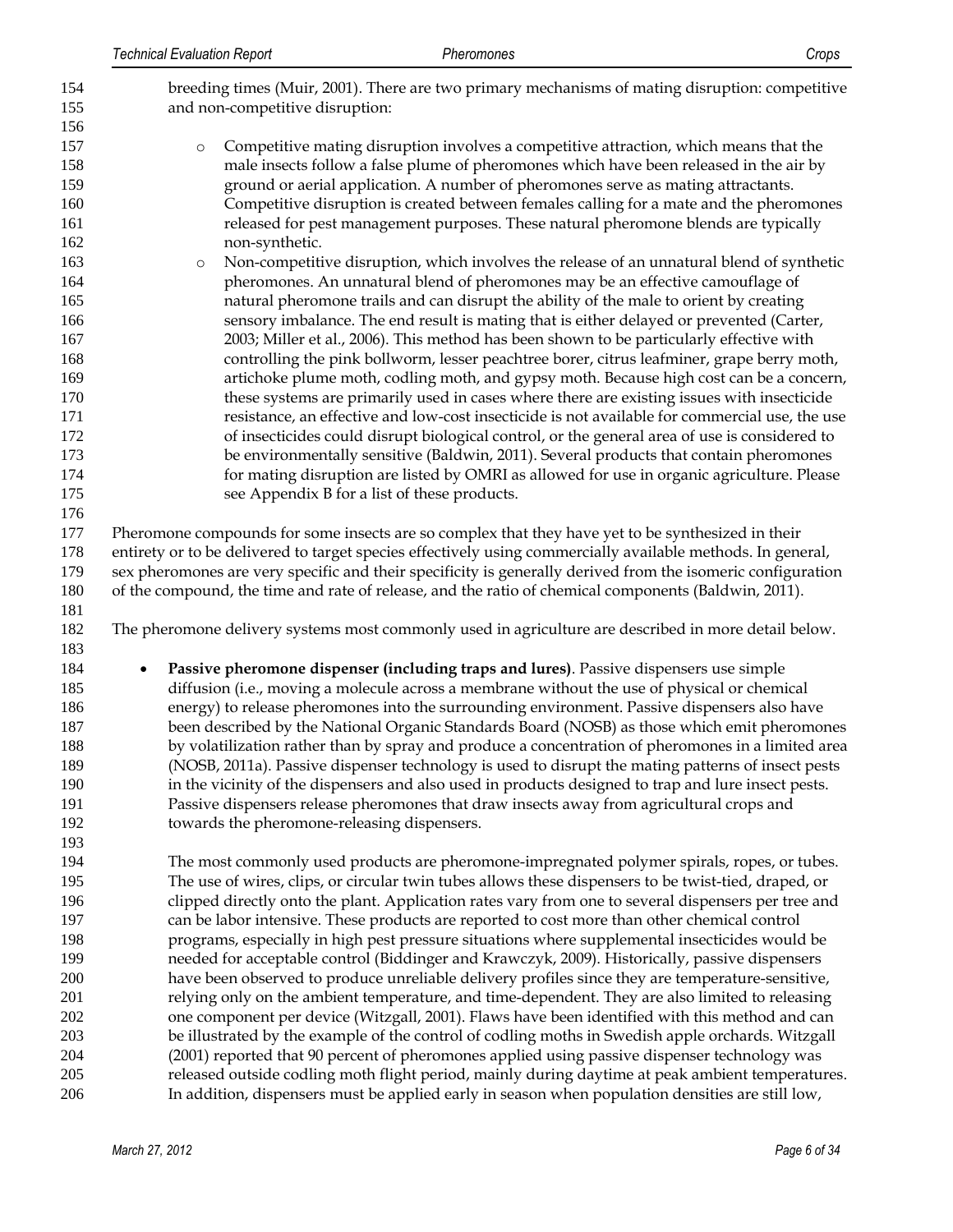while their release rates decrease during the season, as population densities start to increase (Witzgall, 2001). **Retrievable polymeric pheromone dispenser.** Retrievable polymeric dispensers are defined as a "solid matrix dispenser" delivering pheromones "at rates less than or equal to 150 grams active ingredient (AI)/acre/year" that is "placed by hand in the field and is of such size and construction that it is readily recognized and retrievable" (40 CFR 180). These dispensers are not in direct contact with crops (chemicals serve as mating attractants). **Spray method and microencapsulated pheromones**. Microencapsulated pheromones (MECs) are very small droplets (i.e., 10-190 micrometers in diameter) of pheromone enclosed within polymer capsules that control the pheromone release rate (Welter, 2005a). MECs are manufactured to be small in size so that they can be applied in water through normal airblast sprays in the same manner as conventional pesticides. Pheromones must be re-applied several times in a season for a target pest because residual activity is generally four to six weeks. Rainfall may reduce residual activity following application, so the use of a spray adjuvant is often recommended. Currently, the only effective materials that can be applied using the spray method are for the treatment of Oriental fruit moth, peachtree, and lesser peachtree borers. Formulations for codling moth and several species of leafrollers are commercially available but have not been observed to provide reliable control. Sprayable pheromones are not registered for organic fruit production because of 227 the polymer capsulation (Biddinger and Krawczyk, 2009). **• Hollow fibers.** Used in mating disruption programs since the 1970s, these products consist of an impermeable, short tube that is sealed at one end and then filled with pheromones. After a short initial burst of pheromones, the emission rate remains fairly constant. Application may require specialized aerial or ground equipment (Welter et al., 2005a). **High-emission dispensers.** High-emission dispensers were developed to deliver large quantities of pheromones while using fewer dispensers, thus reducing labor costs. Mechanical puffers, manufactured by Suttera, are used for mating disruption and confusion. A battery-powered, automatic metered dispenser releases a high emission aerosol or 'puff' of pheromone at fixed time intervals (generally every 15 minutes) for a 12-hour period during normal mating time (at night). The labeled use of this product indicates that only two puffers should be placed on every one acre of land; however the number of units required per acre varies depending on land/orchard size and patterns of distribution (Welter et al., 2005a). The use of puffer systems can produce significant cost savings because less labor is required in comparison to hand application, but, depending on pest pressure and surrounding landscape, applications of additional pheromones along field borders using hand dispensers may be needed (Biddinger and Krawczyk, 2009). If puffers are to be considered active dispensers of pheromones because they are mechanical in nature, then, in accordance with 7 CFR 205.601, EPA List 3 inerts would not be permitted for use with puffer dispensers (Welter et al., 2005b). **• Other**. Other pheromone dispensing methods are in development and not yet commercially available. In addition, other alternative methods include the aerial or ground application of pheromone-impregnated flakes, and the use of polymer bags filled with large doses of pheromone (Biddinger and Krawczyk, 2009).Specialized Pheromone and Lure Application Technology (SPLAT<sup>TM</sup>) is a proprietary base matrix formulation of biologically inert materials used to control the release of semiochemicals with or without pesticides. SPLAT products include pheromones that prevent the mating and reproduction of lepidopterous insects and can be applied as a spray using hand, aerial, or group equipment. SPLAT products for the control of oriental fruit moth, pink bollworm, codling moth, gypsy moth, light brown apple moth, carob moth, and citrus leafminer are commercially available (ISCA Technologies, 2010).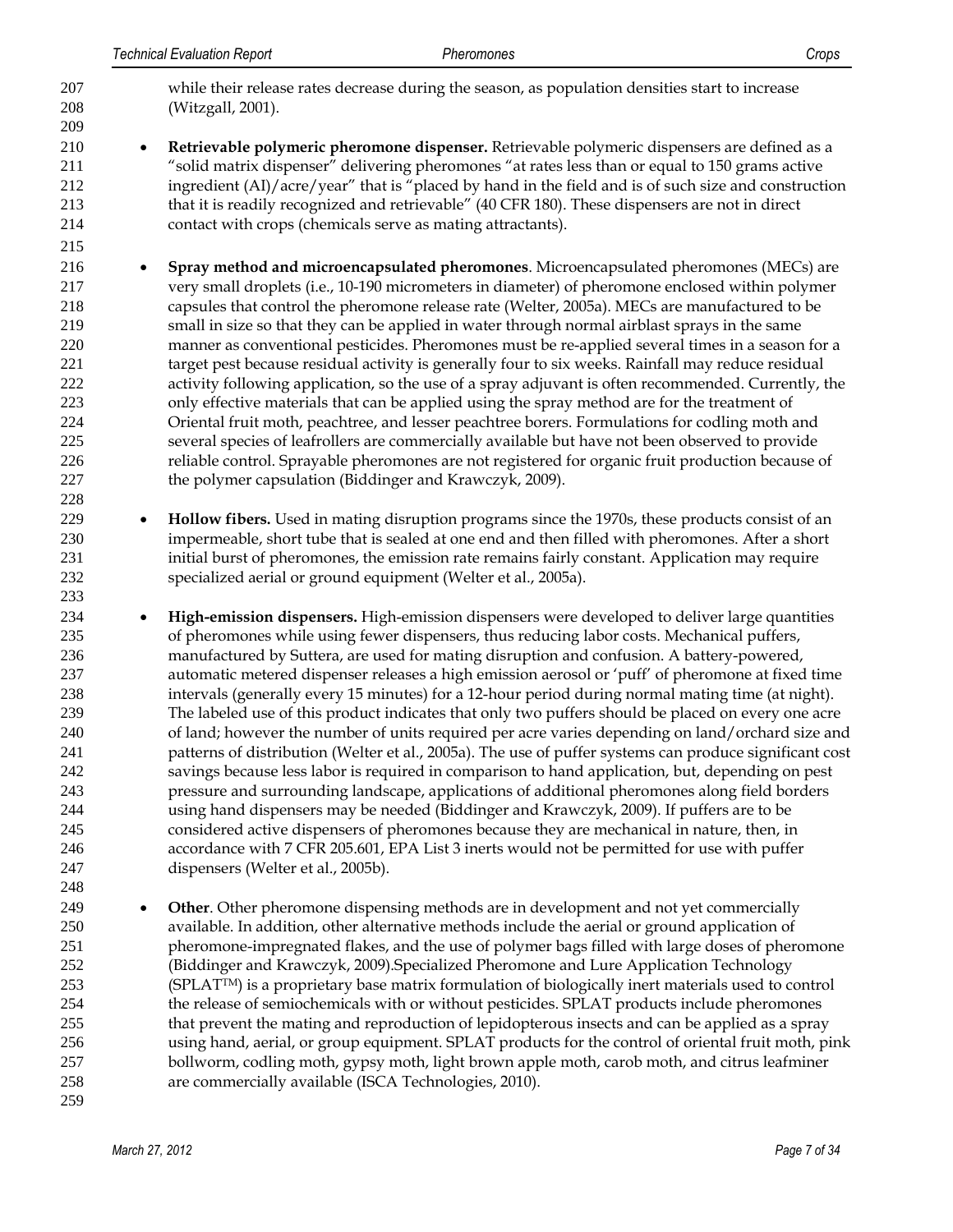| 260        | <b>Approved Legal Uses of the Substance:</b>                                                                                                                                                                     |
|------------|------------------------------------------------------------------------------------------------------------------------------------------------------------------------------------------------------------------|
| 261        | Pheromones are considered pesticides according to the definition set forth by the NOP (7 CFR 205.2). The                                                                                                         |
| 262        | NOSB approved the listing of pheromones as approved for use in organic agriculture in 1995. In 2002, the                                                                                                         |
| 263        | NOSB voted to allow the use of List 3 inerts in passive pheromone dispensers, through approval of the                                                                                                            |
| 264        | following annotation:                                                                                                                                                                                            |
| 265        |                                                                                                                                                                                                                  |
| 266        | Pheromones -includes only EPA-exempt pheromone products, EPA-registered pheromone products                                                                                                                       |
| 267        | with no additional synthetic toxicants unless listed in this section, and any inert ingredients used in                                                                                                          |
| 268        | such pheromone formulations that are not on EPA List 1 (Inerts of toxicological concern) or EPA List 2                                                                                                           |
| 269        | (Potentially toxic inerts), provided the pheromone products are limited to passive dispensers.                                                                                                                   |
| 270        | Pheromone products containing only pheromones, active ingredients listed in this section, and List 4                                                                                                             |
| 271        | inerts may be applied without restriction (NOSB, 2011b).                                                                                                                                                         |
| 272        |                                                                                                                                                                                                                  |
| 273        | Currently, the U.S. Department of Agriculture (USDA) permits the use of synthetic pheromones in insect                                                                                                           |
| 274        | management ( $7$ CFR 205.601(f)). Inert ingredients on the EPA List 3 (inerts of unknown toxicity) and the                                                                                                       |
| 275        | EPA List 4 (inerts of minimal concern) may be used in conjunction with synthetic pheromone substances (7                                                                                                         |
| 276        | CFR $205.601(m)$ ; however, the EPA List 3 inerts are only allowed for use in passive pheromone dispensers                                                                                                       |
| 277        | (7 CFR 205.601(m)(2)). Additionally, lures and repellents using nonsynthetic or synthetic substances                                                                                                             |
| 278        | (including pheromones) on the National List are permitted for use in organic pest control (7 CFR                                                                                                                 |
| 279        | $205.271(b)(2)$ ).                                                                                                                                                                                               |
| 280        |                                                                                                                                                                                                                  |
| 281        | As shown in Appendix A, a large number of products containing active ingredients that are considered to                                                                                                          |
| 282        | be synthetic pheromones are currently registered with the EPA for use as agricultural pesticides. For                                                                                                            |
| 283        | reasons discussed in the "Identification of the Petitioned Substance "section, Appendix A should be                                                                                                              |
| 284        | considered as a partial, non-exhaustive list of pheromone containing products registered with the EPA. For                                                                                                       |
| 285        | example, there are over 60 individual pesticide products containing active ingredients that are considered                                                                                                       |
| 286        | to be pheromones used for the mating disruption of moths belonging to the order Lepidoptera. Each                                                                                                                |
| 287<br>288 | synthetic mixture of pheromones must be approved for use as an active ingredient in a pesticide product<br>and each pesticide product requires a unique EPA Registration Number (EPA, 2011). The majority of the |
| 289        | active ingredients in products listed in Appendix A do not require a food clearance or tolerance (EPA,                                                                                                           |
| 290        | 2001).                                                                                                                                                                                                           |
| 291        |                                                                                                                                                                                                                  |
| 292        | The EPA promotes the use of pheromone products because they present a lower risk than conventional                                                                                                               |
| 293        | pesticides. For example, the EPA has initiated a regulatory relief program that allows flexible confidential                                                                                                     |
| 294        | statements of formula for pheromone experimental use permits (EUP) to allow for active ingredient                                                                                                                |
| 295        | adjustments during the course of experimentation. The EPA has also published generic tolerances and                                                                                                              |
| 296        | relaxed the acreage cutoff when a EUP is required.                                                                                                                                                               |
| 297        |                                                                                                                                                                                                                  |
| 298        | The EPA established the following special regulations as a result of the pheromone regulatory relief                                                                                                             |
| 299        | program (EPA, 2010).                                                                                                                                                                                             |
| 300        |                                                                                                                                                                                                                  |
| 301        | Plant volatiles and pheromones (Z-2-isopropenyl-1-methylcyclobutaneethanol; Z-3,3-dimethyl-<br>$\bullet$                                                                                                         |
| 302        | $\Delta 1$ , $\beta$ -cyclohexaneethanol; Z-3,3-dimethyl- $\Delta 1$ , $\alpha$ -cyclohexaneethanal; E-3,3-dimethyl- $\Delta 1$ , $\alpha$ -                                                                     |
| 303        | cyclohexaneethanal combination); exemption from the requirement of a tolerance (40 CFR                                                                                                                           |
| 304        | $180.1080$ ;                                                                                                                                                                                                     |
| 305        | 3,7,11-Trimethyl-1,610-dodecatriene-1-ol and 3,7,11-trimethyl-2,6,10-dodecatriene-3-ol; exemption<br>$\bullet$                                                                                                   |
| 306        | from the requirement of a tolerance (40 CFR 180.1086);                                                                                                                                                           |
| 307        | GBM-ROPE; exemption from the requirement of a tolerance (40 CFR 180.1097);<br>$\bullet$                                                                                                                          |
| 308        | Isomate-C; exemption from the requirement of a tolerance (40 CFR 180.1103);<br>$\bullet$                                                                                                                         |
| 309        | Inert ingredients of semiochemical dispensers; exemption from the requirement of a tolerance (40<br>$\bullet$                                                                                                    |
| 310        | CFR 180.1122);                                                                                                                                                                                                   |
| 311        | Arthropod pheromones; exemption from the requirement of a tolerance (40 CFR 180.1124);<br>$\bullet$                                                                                                              |
| 312        | Codlure, (E,E)-8,10-Dodecadien-1-ol; exemption from the requirement of a tolerance (40 CFR<br>$\bullet$                                                                                                          |
| 313        | 180.1126); and                                                                                                                                                                                                   |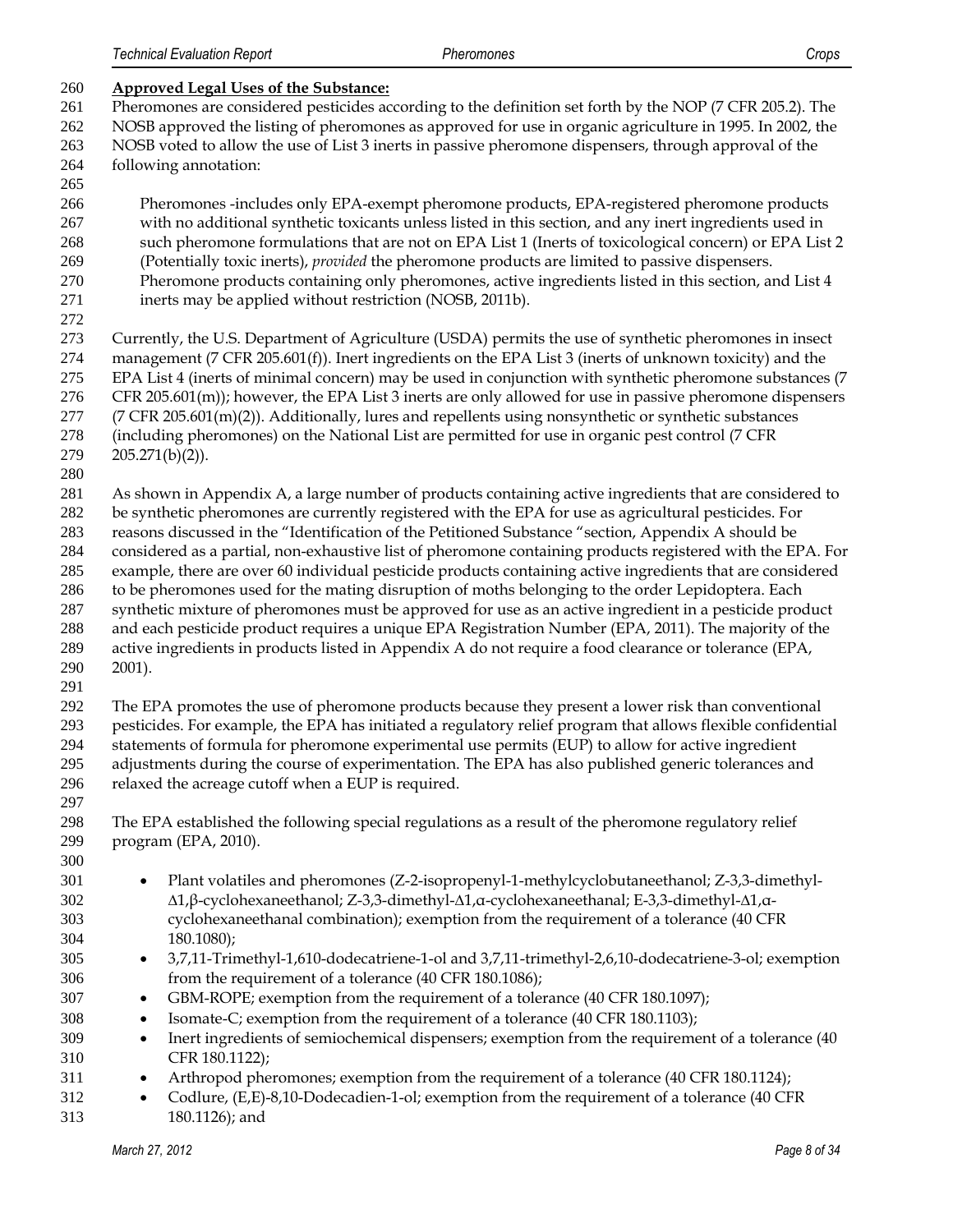- Lepidopteran pheromones; exemption from the requirement of a tolerance [\(40 CFR 180.1153\)](http://ecfr.gpoaccess.gov/cgi/t/text/text-idx?c=ecfr&sid=c36028065e9be4e5879257008749c70a&rgn=div8&view=text&node=40:23.0.1.1.28.4.19.89&idno=40)
- 

Specifically, the EPA exempts straight-chained lepidopteran pheromones from the requirement of a

tolerance in or on all raw agricultural commodities in the following situations: (1) when applied to growing

crops at a rate not to exceed 150 grams of active ingredient/acre/year in accordance with good agricultural

practices, and (2) when applied as a post-harvest treatment to stored food commodities at a rate not to

exceed 3.5 grams active ingredient (AI)/1,000 square feet/year (equivalent of 150 grams AI/acre/year) in

- accordance with good agricultural practices (40 CFR 180.1153 [a] and [b]) (EPA, 2001).
- 

# **Action of the Substance**:

 Commercially-available synthetic pheromone products do not kill insects, but are effective in significantly influencing the behavior of insects through the olfactory system by mimicking naturally-produced insect pheromones. In nature, following release, volatile pheromone molecules are adsorbed onto the surface of the insects' antennae. The molecules then diffuse into the interior of the insect through pores in the cuticle (i.e., the outer layer of the insect). Pheromone molecules are generally lipophilic and are transferred within the insect to chemosensory membranes. A chemical complex is formed on the chemosensory membrane, and receptor proteins transform the chemical signal into an electrical signal. This signal directs the insect to change its behavior. A synthetic pheromone can elicit the same behavioral response. For example, a synthetic sex pheromone can be used to signal the insect to inactivate release of the pheromone and halt

- mate searching (Krieger, 2001).
- 

# **Combinations of the Substance**:

 Synthetic, unnatural blends of pheromones are mixtures of chemicals that produce the same effects on insects as natural pheromones. The active ingredients of several commercially-available synthetic

 pheromone products are provided in Appendices A and B and Table 1. Manufacturers produce different formulations to alter the behavior of specific species of insects (EPA, 2011).

**Status**

# **Historic Use**:

Insect pheromones were discovered in the mid-1900s and since that time thousands have been identified.

Synthetic pheromones have become an important component of integrated pest management (IPM)

 programs. There have been three main uses of synthetic pheromones in the IPM of insects, as detailed below (Seybold and Donaldson, 1998).

 The primary application of synthetic pheromones in IPM has been in monitoring populations of insects to determine if particular species are present or absent in an area or to determine if an elevated number of a

- particular species is present to warrant costly treatment. Monitoring—an important component of any IPM
- program—has been used extensively to track the nationwide spread of certain major agricultural pests
- such as the gypsy moth, Mediterranean fruit fly (medfly), and Japanese beetle. Pheromone traps have been
- used to monitor the spread of exotic and invasive insect pests and have also been used to provide
- information on insect patterns of movement (Seybold and Donaldson, 1998).
- 
- Synthetic pheromones have also been used in IPM to mass trap insects in order to remove large numbers of insects from the breeding and feeding population. Massive reductions in the population density of pest
- insects ultimately help to protect agricultural resources. Successful trapping efforts have occurred with the
- pine bark beetle and ambrosia beetle, two threats to the logging industry. Mass trapping has also been used successfully against the codling moth, a serious pest of apples and pears (Seybold and Donaldson, 1998).
- 
- Thirdly, synthetic pheromones have been used in IPM to disrupt mating in populations of insects. This
- application has been most effectively used with agriculturally-relevant moth pests. Synthetic pheromone
- product is dispersed into crops creating plumes that can attract males away from females that are waiting
- to mate or prevent males from locating a female with which to mate. This causes reductions in mating and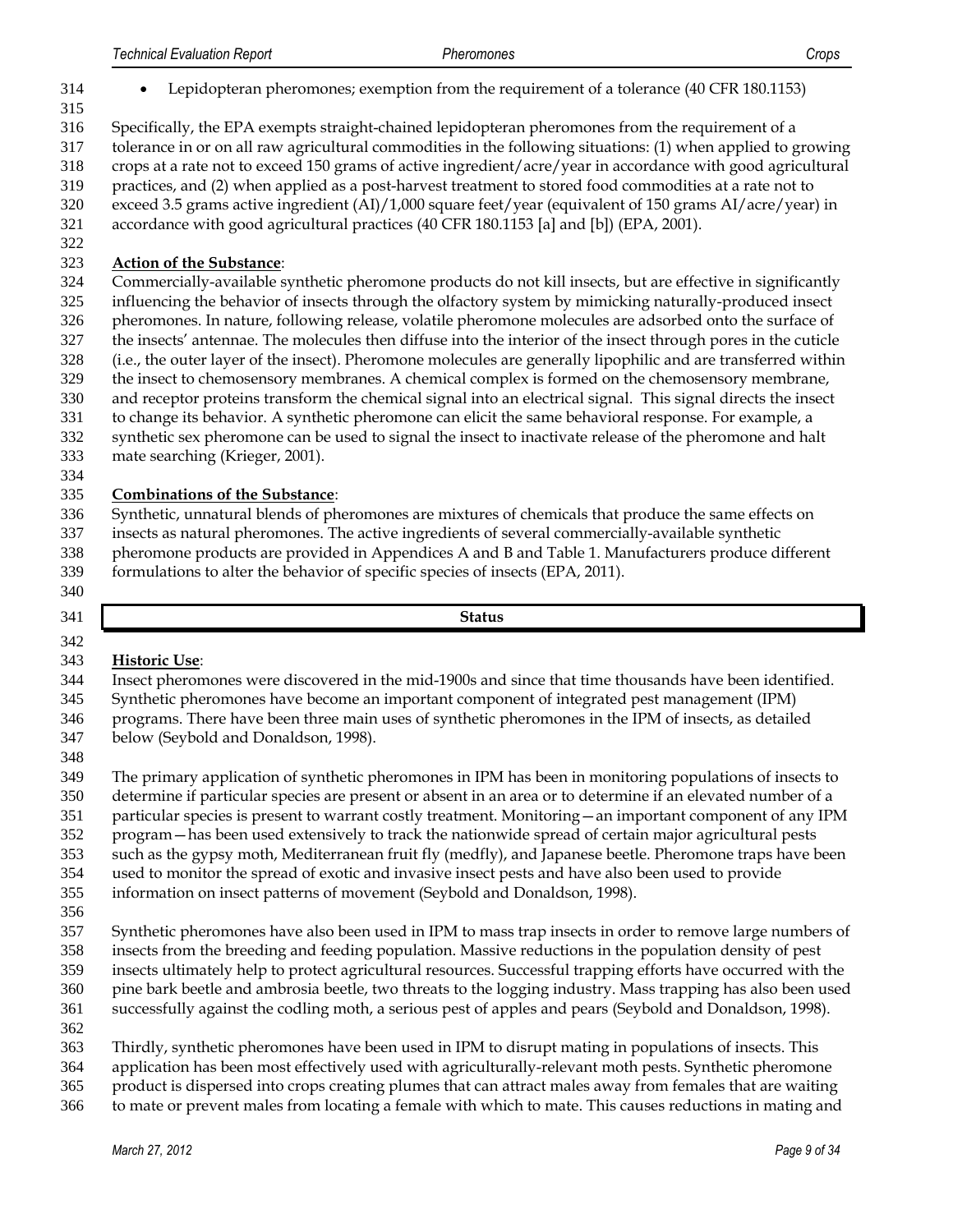thus reduces the population density of the pests. In some cases, the effect has been so great that the pests have been locally eradicated (Seybold and Donaldson, 1998). 

# **OFPA, USDA Final Rule**:

- USDA permits the use of synthetic pheromones in insect management (7 CFR 205.601(f)). Inert ingredients on the EPA List 3 (inerts of unknown toxicity) and the EPA List 4 (inerts of minimal concern) may be used in conjunction with synthetic pheromone substances (7 CFR 205.601(m)); however, the EPA List 3 inerts are
- only allowed for use in passive pheromone dispensers (7 CFR 205.601(m)(2)).
- 

# **International**

- The Canadian General Standards Board permits the use of both synthetic and nonsynthetic pheromones as
- a crop production aid. Pheromones are permitted for use in pheromone traps or dispensers. List 1 or List 2
- 379 formulants<sup>2</sup> used in conjunction with synthetic pheromone products are prohibited; however List 4A, 380 List 4B<sup>3</sup>, or nonsynthetic products are permitted for this use (Canadian General Standards Board, 2011).
- 
- The European Economic Community (EEC) Council Regulation (EC) No 889/2008, Annex II permits the
- use of pheromones as an attractant or sexual behavior disrupter for use in traps or dispensers. These pheromone products are regarded as plant protectors. Pheromone dispensers and traps are the only
- devices from which environmental release of the chemical product is permitted (EC No 889/2008).
- 
- The CODEX Alimentarius Commission describes synthetic pheromone products as acceptable for use in traps and dispensers (GL 32-1999 Guidelines for the Production, Processing, Labeling, and Marketing of Organically Produced Foods; CODEX Alimentarius Commission, 2001).
- 
- 

**Evaluation Questions for Substances to be used in Organic Crop or Livestock Production**

 **Evaluation Question #1: What category in OFPA does this substance fall under: (A) Does the substance contain an active ingredient in any of the following categories: copper and sulfur compounds, toxins derived from bacteria; pheromones, soaps, horticultural oils, fish emulsions, treated seed, vitamins and minerals; livestock parasiticides and medicines and production aids including netting, tree wraps and seals, insect traps, sticky barriers, row covers, and equipment cleansers? (B) Is the substance a synthetic inert ingredient that is not classified by the EPA as inerts of toxicological concern (i.e., EPA List 4 inerts) (7 U.S.C. § 6517(c)(1)(B)(ii))? Is the synthetic substance an inert ingredient which is not on EPA List 4, but is exempt from a requirement of a tolerance, per 40 CFR part 180?**  

- (A). Yes, the substance, which is a class of related compounds, contains active ingredients in the category of pheromones.
- 

(B). The substance is not an inert ingredient, but may be formulated with chemicals on the EPA List 3

- (inerts of unknown toxicity) or EPA List 4. List 3 inert ingredients are restricted for use in passive pheromone dispensers (7 CFR 205.601).
- 

 $\overline{a}$ 

 Health Canada's Pest Management Regulatory Agency (PMRA) categorizes formulants found in pest control products registered in Canada based on the level of concern with respect to human health and the environment. List 1 contains formulants identified as being of significant concern with respect to their potential adverse effects on health and the environment. These formulants meet defined criteria for carcinogenicity, neurotoxicity, chronic effects, adverse reproductive effects and ecological effects as well as criteria as defined under the Toxic Substances Management Policy (TSMP) or are substances designated under the Montreal Protocol. List 2 contains formulants that are considered potentially toxic, based on structural similarity to List 1 formulants or on data suggestive of toxicity (PMRA, 2010).

*March 27, 2012 Page 10 of 34*  $3 \text{ List 4B}$  includes formulants, some of which may be toxic, for which there are sufficient data to reasonably conclude that the specific use pattern of the pest control product will not adversely affect public health and the environment. List 4A contains formulants that appear on the USEPA Minimum Risk Inerts List, which are generally regarded to be of minimal toxicological concern, as well as substances commonly consumed as foods (PMRA, 2010).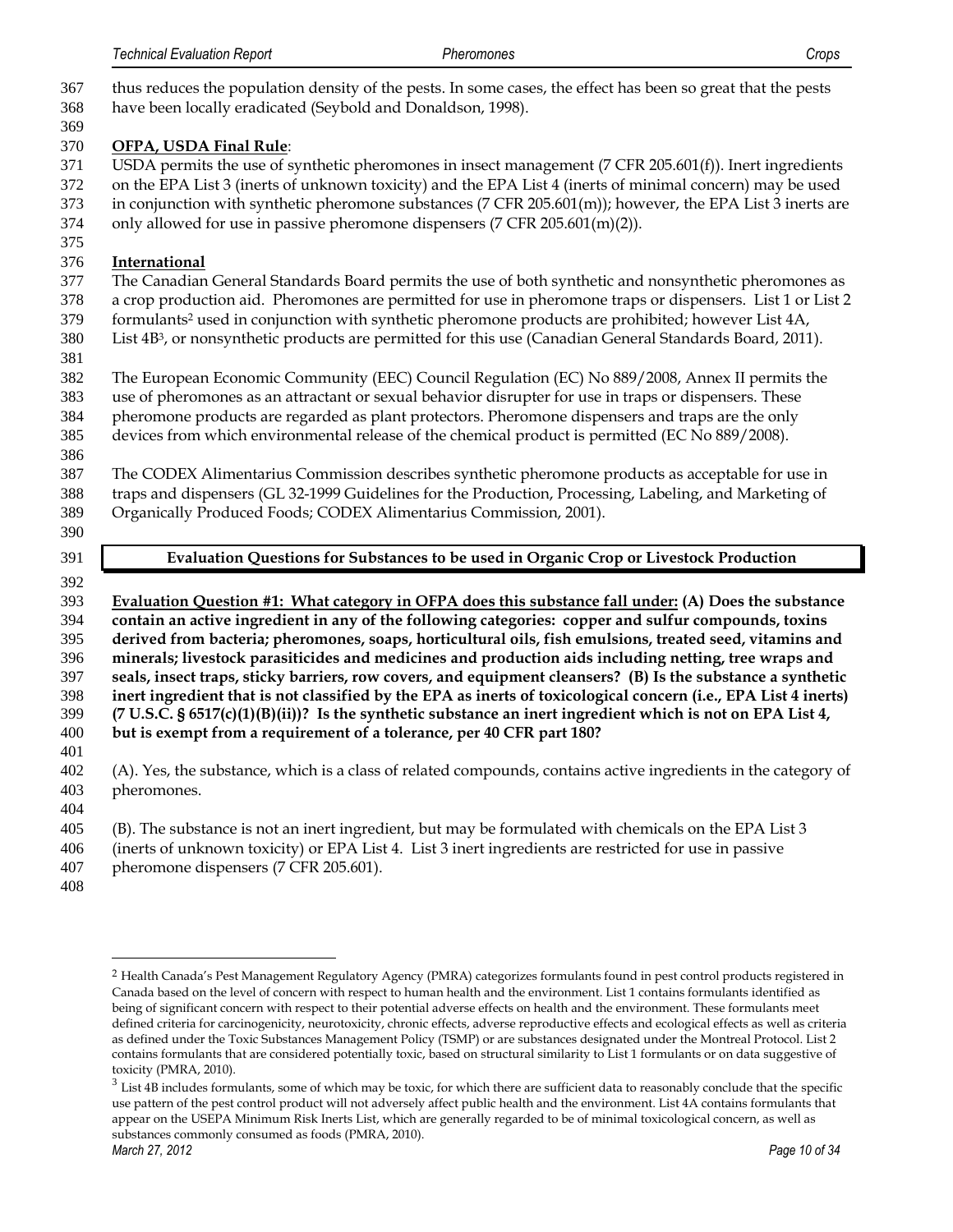| 409<br>410<br>411<br>412<br>413                                                         | Evaluation Question #2: Describe the most prevalent processes used to manufacture or formulate the<br>petitioned substance. Further, describe any chemical change that may occur during manufacture or<br>formulation of the petitioned substance when this substance is extracted from naturally occurring plant,<br>animal, or mineral sources (7 U.S.C. § 6502 (21)).                                                                                                                                                                                                                                                                                                                                                                                                                                                                                                                                                                                                                                                                                                                                                                                                                                                  |
|-----------------------------------------------------------------------------------------|---------------------------------------------------------------------------------------------------------------------------------------------------------------------------------------------------------------------------------------------------------------------------------------------------------------------------------------------------------------------------------------------------------------------------------------------------------------------------------------------------------------------------------------------------------------------------------------------------------------------------------------------------------------------------------------------------------------------------------------------------------------------------------------------------------------------------------------------------------------------------------------------------------------------------------------------------------------------------------------------------------------------------------------------------------------------------------------------------------------------------------------------------------------------------------------------------------------------------|
| 414<br>415<br>416<br>417<br>418<br>419                                                  | Commercial pheromone products are chemically synthesized using processes that are unique for each<br>chemical (Mori, 2010). In addition, many pheromone products are formulated as mixtures with inert<br>ingredients. The formulations also may contain ultra-violet-stabilizers or antioxidants to preserve the<br>pheromones from rapid degradation (APHIS, 2010b). The specific compositions of these formulations are<br>generally considered to be confidential business information and are not publicly disclosed.                                                                                                                                                                                                                                                                                                                                                                                                                                                                                                                                                                                                                                                                                                |
| 420<br>421<br>422<br>423<br>424                                                         | Many pheromones are chiral molecules, meaning that they lack an internal plane of symmetry and thus<br>have a non-superimposable mirror image. Methods for synthesis of chiral pheromones include derivation<br>from natural products (i.e., the insect's natural pheromone), enantiomer separation (optical resolution), and<br>chemical or biochemical asymmetric synthesis (Mori, 2010).                                                                                                                                                                                                                                                                                                                                                                                                                                                                                                                                                                                                                                                                                                                                                                                                                               |
| 425<br>426<br>427                                                                       | Evaluation Question #3: Is the substance synthetic? Discuss whether the petitioned substance is<br>formulated or manufactured by a chemical process, or created by naturally occurring biological<br>processes (7 U.S.C. § 6502 (21)).                                                                                                                                                                                                                                                                                                                                                                                                                                                                                                                                                                                                                                                                                                                                                                                                                                                                                                                                                                                    |
| 428<br>429<br>430<br>431<br>432                                                         | Although pheromones are produced naturally by insects and other organisms, commercial-scale<br>production requires chemical synthesis. The synthesis of these chemicals is complex and typically involves<br>multiple conversion steps (Mori, 2010).                                                                                                                                                                                                                                                                                                                                                                                                                                                                                                                                                                                                                                                                                                                                                                                                                                                                                                                                                                      |
| 433<br>434<br>435                                                                       | Evaluation Question #4: Describe the persistence or concentration of the petitioned substance and/or its<br>by-products in the environment (7 U.S.C. § 6518 (m) (2)).                                                                                                                                                                                                                                                                                                                                                                                                                                                                                                                                                                                                                                                                                                                                                                                                                                                                                                                                                                                                                                                     |
| 436<br>437<br>438<br>439<br>440<br>441<br>442                                           | Following the release of natural pheromones by insect species and the use of synthetic pheromones for<br>IPM, the substances dissipate rapidly into the environment. Dissipation primarily occurs through<br>volatilization and degradation. Degradation typically takes place through oxidation of the double bonds<br>characteristic of alkenes (CBC, 2011). Release of synthetic pheromones occurs slowly over time (except in<br>cases using synthetic pheromone delivery methods such as puffers <sup>4</sup> ) and dissipation of all pheromone<br>products into the air is likely (EPA, 2011). All pheromones (i.e., synthetic and nonsynthetic) are considered<br>to be generally non-toxic and have low persistence in the environment (Chiras, 2010).                                                                                                                                                                                                                                                                                                                                                                                                                                                           |
| 443<br>444<br>445<br>446                                                                | Evaluation Question #5: Describe the toxicity and mode of action of the substance and of its<br>breakdown products and any contaminants. Describe the persistence and areas of concentration in the<br>environment of the substance and its breakdown products (7 U.S.C. § 6518 (m) (2)).                                                                                                                                                                                                                                                                                                                                                                                                                                                                                                                                                                                                                                                                                                                                                                                                                                                                                                                                 |
| 447<br>448<br>449<br>450<br>451<br>452<br>453<br>454<br>455<br>456<br>457<br>458<br>459 | Pheromones do not act as insecticides because they do not kill target insect species. Instead, they are<br>effective in influencing the behavior of insects through their olfactory system by either mimicking<br>naturally-produced insect pheromones (i.e., natural blends) or producing signals that disrupt the sensory<br>abilities required for locating mates (i.e., unnatural blends). In nature, following release into the<br>environment, pheromones come into contact with the insect's antennae and are adsorbed. The molecules<br>then diffuse into the interior of the sensilla through pores in the cuticle, or outer layer, of the insect.<br>Pheromone molecules are generally lipophilic and are transferred through the hydrophilic sensillum<br>lymph to the chemosensory membranes by pheromone-binding proteins. A complex is formed and<br>receptor proteins transform the chemical signal into an electrical signal. This signal directs the insect to<br>change its behavior. A synthetic pheromone can elicit the same behavioral response. For example, a<br>synthetic sex pheromone can be used to signal the insect to inactivate the pheromone and halt mate<br>searching (Krieger, 2001). |
|                                                                                         |                                                                                                                                                                                                                                                                                                                                                                                                                                                                                                                                                                                                                                                                                                                                                                                                                                                                                                                                                                                                                                                                                                                                                                                                                           |

*March 27, 2012 Page 11 of 34* Puffers release a larger concentration of pheromone product; however, their timed release ensures that an excessive concentration is not released to the environment. Timed release prevents oversaturation of the surrounding air with pheromones.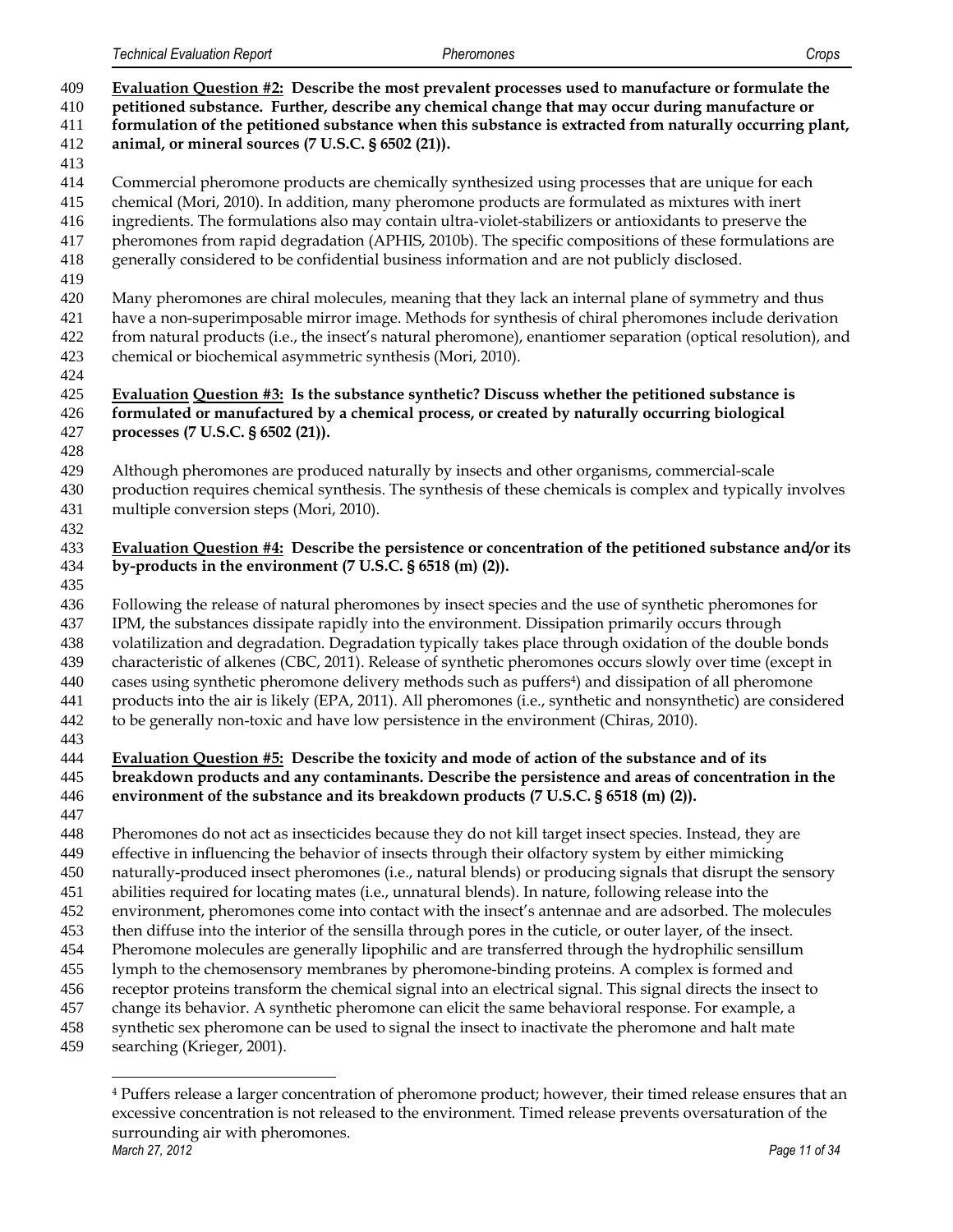461 Nonsynthetic and synthetic pheromones are known to dissipate quickly in air and mainly through

462 volatilization and degradation. For pheromones containing a double carbon bond (characteristic of all

463 alkenes), degradation occurs via oxidation of the double bonds of the chain of carbon atoms and by other 464 types of oxidizing degradation. The enzymes that bring about the degradation of the pheromone residues

465 are present throughout nature (CBC, 2011).

466

467 In general, synthetic insect pheromones have been observed to have a very low level of risk associated with

- 468 their use. However, it is important to note that only a small fraction of known insect pheromones (which
- 469 have effects that are mimicked by commercially available synthetic pheromones) have been thoroughly
- 470 examined for their toxic or other pharmacological effects on non-target (including mammalian) species. 471 Toxicity information is available for some of the chemicals found in OMRI-listed synthetic insect
- 472 pheromone products and is presented in Table 3 (Krieger, 2001).
- 473

| Compound                                         | <b>Target Species</b>                                      | $Oral LD_{50}$<br>(mg/kg)-Rat | Dermal $LD_{50}$<br>$(mg/kg)$ -Rat | Inhalation $LC_{50}$<br>$(mg/L)$ -Rat |
|--------------------------------------------------|------------------------------------------------------------|-------------------------------|------------------------------------|---------------------------------------|
| (E, E)-8, 10-Dodecadien-<br>$1$ -ol              | Codling moth, oriental<br>fruit moth, hickory<br>shuckworm | >3,250                        |                                    |                                       |
| $(Z, Z)$ -7, 11-<br>Hexadecadien-1-yl<br>acetate | Pink bollworm                                              | >15,000                       |                                    | >3.33                                 |
| $(E)$ -11-Tetradecen-1-yl                        | Omnivorous leafroller                                      | >5,000                        | >5,000                             | >16.9                                 |
| (Z)-4-Tridecen-1-yl<br>acetate                   | Tomato pinworm                                             | >5,000                        | >2,000                             | >5                                    |
| $(Z)$ -9-Tetradecenal                            | Codling moth and hickory<br>shuckworm                      | >5,000                        |                                    |                                       |

#### **Table 3. Acute Toxicity of Some Insect Pheromones**

474 Source: Krieger, 2001

475

476 The "Consensus Statement on Human Health Aspects of the Aerial Application of Microencapsulated

477 Pheromones to Combat the Light Brown Apple Moth" issued by the California Department of Pesticide

478 Regulation and Office of Environmental Health Hazard Assessment (Cal DPR-OEHHA) reiterated that 479 EPA determined pheromones targeted at species of the Lepidoptera order (moths and butterflies) are

480 sufficiently similar to be toxicologically grouped, and that toxicity is minor enough to be exempt from the

481 requirement of a tolerance, as discussed in "Approved Legal Uses of the Substance." A study on the

482 toxicity of a specific lepidopteran pheromone active ingredient can be applied to any other lepidopteran

483 pheromone active ingredients. Studies using laboratory animals have shown that acute oral toxicity of

484 lepidopteran pheromones is very low  $(LD_{50} > 5,000 \text{ mg/kg})$ . Some potential exists for mild to moderate

485 respiratory irritation and skin irritation with high exposure levels greater than 2,000 mg/kg. The active

486 ingredients in CheckMate® LBAM-F, used in the Light Brown Apple Moth (LBAM) Eradication Program

487 in California in 2007, include (E)-11-tetradecen-1-yl acetate and (E,E)-9,11 tetradecadien-1-yl acetate (Cal 488 DPR-OEHHA, 2007; Rose, 2008).

489

 As previously discussed, USDA permits the use of inert ingredients on EPA List 4 (inerts of minimal concern) in conjunction with synthetic pheromones (7 CFR 205.601(m)); inert ingredients on EPA List 3 (inerts of unknown toxicity) are allowed only for use in passive pheromone dispensers (7 CFR 205.602(m)(2)). Inert ingredients in synthetic pheromone product formulations are meant to improve performance or dilute the active ingredient, or can result as a byproduct of or reactant used in the manufacturing processes (Cal DPR-OEHHA, 2007; Rose, 2008). For example, the inert ingredients in Checkmate® LBAM-F include a large proportion of water, and:

- 498 1,2-benzisothiazol-3-one (antibacterial agent/fungicide),
- 499 2-hydroxy-4-n-octyloxybenzophenone (UV-blocking agent),
- 500 Cross linked polyurea polymer (for microencapsulation of the active ingredient),
- 501 butylated hydroxytoluene (antioxidant commonly used as food preservative),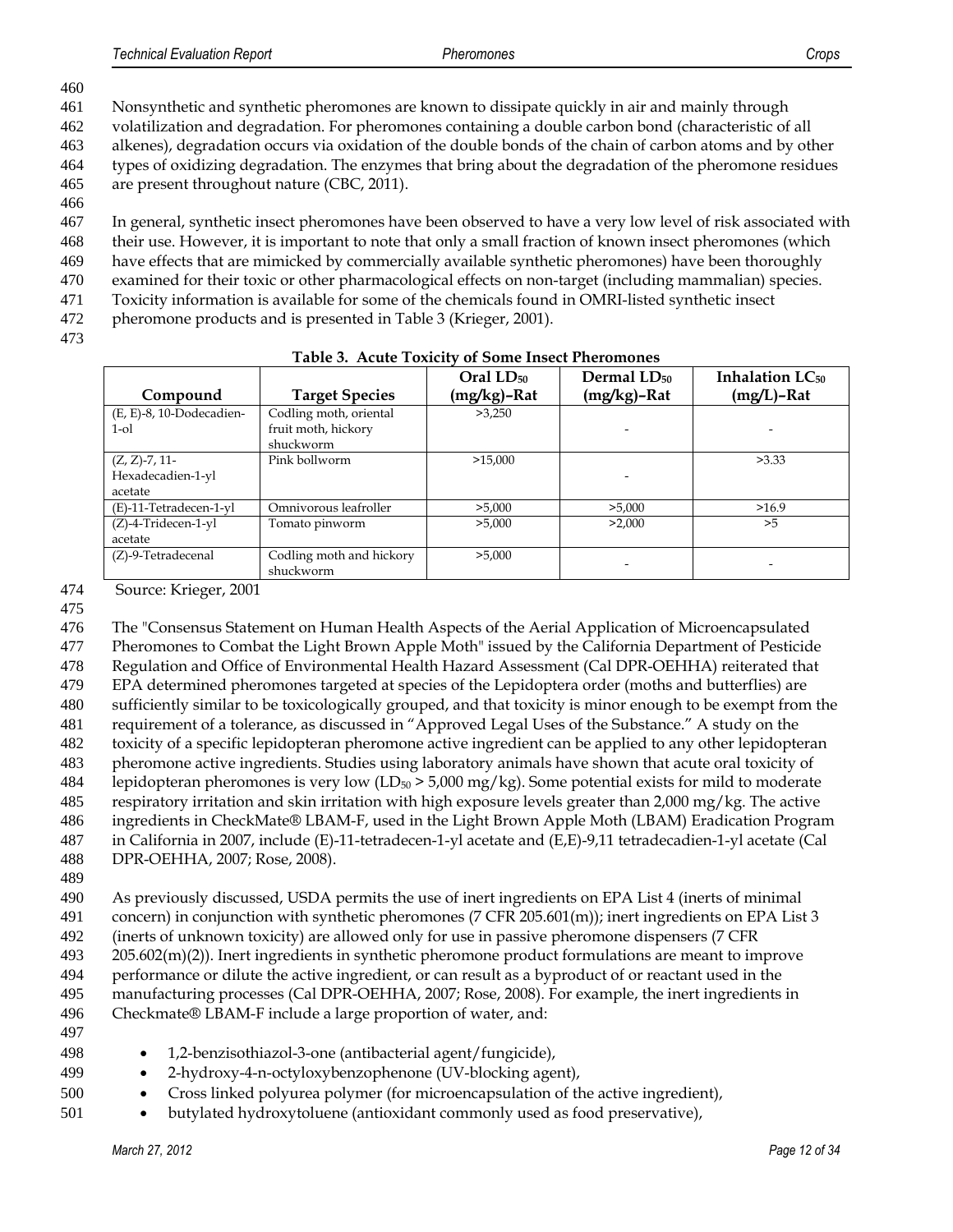- polyvinyl alcohol (lubricant, component of white glue), and
- sodium phosphate and ammonium phosphate (common chemicals, also known as phosphoric acid).
- 

 The inert ingredients in the pheromone formulation include known irritants, sensitizers, and allergens, and compounds that may potentially be linked to asthma, cancer, and endocrine disruption. Additionally, industrial production of polyurea plastic has been shown to induce acute bronchial constriction in exposed workers, leading some to question the risks associated exposure to the polyurea plastic capsules (Rose, 2008).

Synthetic pheromone products can be applied for pest management using a variety of techniques. In large-

scale applications (e.g., large scale use of spray method or puffer), the use of gas chromatography has failed

 to detect concentrations of synthetic pheromones on treated crops. It is unlikely that other methods for pheromone dispensing (e.g., passive dispensers or hand spray) would release a volume of pheromones

large enough to produce residues on agricultural goods. However, some synthetic pheromone products,

such as those containing a mixture of (E,E)-9,11-tetradecadienol acetate and (E)-11-tetradecenol, were

observed to be absorbed by plant leaves when the product was released in the airstream in high volumes.

The plant leaves were able to act as pheromone baits in the agricultural field (Krieger, 2001).

#### **Evaluation Question #6: Describe any environmental contamination that could result from the petitioned substance's manufacture, use, misuse, or disposal (7 U.S.C. § 6518 (m) (3)).**

Nonsynthetic and synthetic pheromones are considered to be non-toxic, and the EPA characterizes them as

causing negligible harm to the environment through manufacture, use, and disposal processes (EPA, 2011,

2011). The use patterns of pheromones vary and include dispensers impregnated with pheromones

designed to release pheromones by volatilization, traps laced with pheromones used to attract insects,

puffers producing periodic mists, and sprays of MECs. Pheromones used to attract insects to traps emit

 small quantities of the material that allow the insects to follow a trail to the trap. Other methods of using pheromones involve filling a tree canopy or entire orchard with pheromone in order to confuse the target

insect (CBC, 2011). The EPA states that the appropriate use of synthetic and nonsynthetic pheromones for

 IPM will not cause environmental contamination and can cause only negligible harm to the environment (EPA, 2011).

 If synthetic pheromone products are misused, they might not be effective for monitoring or controlling insect populations. In some cases, these products are used for trapping insects in order to monitor the

presence of invasive species and population density. If too much pheromone is released to the

environment, the air becomes saturated and could actually repel the insects away from the trap. When

pheromones are released at concentrations that are too low, the signal carried in the pheromone might be

- lost to the target species and the product will not be effective. The substance could then degrade in the air
- before it reaches the target species (EPA, 2001).
- 

 The USDA's Animal Plant Health Inspection Services (APHIS) reviewed the use of light brown apple moth mating disruption pheromone dispensers for the control of the light brown apple moth. APHIS and the

 California Office of Environmental Health Hazard Association received the specific formulation of the substances contained within this pheromone mixture and evaluated the environmental effects from the

formulation. In general, these organizations concluded that no significant environmental impact or risk to

human health would result from the other pheromone ingredients in the mixture. However, there were

reports of potentially adverse effects on human health. See Evaluation Question #10 for additional details.

Mammalian toxicity testing for this particular pheromone formulation was not conducted due to the large

amount of plastic material that would have to be consumed by test animals to reach the limit dose in each

of the exposure studies (APHIS, 2010b).

Product labels provide guidance on the disposal of pheromone products and passive pheromone

- dispensers. Labels advise users to dispose of all pheromone products properly in an appropriate waste
- *March 27, 2012 Page 13 of 34* container and typically include a warning prohibiting the disposal of passive pheromone dispensers in or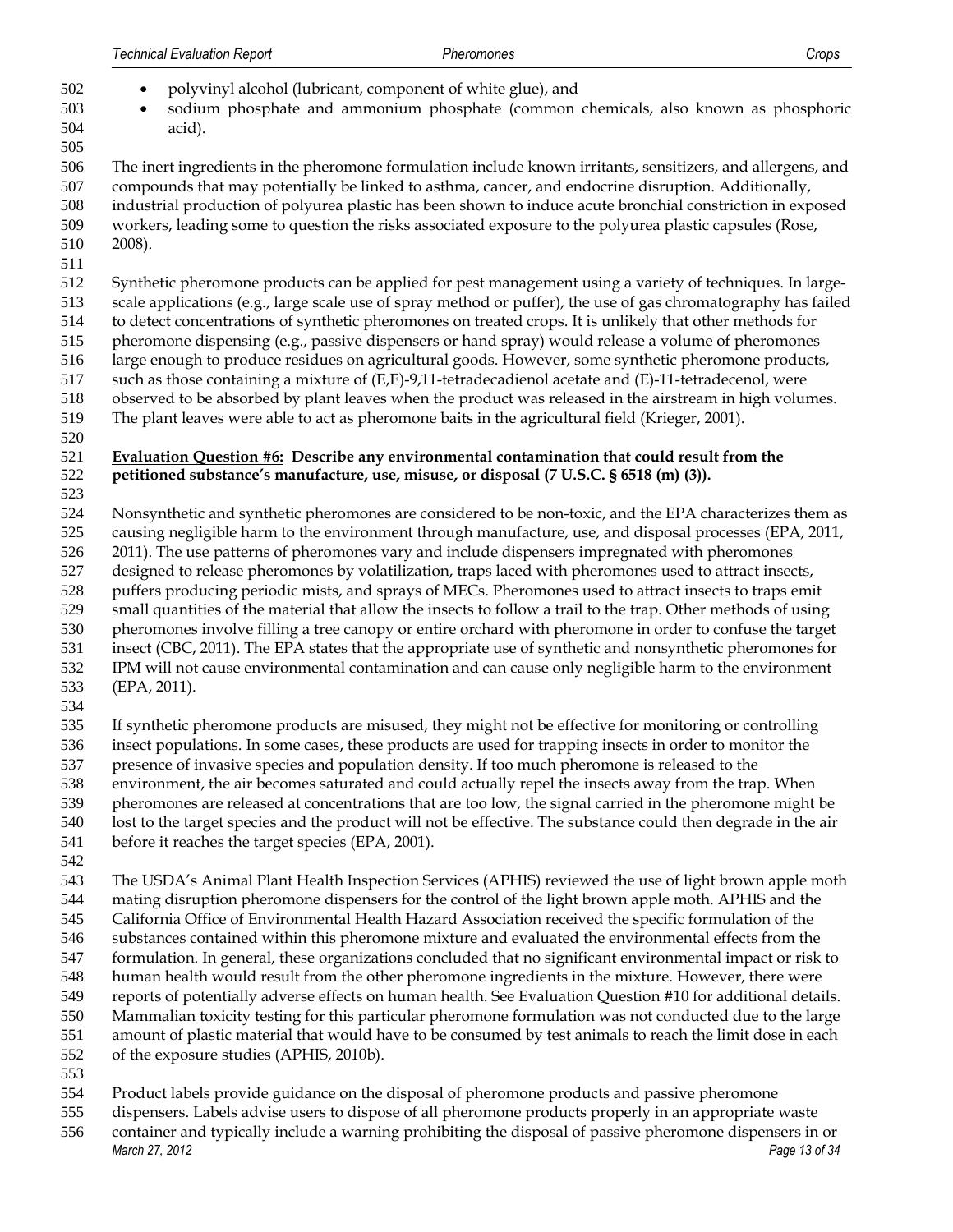*Technical Evaluation Report Pheromones Crops*

 near water (APHIS, 2010a). Leaving pheromone products and dispensers in the field beyond the period of intended use could result in the unintentional release of pheromones to the agroecosystem. However adverse effects would be minimal following this type of misuse because of the presumed low toxicity of pheromone compounds. Also, as discussed in Evaluation Question #5, pheromones are known to dissipate quickly in air through volatilization and degradation, and the rate of passive release would decline as the dispenser is depleted (CBC, 2011). In addition, the chemical formulation for each pheromone product is generally designed to alter the behavior for a specific insect species which might not be present after the period of intended use (Baldwin, 2011). **Evaluation Question #7: Describe any known chemical interactions between the petitioned substance and other substances used in organic crop or livestock production or handling. Describe any environmental or human health effects from these chemical interactions (7 U.S.C. § 6518 (m) (1)).** No information has been identified on known chemical interactions between pheromones and other substances used in organic agriculture. **Evaluation Question #8: Describe any effects of the petitioned substance on biological or chemical interactions in the agro-ecosystem, including physiological effects on soil organisms (including the salt index and solubility of the soil) crops, and livestock (7 U.S.C. § 6518 (m) (5)).** Natural pheromones are produced by organisms to act as behavior-altering agents for members of its own species and may signal information as diverse as the dominance of an individual in a colony, the sexual receptivity of the producer, or perceived dangers. Formulations of synthetic pheromones are designed to affect and alter the behavior of a target insect species in the same manner as the pheromones naturally 581 produced by a particular species (Baldwin, 2011). While the appropriate use or pheromones is unlikely to adversely impact ecological health, they are known to alter insect behavior. Use of pheromones does result in many female insects failing to mate and lay eggs, and therefore can decrease the population of the target insect species over time (Cal DPR-OEHHA, 2007). This could have unintended consequences for ecological health. For example, if the targeted insect population is kept from mating for a long period of time, a decrease in population levels could occur that has potential to eradicate the species from the area. If pheromone use is timed to delay mating until after a crucial time for the agricultural crop, decreasing population levels may not be as much of a concern because the species could resume mating when the pheromone was not in use. However, a delay in mating and subsequent lifecycle stages could potentially negatively correspond with seasonal aspects like onset of colder weather, or impact biodiversity by altering the availability of the insects as a food source to higher- trophic level organisms at crucial times. It is important to note, however, that many of the insect species targeted by the pheromones and pheromone mixtures discussed in this report are non-native invasive insect species, and their presence may have the potential to devastate agricultural crops and nurseries or other native plant or animal species. Adverse effects on non-target organisms (e.g., mammals, birds, aquatic organisms) from the use of synthetic or nonsynthetic pheromone products are not expected because they are generally considered non-toxic, they are generally released slowly and in small amounts, and they are designed to attract a specific species. Because synthetic and nonsynthetic pheromone products dissipate quickly in air, it is unlikely that soil organisms would be affected. The substance would likely have dissipated before having the opportunity to permeate the soil (CBC, 2011). 

- Microencapsulated pheromone formulations may pose a risk to the health of bees, which in some instances
- can be considered as livestock. The inert ingredients found in microencapsulated pheromone products can
- be sticky and viscous, and the wings and bodies of worker bees could become coated in the material
- causing disorientation, struggle to fly, and death. Microcapsules also can stick electrostatically to the worker bees in the same way that pollen does, and be brought into the hive and fed to other bees, including
- the queen bee, brood, and emerging adults/immature bees (Upton et al., 2008). Please see Evaluation
- Question #9 for more information on the potential effects of MECs on the health of bees.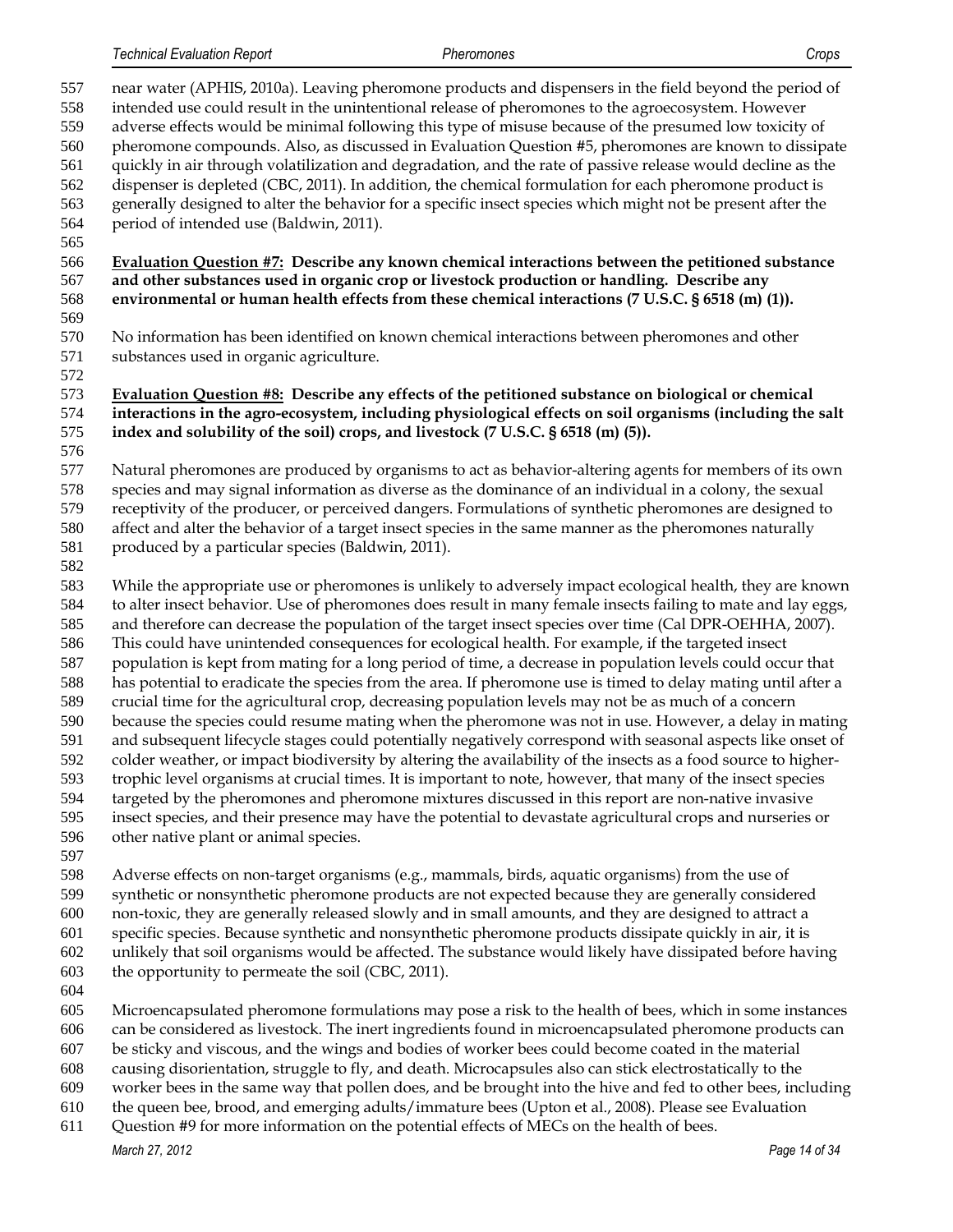# **Evaluation Question #9: Discuss and summarize findings on whether the petitioned substance may be harmful to the environment (7 U.S.C. § 6517 (c) (1) (A) (i) and 7 U.S.C. § 6517 (c) (2) (A) (i)).**

 In general, impacts on the environment are unlikely and the EPA reports that adverse effects on non-target

organisms from the use of pheromone products are not expected because these products are generally

- released to the environment in very small amounts and act on select species of insects. Therefore risks
- would be minimal because exposure is likely to be very minimal. Appropriate precautionary labeling of end-use products is required by the EPA and these efforts will further minimize potential exposures and
- mitigate risks to non-target organisms (EPA, 2001).
- 

 Pheromones are species-specific, so impacts on non-target species including birds, mammals, and aquatic organisms are expected to be low according to the U.S. EPA (Cal DPR-OEHHA, 2007). However, as discussed in "Specific Uses of the Substance," specificity of natural pheromone systems is derived from the isomeric configuration of the compound, the time and rate of release, and the ratio of chemical components. An insect's response sequence is reliant on the presence or absence of secondary components (Baldwin, 2011). Synthetic pheromones are less complex and unique in their chemical combinations and, therefore, are not as species-specific as natural pheromone systems. Closely related non-target species can exhibit small levels of attraction to the applied pheromones; for example pheromones targeting the invasive light brown apple moth in California also attracted native moth species from the Pyralidae and Torticidae families (CDFA, 2009; APHIS 2010a). A search of databases, including pherobase.com, for records of moth species in Monterey County, California and their pheromone systems found that 14 out of 79 species (18%) in the county with known pheromones shared sensitivity to the pheromones used in Checkmate® LBAM-F and OLR-F [(E)-11-tetradecen-1-yl acetate, (E,E)-9,11-tetradecadien-1-yl acetate, and (Z)-11-tetradecen-1-yl acetate)] (California LBAM Eradication Plan, 2008). Given that 942 species of moths are present in Monterey County (863 with unknown pheromones), authors estimated that 168 total moth species were susceptible to mating disruption as a result of the use of Checkmate® synthetic pheromone formulations intended to disrupt mating in one species, the light brown apple moth (California LBAM Eradication Plan, 2008).

 Microencapsulated pheromone formulations, specifically, may pose a risk to the health of bees, which play a crucial role as pollinators in many ecosystems, including agricultural ecosystems upon which humans depend. Microcapsules used in pesticide and pheromone spray delivery systems are typically 10-190

micrometers in diameter, which is comparable to the 15-100 micrometer size of a pollen grain.

Microcapsules are dispersed using spray methods resulting in microcapsules containing pheromones and

 their associated emulsifiers, surfactants, and other inert ingredients suspended in the air and coating the surface of plants. The inert ingredients can be sticky and viscous, and the wings and bodies of worker bees

could become coated in the material causing disorientation, struggle to fly, and death. Further,

microcapsules can stick electrostatically to the worker bees in the same way that pollen does, and be

brought into the hive and fed to other bees, including the queen bee, brood, and emerging

adults/immature bees. Microcapsules brought into the hive and stored would release the pheromone as

intended over the course of 30-90 days, equivalent to 2-3 generations of bees (Upton et al., 2008). California

Department of Food and Agriculture (CDFA) reports that an experimental trial showed that no significant

 mortality or other adverse effects were elicited in honeybees exposed to high concentrations of light brown apple moth pheromones, and that honeybees were unlikely to collect or ingest the microcapsules while

foraging (CDFA, 2009). No other information was found to identify whether bees are sensitive to synthetic

pheromones or the inert ingredients in pheromone formulations used in crop management. However, it

has been noted that Colony Collapse Disorder (CCD), which has caused the loss of over one third of

honeybee colonies in the U.S. since 2005, may be caused by an array of suspected contributing factors

 including stress from chemicals used in crop management, climate change, pollination of monocultures, stress from transportation of bees for pollination, disease, etc. (Upton et al., 2008).

Impacts on the environment may also vary depending on the pheromone delivery method employed for

IPM. In 2009, CDFA prepared a Programmatic Environmental Impact Report (EIR) for the eradication of

the light brown apple moth. Part of the report included a comparison of potential impacts between three

*March 27, 2012 Page 15 of 34* mating disruption pheromone application methods: twist-ties (a type of passive dispenser), ground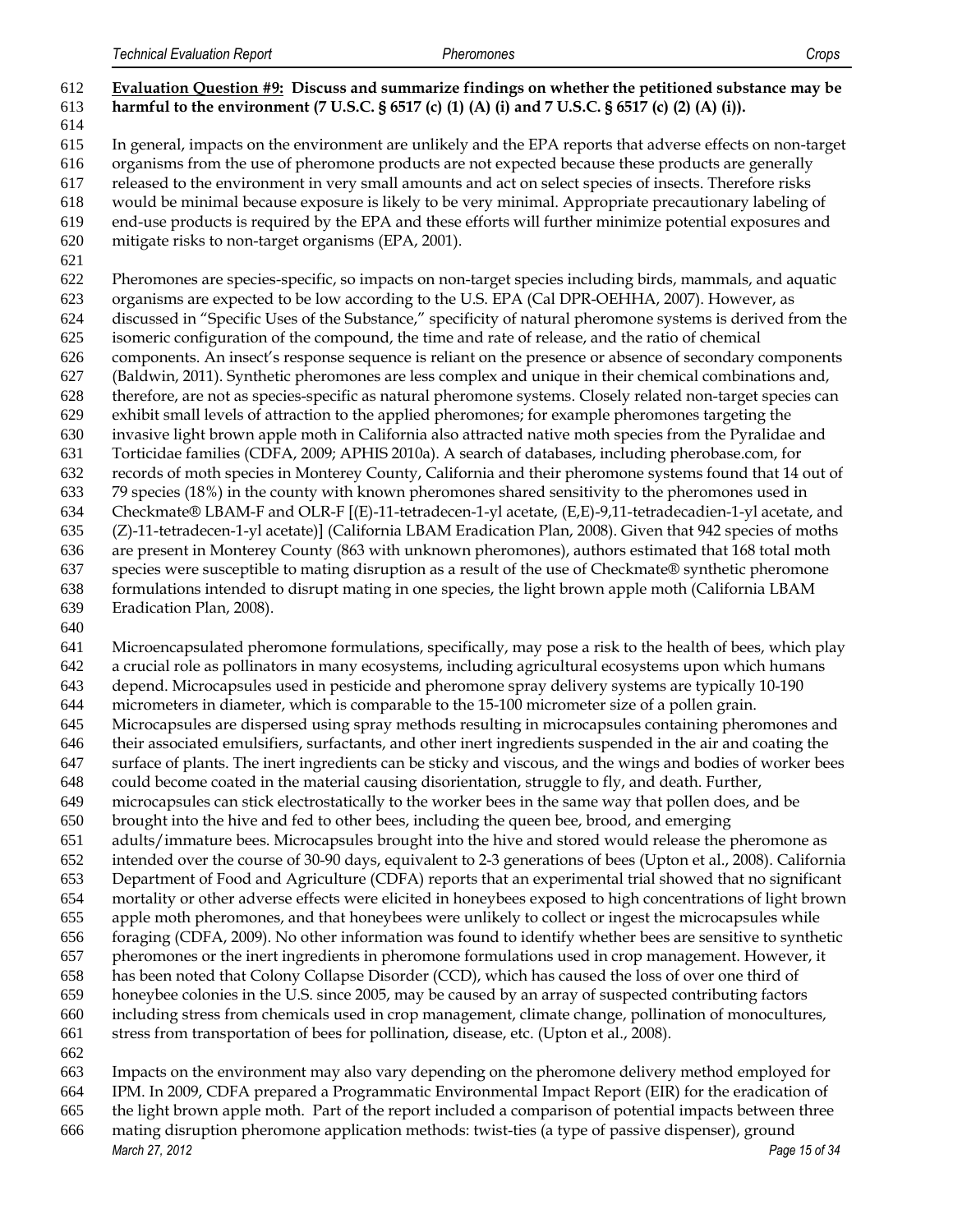applications of a thick pheromone-containing matrix applied to trees and utility poles, and aerial applications. The EIR found that no program had significant or unavoidable impacts; most categories evaluated were rated as "no impact." In terms of differences between types of pheromone application methods, the EIR ranked twist-ties as having no impact on beneficial insects and agriculture, no potential for exceedance of toxicity reference values for nontarget invertebrates and pollinators, and no impact associated with exposure of terrestrial wildlife, fish, or human health due to accidental spills. The other two methods had less-than-significant potential impacts in these categories. Similarly, twist-ties had no impact on noise, whereas the other two had minor potential to temporarily increase noise levels. The EIR concluded that twist-ties were the environmentally superior choice. Twist-ties placed near aquatic environments could cause short-term disturbance of aquatic species; if spawning anadromous salmonids are present mitigation would be required. However this impact could be avoided by limiting the use of twist-ties near streams and rivers (CDFA, 2009). Twist-ties consist of the active pheromone ingredient in a porous plastic matrix (CDFA, 2009). One benefit of twist-tie pheromone applications over other methods, such as aerial spray applications, is that any of the product's inert ingredients stay on the physical part of the twist tie and are not released to the atmosphere (CCOF, undated). As previously stated, inert ingredients used in pheromone formulations include compounds that are potentially linked to asthma, cancer, and endocrine disruption (Rose, 2008). Further, exposure to terrestrial organisms and aquatic organisms is expected to be low with dispenser methods, as the dispenser serves as a physical barrier to exposure to the chemicals, and the dispensers can be carefully placed away from water sources (APHIS, 2010a). As previously mentioned, aerial applications of microencapsulated pheromone formulations may have negative impacts on human health, such as respiratory irritation caused by inhalation of particles. These impacts are not necessarily specific to the pheromone chemicals or inert ingredients in the formulation, but rather are likely due to the size of the microencapsulated product (Cal DPR-OEHHA, 2007). Aerial application methods pose additional ecological risks compared to dispenser methods, for example non- target species such as bees could be coated in the viscous sprayed product while in flight or pick up microcapsules from plant surfaces as they do pollen as discussed previously (Upton et al., 2008). Aerial applications may also result in disposal of product into small streams or water ways, which could potentially impact aquatic ecosystems. However, evaluation of aerial application methods compared to ground application and dispensers found that risk to aquatic systems was slightly higher using twist-tie or ground application methods compared to aerial methods. If twist-ties are applied or ground application occurs close to an aquatic system, the system could be disrupted by the release of pheromones in the general vicinity. Conversely, the fate and transport properties of aerially-applied pheromone formulations make it unlikely for a significant amount of pheromone to actually deposit into an aquatic system (CDFA, 2009).

#### **Evaluation Question #10: Describe and summarize any reported effects upon human health from use of the petitioned substance (7 U.S.C. § 6517 (c) (1) (A) (i), 7 U.S.C. § 6517 (c) (2) (A) (i)) and 7 U.S.C. § 6518 (m) (4)).**

Based on low observed toxicity in animal testing, and expected low exposure to humans, no risk to human

health is expected from the use of synthetic and nonsynthetic insect pheromones. No effects on human

 health are reported for any of the pheromone products registered with the EPA. The EPA affirms that during more than ten years of use of synthetic Lepidopteron pheromones as pesticides, no adverse effects

- 713 have been reported (EPA, 2011).
- 
- Many Material Safety Data Sheets for the products referenced in Table 2 note that there is a risk of irritation

to the skin and eyes following exposure to the pheromone products. These warnings are in reference to

exposures at very high concentrations of the undiluted active ingredient (Suterra, 2012). For passive

dispensers, the pheromone is enclosed and diluted within a plastic tube and allowed to dissipate into the

atmosphere at low concentrations. Materials used in traps and lures are typically impregnated into a solid

material and irritation is not a likely effect of exposure (APHIS, 2010b).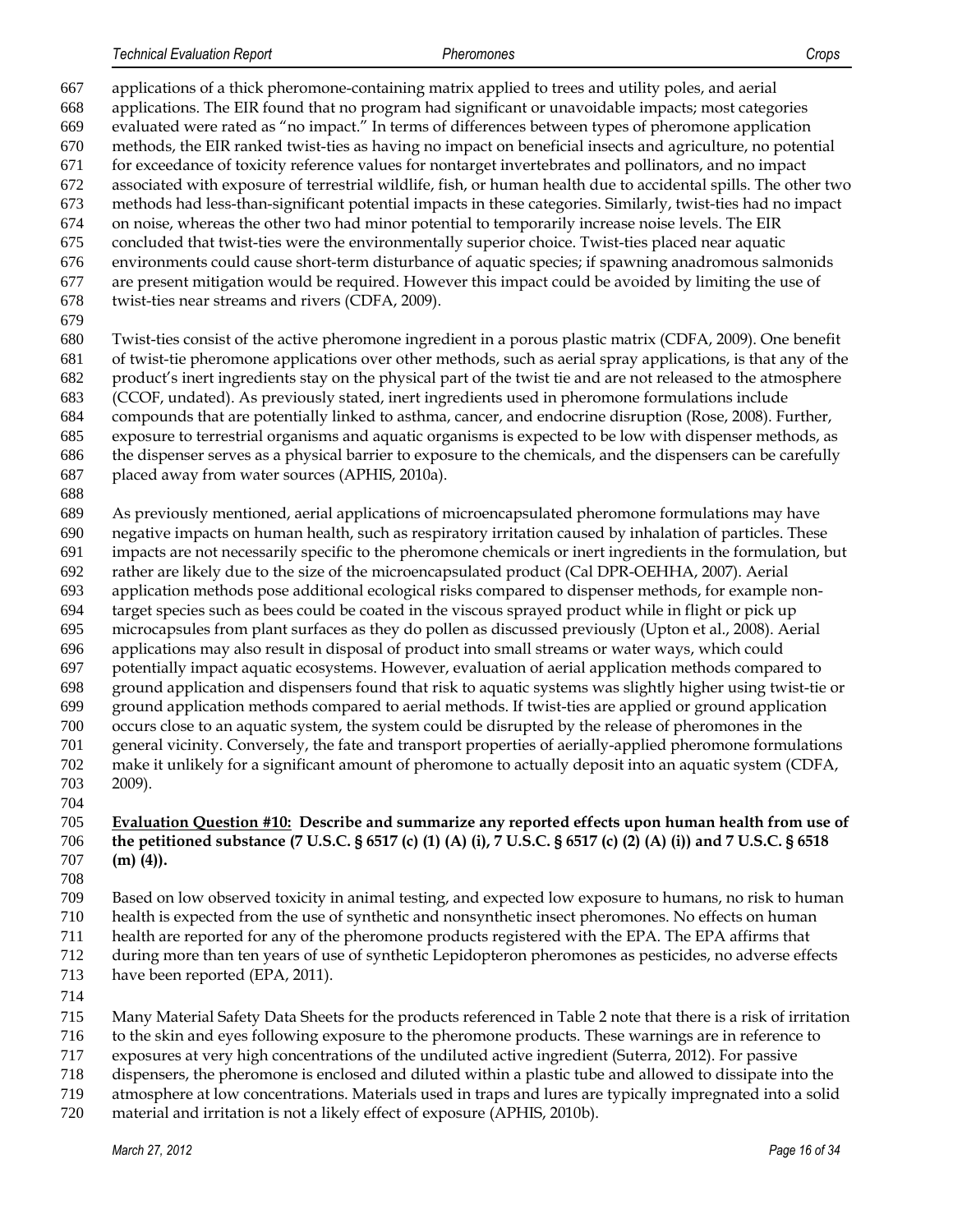Workers who install, fill, and replace pheromone dispensers may have higher rates of exposure than the general population (APHIS, 2010b). The EPA expects that effects on the endocrine system following long- term exposure would be low due to the chemical properties and metabolism of synthetic pheromones in humans and the lack of effects at a wide range of doses in mammals and other non-target organisms. However, uncertainty surrounds the potential for occupational pheromones exposure to affect the endocrine system, because the EPA does not currently require these types of toxicity studies prior to the registration of pheromone products. Significant data on adverse health effects reported following occupational exposure to pheromones have not been identified and precautionary labeling is required on all products in order to minimize exposure and mitigates risk associated with occupational exposure (EPA, 2001). An emerging technology is MECs, which consist of small droplets of pheromone enclosed within polymer capsules. The capsules control the release rate of the pheromone into the surrounding environment, and the capsules must be small enough to be applied in the form of a spray. Exposure to these formulations, including any inert ingredients, are presumed to be limited if the pheromone product is applied appropriately. Concern has arisen over the possibility for human inhalation of microcapsules. Inhaled microcapsule particles are more likely to be deposited in nasal passages, the pharynx, the larynx, and the tracheo-bronchial region, where they would then be absorbed into the blood stream or moved to the larynx and subsequently swallowed. Inhalation toxicity studies, designed to examine systemic effects, would not be useful to conduct for pheromone formulations because microcapsule particles are < 25 micrometers in diameter and therefore unlikely to reach the pulmonary region of the lung. Therefore studies of oral toxicity described above are more relevant for considering systemic impacts to human health following inhalation exposure pathways. Studies of oral toxicity described above are therefore relevant for considering systemic impacts to human health following inhalation exposure. It is possible that inhalation of large microcapsule particles could cause irritation of the throat, coughing, sneezing, and upper respiratory mucus production; however, the level of exposure and subsequent potential for irritation is significantly decreased due to the dilution of the product and application spread over a large area (Cal DPR-OEHHA, 2007). However, manufacturers' assert that all microcapsule pheromone formulations are kept above a prescribed diameter to decrease the risk of inhalation by humans (Biddinger and Krawczyk, 2009). 

 In 2007, CDFA began an emergency eradication program to disrupt mating of the invasive light brown apple moth that had been identified in certain agriculturally-valuable counties. The program began with the placement of pheromone-treated twist-ties on branches, twigs, etc. Growing populations of the light brown apple moth led CDFA to transition to aerial sprays of the synthetic lepidopteran pheromone Checkmate® in September, October, and November (CDFA, 2009). In October, Cal DPR-OEHHA stated that "before the current light brown apple moth eradication effort, DPR had received few complaints involving pheromones, and has no persuasive cases on file attributed to pheromone exposure in the absence of additional pesticides." California EPA did receive email complaints of adverse reactions (upper respiratory symptoms like cough, sore throat, runny nose, congestion; headaches; diarrhea; fatigue) consistent with inhalation of nonspecific irritants following the September spraying; however complaints also included symptoms consistent with infectious and allergic reactions not caused by the pheromone formulation. Cal DPR-OEHHA concluded in their statement issued October 31, 2007 that while exposure to high levels of Checkmate might produce symptoms consistent with many of those reported, the application level was extremely low and exposure levels were below what was expected to cause human health effects (Cal DPR-OEHHA, 2007).

 However, in September, October, and November of 2007, more than 643 health complaints were recorded associated with aerial spraying of Checkmate® in Monterey and Santa Clara counties; these included the aforementioned upper respiratory symptoms as well as a variety of cardiopulmonary reactions such as

arrhythmia, tachycardia, and chest pain, menstrual irregularities, blurred vision, sinus bleeding, and severe

- skin rashes (Rose, 2008).
-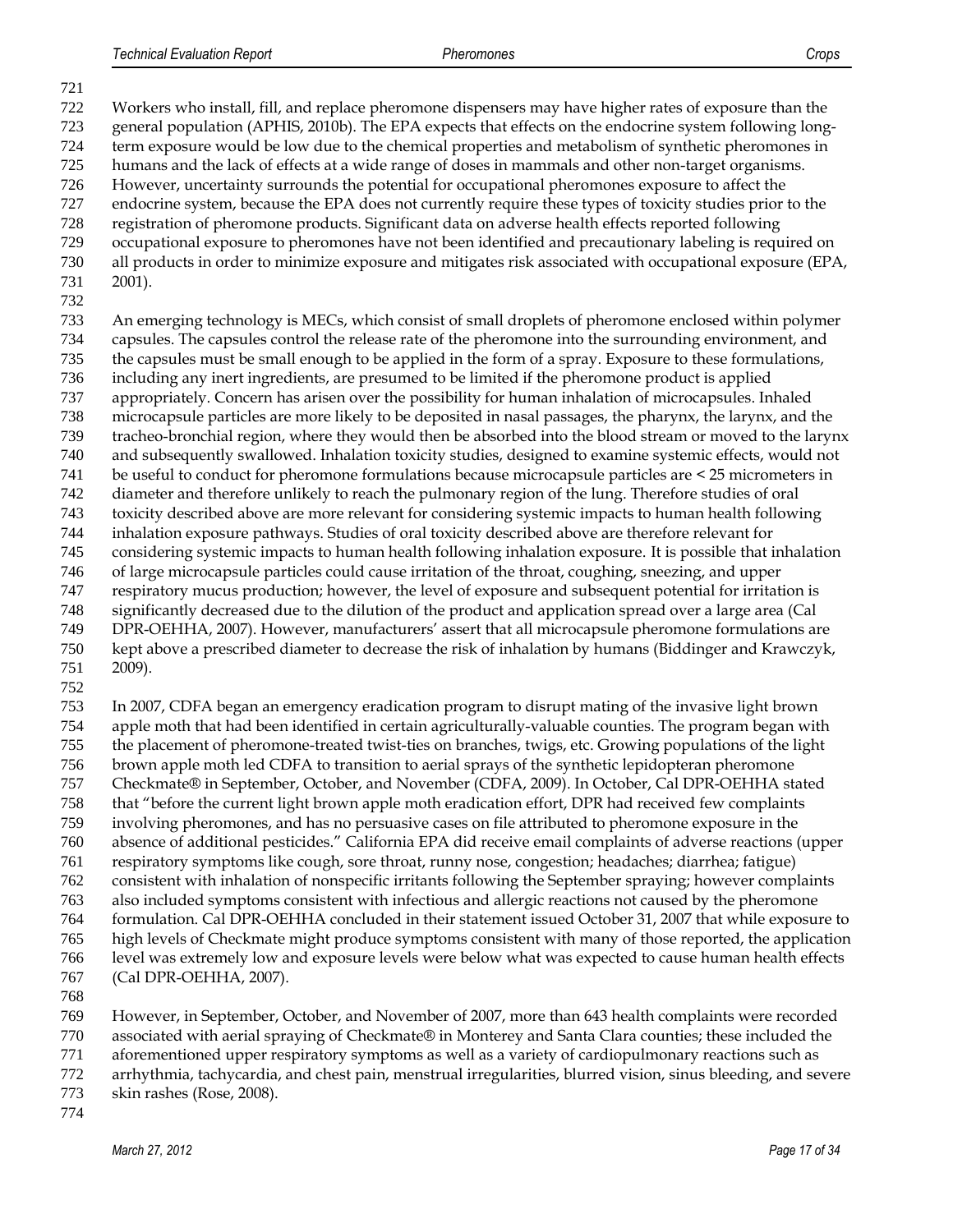The Environmental Assessment of the Light Brown Apple Moth Program in California conducted by APHIS concluded that the light brown apple moth pheromone was unlikely to cause any effects to humans based on low toxicity (APHIS, 2010a). During this eradication program, aerial spraying was conducted for several months followed by the use of passive dispensers throughout the application area. The impact on human health from aerial spraying was not addressed in detail and a thorough analysis on the effects to human health following significant exposure pheromones applied using aerial application could not be identified. When the pheromone application method was a dispenser system in which the pheromone was suspended within a plastic casing clipped to a tree, shrub, or stick, and slowly released over several weeks or months, human exposure to the pheromone chemical was expected to be minimal (APHIS, 2010a). APHIS reported that bioaccumulation and persistence of straight chain lepidopteran pheromones in humans was not expected, as the pheromones are structurally similar to food items and will be metabolized. The authors noted that the gypsy moth pheromone, disparlure, can persist in the human body for many years; however, the only known side effect is the attraction of gypsy moths, which was observed in one occupational exposure case (APHIS, 2010b). **Evaluation Question #11: Describe all natural (nonsynthetic) substances or products which may be used in place of a petitioned substance (7 U.S.C. § 6517 (c) (1) (A) (ii)). Provide a list of allowed substances that may be used in place of the petitioned substance (7 U.S.C. § 6518 (m) (6)).** Pheromones generally are used as an alternative to chemical pesticides for controlling populations of insect pests. Commercially available pheromones are considered synthetic, but when isolated directly from a target insect species are considered to be nonsynthetic. As pheromone substances are extremely specific, alternative substances would have to mirror the complexity and specificity of pheromones. While no nonsynthetic substances or products have been identified for use in place of nonsynthetic or synthetic pheromone products, there are commercially available nonsynthetic products that can aid in pest management. These products are described below. Nonsynthetic oils derived from animal or plant sources have been observed to be effective in controlling pest populations. For example, neem oil is a non-synthetic pressed vegetable oil that is created from the fruits and seeds of an evergreen tree and is effective in the control of a variety of mite populations (Gegner, 2003). Some OMRI listed products containing nonsynthetic oils as the primary active ingredient are provided below (OMRI, 2012): **Bayer Advanced Natria™ Multi-Insect Control Concentrate: Bayer Advanced, 2TW Alexander**  Drive, Research Triangle Park, NC 27709. 810 • Bayer Advanced Natria™ Multi-Insect Control Ready-to-Spray: Bayer Advanced, 2TW Alexander Drive, Research Triangle Park, NC 27709. 812 ● Golden Pest Spray Oil™: Stoller Enterprises, Inc., 4001 W. Sam Houston Pkwy. N., Suite 100, Houston, TX 77043. **EcoLogic Pro<sup>™</sup> Blaze<sup>™</sup>: Marrone Bio Innovations, 2121 Second St. Suite 107B Davis, CA 95618.**  *Bacillus thuringiensis* (Bt) is a naturally occurring bacterial disease of insects. These bacteria are the active ingredient in some insecticides that are used in the control of some needle- and leaf-feeding caterpillars as well as the larvae of leaf beetles and certain fly larvae. Currently, Bt is the only microbial insecticide used for wide scale application. This microbial insecticide acts by producing a protein, delta-endotoxin, which reacts with the cells of the gut lining of insects. These proteins then paralyze the digestive system, causing the insect to stop feeding within hours. The affected insects typically die from starvation within several days of exposure to Bt (Cranshaw, 2008). In addition, section 205.601(e) lists synthetic substances that are allowed for use as insecticides in organic crop production. These materials include lime sulfur, elemental sulfur, soaps, horticultural oils (narrow 826 range oils as dormant, suffocating, and summer oils), sucrose octanoate esters (CAS #s -42922-74-7;

- 58064–47–4), and sticky traps and barriers (7 CFR 205.601(e)).
-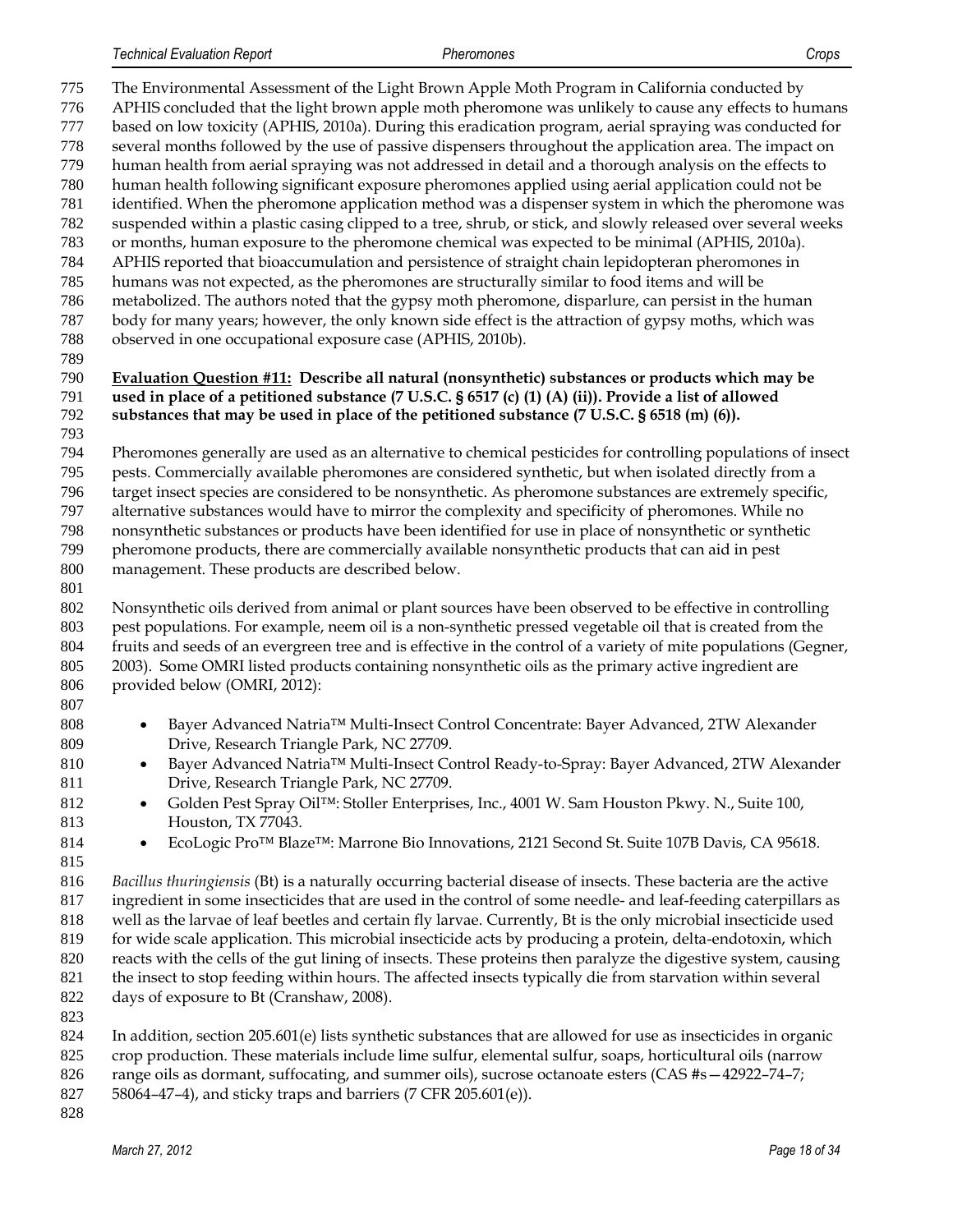| 829 | Evaluation Question #12: Describe any alternative practices that would make the use of the petitioned                |
|-----|----------------------------------------------------------------------------------------------------------------------|
| 830 | substance unnecessary (7 U.S.C. § 6518 (m) (6)).                                                                     |
| 831 |                                                                                                                      |
| 832 | The NOP regulations (specifically 7 CFR 205.206(a) and 205.206(b)) identify pest management practices                |
| 833 | compatible with organic crop production, including:                                                                  |
| 834 |                                                                                                                      |
| 835 | Augmentation or introduction of predators or parasites of the pest species;<br>$\bullet$                             |
| 836 | Development of habitat for natural enemies of pests;<br>$\bullet$                                                    |
| 837 | Nonsynthetic controls such as lures, traps, and repellents;<br>$\bullet$                                             |
| 838 | Crop rotation and soil and crop nutrient management practices;<br>$\bullet$                                          |
| 839 | Sanitation measures to remove disease vectors, weed seeds, and habitat for pest organisms; and<br>$\bullet$          |
| 840 | Cultural practices that enhance crop health, including selection of plant species and varieties with<br>$\bullet$    |
| 841 | regard to suitability to site-specific conditions and resistance to prevalent pests, weeds, and                      |
| 842 | diseases.                                                                                                            |
| 843 |                                                                                                                      |
| 844 | In addition, the National List specifically permits the used of synthetic sticky traps/barriers for insect           |
| 845 | control (7 CFR 205.601(e)(8)). Additional descriptions of available pest control practices are provided              |
| 846 | below.                                                                                                               |
| 847 |                                                                                                                      |
| 848 | Netting (e.g., cheese cloth) can be used to protect seedlings from chewing insect pests and prevent<br>$\bullet$     |
| 849 | flying insects from laying eggs on emerging plants (Waters, 2011).                                                   |
| 850 |                                                                                                                      |
| 851 | Collars, or barriers that fit tightly around the stem of a plant, can be used to stop hatching larvae<br>$\bullet$   |
| 852 | from burrowing into the soil surrounding plants. A collar is made of stiff paper, heavy plastic, or                  |
| 853 | tar paper (Waters, 2011).                                                                                            |
| 854 |                                                                                                                      |
| 855 | Pests, larvae, or egg masses can be removed by hand.<br>$\bullet$                                                    |
| 856 |                                                                                                                      |
| 857 | A coffee can trap can be used by burying a tin can in the soil bed so that the outer edge of the can is<br>$\bullet$ |
| 858 | level with the soil surface. Insects fall into the trap and cannot get out. This trap also collects                  |
| 859 | beneficial insects and may be used to monitor the insect population in a particular growing area                     |
| 860 | (Waters, 2011).                                                                                                      |
| 861 |                                                                                                                      |
| 862 | Alternative crop planting methods can be used to reduce agricultural insect pests. One example of<br>$\bullet$       |
| 863 | such a practice is trap cropping, which involves planting a separate crop that is more attractive to a               |
| 864 | particular pest. There are two types trap cropping: row intercropping and perimeter trap cropping.                   |
| 865 | Perimeter trap cropping (border trap cropping) involves planting a trap crop completely                              |
| 866 | surrounding the main cash crop in order to prevent pests from entering all sides of the field. Row                   |
| 867 | intercropping is the practice of planting a trap crop in alternating rows with the main crop. Other                  |
| 868 | planting practices like crop rotation and polyculture (agriculture using multiple crops in the same                  |
| 869 | space) can also assist in managing and controlling pests (PAN Germany, 2005).                                        |
| 870 |                                                                                                                      |
| 871 | Introduction of beneficial insects can help reduce the population of insect pests. Some examples<br>$\bullet$        |
| 872 | include ladybugs, bees, praying mantises, dragonflies, green lacewings, and predacious mites,                        |
| 873 | wasps, and spiders (Waters, 2011).                                                                                   |
| 874 |                                                                                                                      |
| 875 | References:                                                                                                          |
| 876 | APHIS, 2010a. Use of LBAM Mating Disruption Pheromone Dispenser in the Light Brown Apple Moth                        |
| 877 | Program in California: Environmental Assessment. Retrieved September 14, 2011 from                                   |
| 878 | http://www.aphis.usda.gov/plant_health/ea/downloads/lbam-twist-tie-ea.pdf                                            |
| 879 |                                                                                                                      |
| 880 | APHIS, 2010b. Response to Comments on the Use of Light Brown Apple Moth Mating Disruption                            |
| 881 | Pheromone Dispensers in the Light Brown Apple Moth Program in California, Environmental Assessment,                  |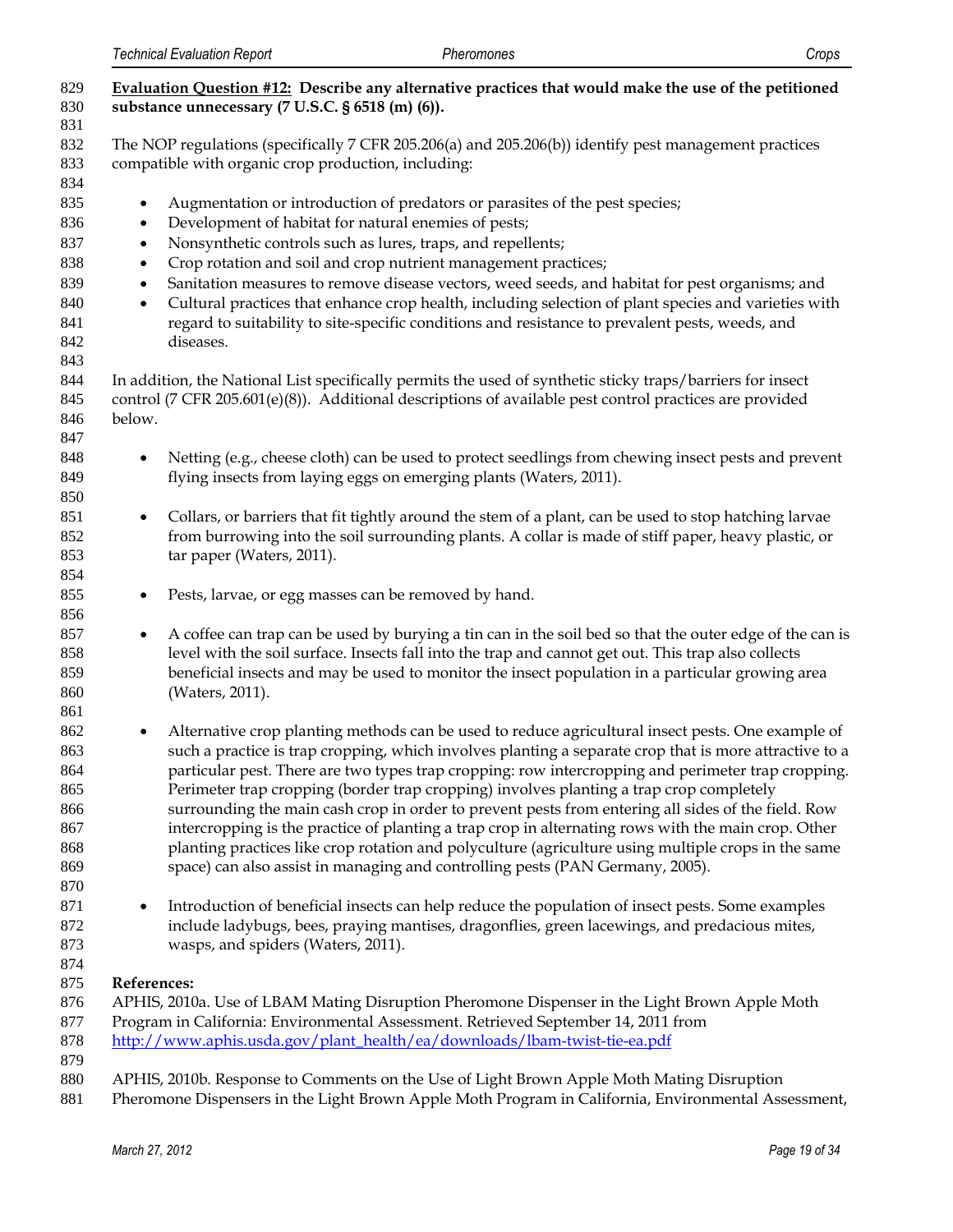| 882 | September 2010. Retrieved July 18, 2011 from                                                            |
|-----|---------------------------------------------------------------------------------------------------------|
| 883 | http://www.aphis.usda.gov/plant_health/ea/downloads/lbam-twist-tie-ea-comments.pdf                      |
| 884 |                                                                                                         |
| 885 | Baldwin, R., 2011. Pheromones. Retrieved June 16, 2011 from                                             |
| 886 | http://entomology.ifas.ufl.edu/baldwin/webbugs/pest2/content/13/13_handout.pdf                          |
| 887 |                                                                                                         |
| 888 | Biddinger, D. and Krawczyk, G., 2009. Pheromone Mating Disruption for Conventional and Organic          |
|     |                                                                                                         |
| 889 | Orchards. Retrieved June 21, 2011 from                                                                  |
| 890 | http://extension.psu.edu/ipm/resources/nrcs/programs/treefruit/pheromonemating                          |
| 891 |                                                                                                         |
| 892 | Bloomquist, G.J. and Vogt, R.G., 2003. Insect pheromone biochemistry and molecular biology: The         |
| 893 | biosynthesis and detection of pheromones and plant volatiles. Retrieved March 19, 2012 from             |
| 894 | http://books.google.com/books?id=YMoiaNboEzAC&printsec=frontcover#v=onepage&q&f=false                   |
| 895 |                                                                                                         |
| 896 | Cal DPR-OEHHA (California Department of Pesticide Regulation and the Office of Environmental Health     |
| 897 | Hazard Assessment). 2007. Consensus Statement on Human Health Aspects of the Aerial Application of      |
| 898 | Microencapsulated Pheromones to Combat the Light Broth Apple Moth. October 31, 2007. Available online   |
| 899 | at                                                                                                      |
| 900 | http://www.cdfa.ca.gov/plant/pdep/lbam/pdfs/FactSheets/Consensus Statement on Human Health              |
| 901 | Aspects.pdf                                                                                             |
| 902 |                                                                                                         |
| 903 | California LBAM Eradication Plan. 2008. Pheromone Search of 942 Monterey County Lepidoptera Species:    |
| 904 | Potentially Affected Non-Target Species. Search dated 10-06-07; Revised 2-13-08. Report #37, LBAM Spray |
| 905 |                                                                                                         |
|     | Info. Available online at http://www.lbamspray.com/Reports.htm                                          |
| 906 |                                                                                                         |
| 907 | Canadian General Standards Board, 2011. Retrieved August 16, 2011 from http://www.tpsgc-                |
| 908 | pwgsc.gc.ca/ongc-cgsb/internet/bio-org/documents/032-0311-2008-eng.pdf                                  |
| 909 |                                                                                                         |
| 910 | Carter, N., 2003. Mating Disruption for Management of Insect Pests; Factsheet. Retrieved July 5, 2001,  |
| 911 | from http://www.omafra.gov.on.ca/english/crops/facts/03-079.htm#howdoes                                 |
| 912 |                                                                                                         |
| 913 | CBC, 2011. Pheromones and Mating Disruption. Retrieved June 21, 2011 from http://www.cbc-               |
| 914 | europe.it/images/stories/file/biocontrol/GuidaBioENG.pdf                                                |
| 915 |                                                                                                         |
| 916 | CCOF (California Certified Organic Farmers), undated. CCOF Organic Management of the Light Brown        |
| 917 | Apple Moth (LBAM). Retrieved March 27, 2012 from                                                        |
| 918 | http://www.ccof.org/pdf/OrganicIPMforLBAMfinal.pdf                                                      |
| 919 |                                                                                                         |
| 920 | CDFA (California Department of Food and Agriculture). 2009. LBAM Programmatic Environmental Impact      |
| 921 | Report (PEIR). Available online at http://www.cdfa.ca.gov/plant/PDEP/lbam/envimpactrpt.html             |
| 922 |                                                                                                         |
| 923 | Clark, J., 2004. An introduction to esters. Retrieved June 21, 2011 from                                |
| 924 | http://www.chemguide.co.uk/organicprops/esters/background.html                                          |
| 925 |                                                                                                         |
|     |                                                                                                         |
| 926 | Chiras, D., 2010. Environmental Science, 8 <sup>th</sup> edition. Retrieved June 23, 2011 from          |
| 927 | http://books.google.com/books?id=L28bHnPXo1AC&pg=PA510&lpg=PA510&dq=insect+pheromones+a                 |
| 928 | nd+persistence+in+the+environment&source=bl&ots=FS0UuZKNWx&sig=ygm3ldsA3XvG63hvpJsLNoH                  |
| 929 | vKus&hl=en&ei=fUYDTo_HII6u0AHe7JHeDQ&sa=X&oi=book_result&ct=result&resnum=3&ved=0CCo                    |
| 930 | Q6AEwAg#v=onepage&q=insect%20pheromones%20and%20persistence%20in%20the%20environment&f                  |
| 931 | $= false$                                                                                               |
| 932 |                                                                                                         |
| 933 | CODEX Alimentarius Commission, 2001. Guideline for the Production, Processing, Labeling, and            |
| 934 |                                                                                                         |
|     | Marketing of Organically Produced Foods. Retrieved June 16, 2011 from                                   |
| 935 | http://www.codexalimentarius.net/web/standard_list.do?lang=en                                           |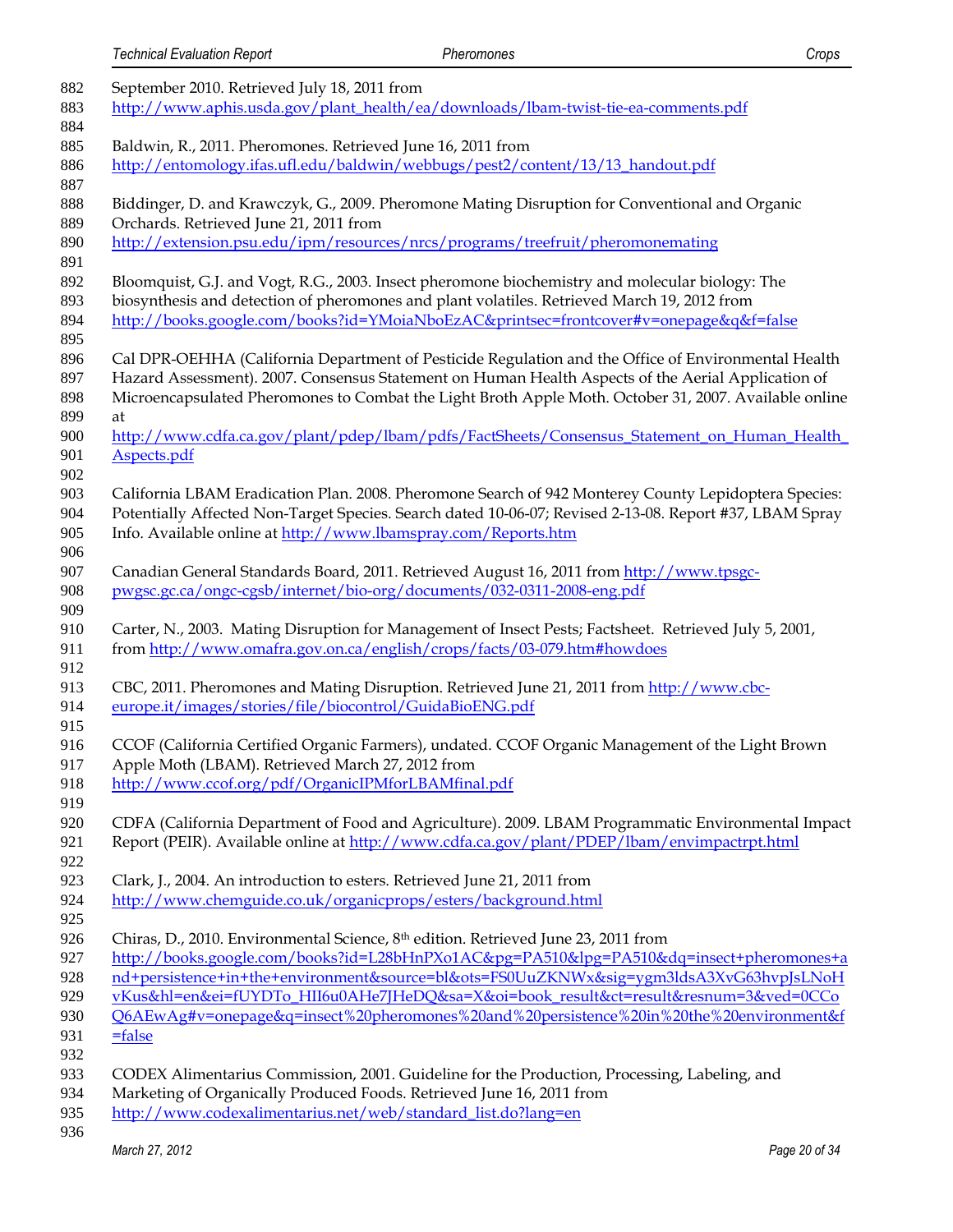| <b>Technical Evaluation Report</b>                                      | Pheromones                                                                                                                                                                                                                                                                                                                                                                          | Crops         |
|-------------------------------------------------------------------------|-------------------------------------------------------------------------------------------------------------------------------------------------------------------------------------------------------------------------------------------------------------------------------------------------------------------------------------------------------------------------------------|---------------|
|                                                                         | Cranshaw, W.S., 2008. Colorado State University Fact Sheet: Bacillus thuringiensis. Retrieved September 12,<br>2011 from http://www.ext.colostate.edu/pubs/insect/05556.html                                                                                                                                                                                                        |               |
|                                                                         | EPA, 2001. Straight chain Lepidopteran Pheromones Biopesticide Registration Action Document. Retrieved                                                                                                                                                                                                                                                                              |               |
| June 23, 2011 from                                                      | http://www.epa.gov/oppbppd1/biopesticides/ingredients/tech_docs/brad_129109.pdf                                                                                                                                                                                                                                                                                                     |               |
| Retrieved June 23, 2011 from                                            | EPA, 2010. Pesticide Registration Manual: Chapter 3 - Additional Considerations for Biopesticide Products.                                                                                                                                                                                                                                                                          |               |
|                                                                         | http://www.epa.gov/opprd001/registrationmanual/chapter3.html#pheromone                                                                                                                                                                                                                                                                                                              |               |
|                                                                         | EPA, 2011. Lepidopteran Pheromones Fact Sheet. Retrieved March 16, 2012 from<br>http://www.epa.gov/oppbppd1/biopesticides/ingredients/factsheets/factsheet_lep_pheromones.htm                                                                                                                                                                                                       |               |
|                                                                         | European Economic Community 2008. Commission Regulation (EC) No 889/2008. Retrieved March 26,<br>2012 from http://eur-lex.europa.eu/JOHtml.do?uri=OJ:L:2008:250:SOM:EN:HTML                                                                                                                                                                                                         |               |
| pub/beekeeping.html#tracheal                                            | Gegner, L., 2003. Beekeeping/Apiculture, Retrieved February 15, 2011 from http://attra.ncat.org/attra-                                                                                                                                                                                                                                                                              |               |
| http://www.iscatech.com/exec/SPLAT.htm                                  | ISCA Technologies, 2010. SPLAT. Retrieved March 19, 2012 from                                                                                                                                                                                                                                                                                                                       |               |
|                                                                         | Krieger, I., 2001. Handbook of Pesticide Toxicology: Principles. Retrieved June 16, 2011 from<br>http://books.google.com/books?id=ib8Qhju9EQEC&pg=PA141&lpg=PA141&dq=mode+of+action+for+p<br>heromone&source=bl&ots=DfAwl6Ftoh&sig=GUIqJOrXsBmGWKcFO9Zm92-                                                                                                                          |               |
| 3HGI&hl=en&ei=CIL6TZHfNPKv0AG-<br>of%20action%20for%20pheromone&f=false | gMGqAw&sa=X&oi=book_result&ct=result&resnum=9&ved=0CEEQ6AEwCA#v=onepage&q=mode%20                                                                                                                                                                                                                                                                                                   |               |
|                                                                         | Miller, J.R., Gut, L.J., de Lame, F.M., and Stelinski, L.L., 2006. Differentiation of Competitive vs. Non-<br>competitive Mechanisms Mediating Disruption of Moth Sexual Communication by Point Sources of Sex<br>Pheromone (Part I): Theory. Journal of Chemical Ecology, 32: 2089-2114. Retrieved March 19, 2012 from<br>https://www.msu.edu/~stelinsk/Miller%20et%20al%20JCE.pdf |               |
| 2011 from                                                               | Mori, K., 2010. Chemical Synthesis of Hormones, Pheromones, and Other Bioregulators. Retrieved June 21,                                                                                                                                                                                                                                                                             |               |
|                                                                         | http://books.google.com/books?id=fSwwYyZMDBoC&printsec=frontcover&dq=synthesis+pheromone&<br>hl=en&ei=57wATu3pMoOutwfY_cCmDg&sa=X&oi=book_result&ct=result&resnum=1&ved=0CDMQ6AE                                                                                                                                                                                                    |               |
| wAA#v=onepage&q=synthesis%20pheromone&f=false                           |                                                                                                                                                                                                                                                                                                                                                                                     |               |
| http://people.oregonstate.edu/~muirp/chemcont.htm                       | Muir, P., 2001. Oregon State University: Chemical Controls. Retrieved June 2, 2011 from                                                                                                                                                                                                                                                                                             |               |
| 2012 from http://ppis.ceris.purdue.edu/htbin/ppisprod.com               | National Pesticide Information Retrieval System (NPIRS), 2012. Pesticide Products. Retrieved March 23,                                                                                                                                                                                                                                                                              |               |
|                                                                         | NOSB, 2011a. Formal Recommendation by the NOSB to the National Organic Program. Retrieved March 9,<br>2012 from http://www.ams.usda.gov/AMSv1.0/getfile?dDocName=STELPRDC5091711                                                                                                                                                                                                    |               |
|                                                                         | NOSB, 2011b. Inert Ingredients Discussion Document, dated October 11, 2011, Retrieved March 13, 2012<br>from http://www.ams.usda.gov/AMSv1.0/getfile?dDocName=STELPRDC5094901                                                                                                                                                                                                       |               |
|                                                                         | O' Leary, D., 2000. Alkenes Chemical Properties. Retrieved June 16, 2011 from                                                                                                                                                                                                                                                                                                       |               |
| March 27, 2012                                                          | http://www.ucc.ie/academic/chem/dolchem/html/dict/alkenes.html                                                                                                                                                                                                                                                                                                                      | Page 21 of 34 |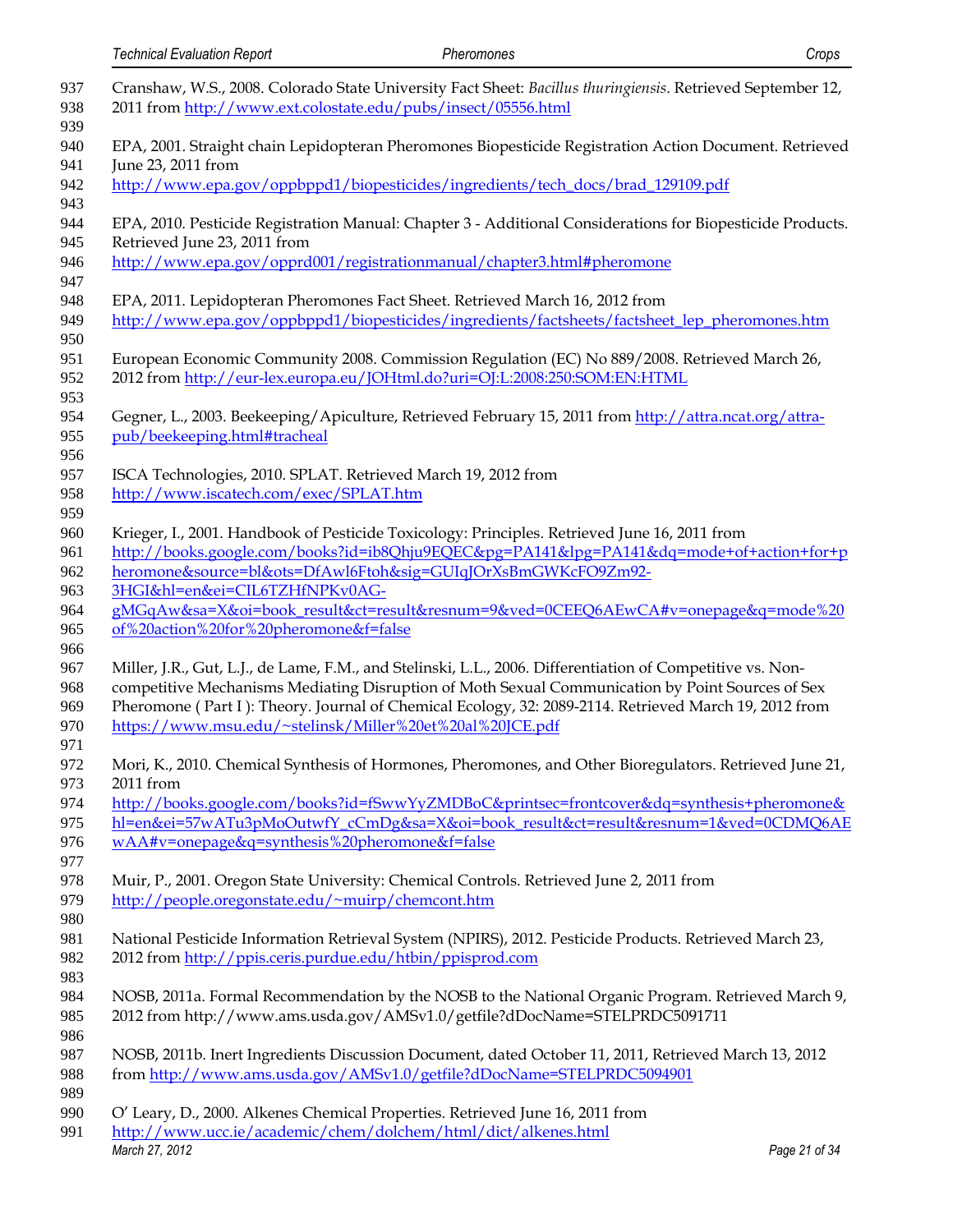| 992<br>993 | OMRI, 2011. Out of Scope and Beyond Resolution: Passive Pheromone Dispensers. Retrieved September 9,                                                                                           |
|------------|------------------------------------------------------------------------------------------------------------------------------------------------------------------------------------------------|
| 994<br>995 | 2011 from http://www.omri.org/suppliers/OMRIscope                                                                                                                                              |
| 996        | OMRI, 2012. Products List. Retrieved September 9, 2011 from                                                                                                                                    |
| 997        | http://www.omri.org/sites/default/files/opl_pdf/crops_category.pdf                                                                                                                             |
| 998<br>999 | PAN Germany, 2005. Trap cropping. Retrieved June 23, 2011 from                                                                                                                                 |
| 1000       | http://www.oisat.org/control_methods/cultural_practices/trap_cropping.html                                                                                                                     |
|            | Pest Management Regulatory Agency (PMRA), 2010. PMRA List of Formulants. Retrieved March 19, 2012<br>from http://publications.gc.ca/collections/collection_2010/arla-pmra/H114-22-2010-eng.pdf |
|            | Pherobase, 2012. Database of pheromones and semiochemicals. Retrieved March 23, 2012 from<br>http://pherobase.com/                                                                             |
|            | Pimentel, D., 2007. Encyclopedia of Pest Management, Volume 2. CRC Press, Boca Raton, FL. Retrieved<br>March 19, 2012 from                                                                     |
|            | http://books.google.com/books?id=DxrMm9lMFUAC&pg=PA67&dq=Encyclopedia+of+Agrochemicals&                                                                                                        |
|            | hl=en&sa=X&ei=fVZnT4LzNKOh0QWzgqCgCA&ved=0CEQQ6AEwBA#v=onepage&q=pheromone&f=fa                                                                                                                |
|            | <u>lse</u>                                                                                                                                                                                     |
|            | Regnier, F. E. and Law, J. H., 1968. Insect pheromones. Journal of Lipid Research, Vol. 9. Retrieved June 15,                                                                                  |
|            | 2011 from http://www.ncbi.nlm.nih.gov/pubmed/4882034                                                                                                                                           |
|            |                                                                                                                                                                                                |
|            | Resh, V.H. and Cardé, R.T., 2009. Encyclopedia of Insects. Elseiver, Inc., Burlington, MA. Retrieved March                                                                                     |
|            | 19, 2012 from                                                                                                                                                                                  |
|            | http://books.google.com/books?id=Jk0Hym1yF0cC&printsec=frontcover&dq=The+Encyclopedia+of+Ins<br>ects&hl=en&sa=X&ei=4HBnT7nMJ8-                                                                 |
|            | 3hAfZ5LCzCA&ved=0CD8Q6AEwAA#v=onepage&q=moth%20pheromone&f=false                                                                                                                               |
|            |                                                                                                                                                                                                |
|            | Rose, L. 2008. Marin Pesticide Spraying Health Hazard Alert. Report #30, LBAM Spray Info. Available                                                                                            |
|            | online at http://www.lbamspray.com/Reports.htm                                                                                                                                                 |
|            |                                                                                                                                                                                                |
|            | Seybold, S. and Donaldson, S., 1998. Pheromones in Insect Pest Management. Retrieved June 20, 2011 from<br>http://www.unce.unr.edu/publications/files/ag/other/fs9841.pdf                      |
|            |                                                                                                                                                                                                |
|            | Suterra, LLC, 2012. Labels/MSDS. Retrieved March 26, 2012 from                                                                                                                                 |
|            | http://www.cdms.net/LabelsMsds/LMDefault.aspx?manuf=187&t=                                                                                                                                     |
|            |                                                                                                                                                                                                |
|            | Upton, R., Harder, D., Dadant, T. 2008. Light Brown Apple Moth (LBAM) Eradication Program: Potential                                                                                           |
|            | Effects on Pollinators and Implicatiosn for Califonia Agriculture. Summary Report, LBAM Fact Sheet: EPB                                                                                        |
|            | 1.3. Available online at http://www.lbamspray.com/Reports/Bees.pdf                                                                                                                             |
|            | Waters, A., 2011. Alternatives to Pesticides. Retrieved June 27, 2011 from                                                                                                                     |
|            | http://www.state.nj.us/dep/enforcement/pcp/administration/alternative.pdf                                                                                                                      |
|            |                                                                                                                                                                                                |
|            | Welter, S., Pickel, C., Millar, J., Cave, F., Van Steenwyk, R.A., and Dunley, J., 2005a. Pheromone mating                                                                                      |
|            | disruption offers selective management options for key pests. California Agriculture, 59(1): 16-22.                                                                                            |
|            | Retrieved March 9, 2012 from                                                                                                                                                                   |
|            | http://ucanr.org/repository/cao/landingpage.cfm?article=ca.v059n01p16&fulltext=yes                                                                                                             |
|            |                                                                                                                                                                                                |
|            | Welter, S., Casado, D., Cave, F., Elkins, R., Grant, J., and Pickel, C., 2005b. Why puffers work: determining                                                                                  |
|            | the effects of residual releases on control of codling moth. Retrieved June 10, 2011 from                                                                                                      |
|            | www.calpear.com/_pdf/research-reports/Why%20Puffers%20Work.pdf<br>March 27, 2012<br>Page 22 of 34                                                                                              |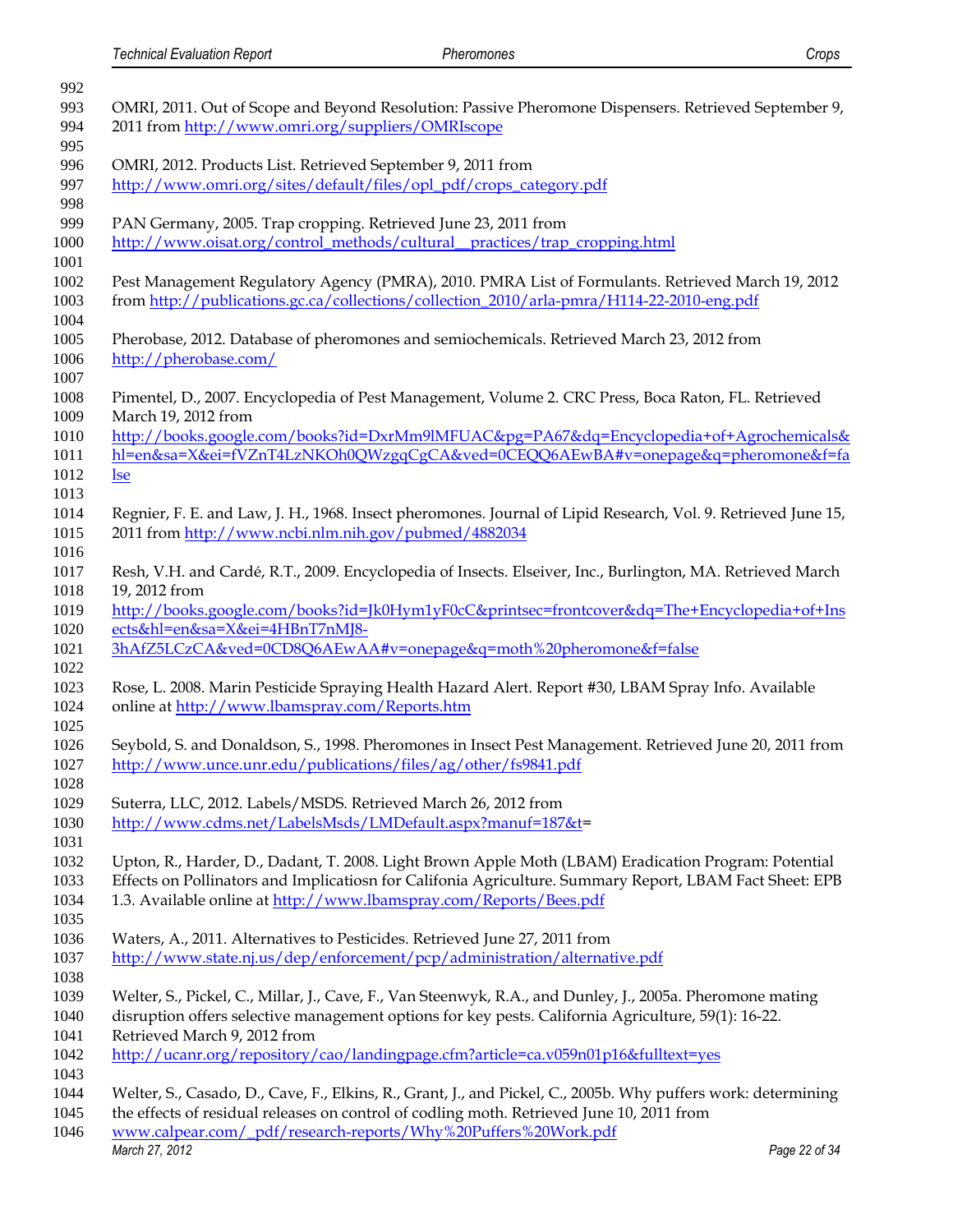- Witzgall, P., 2001. Pheromones- future techniques for insect control. Pheromones for Insect Control in
- Orchards and Vineyards, Vol. 24(2): 114-122. Retrieved June 21, 2011 from
- <http://phero.net/iobc/hohenheim/bulletin/witzgall.pdf>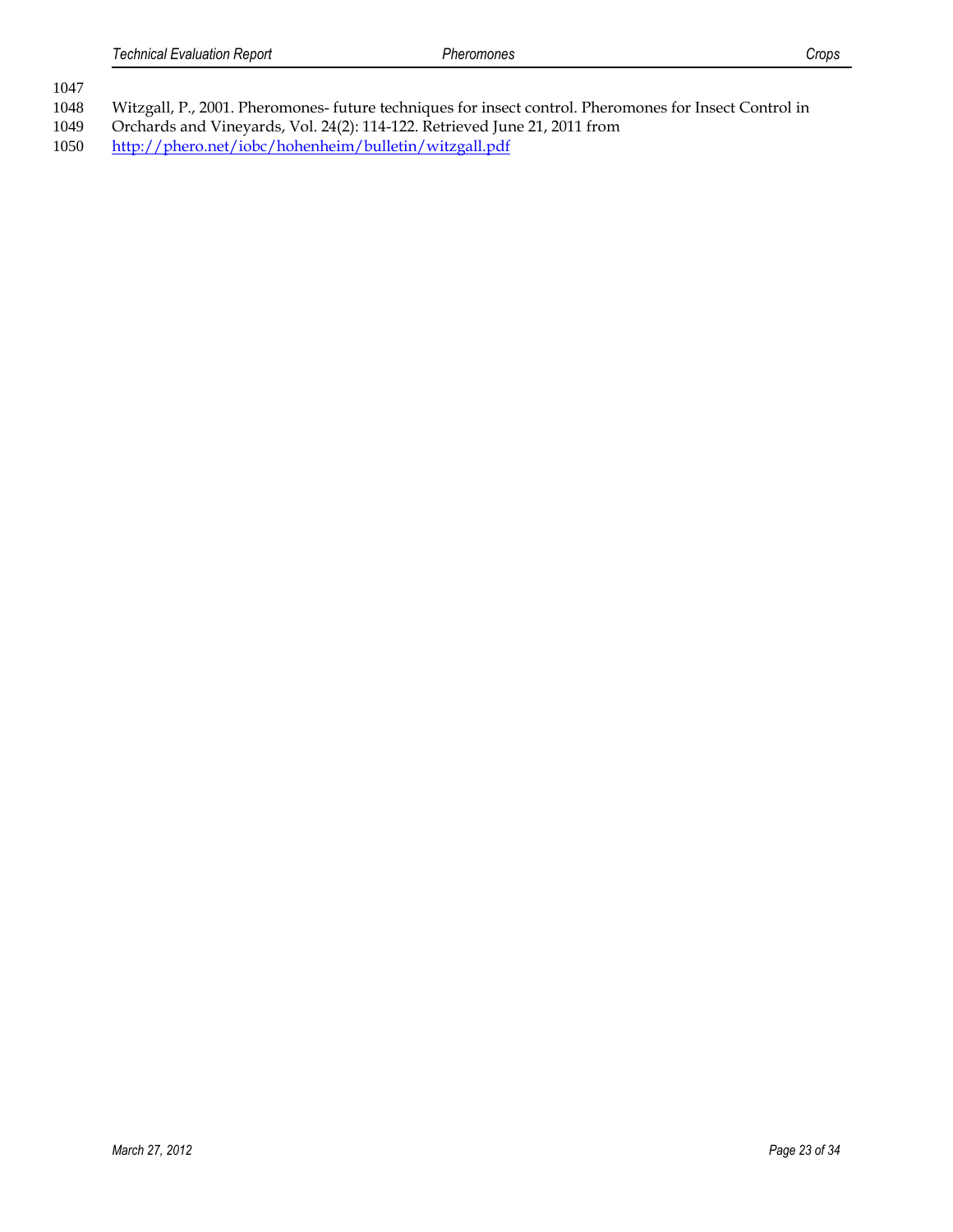1051 **Appendix A. Partial List of Commercially Available Pheromone Products that are Registered by the EPA**

| <b>Product Name</b>                                                    | Manufacturer                            | <b>Chemical Name of</b><br>Pheromone(s) (Active<br>Ingredients)                   | CAS No.                               | <b>Intended Use and Target Organism</b>                                                                                             | Delivery/Application<br>Method                           | <b>EPA Reg.</b><br>No. |
|------------------------------------------------------------------------|-----------------------------------------|-----------------------------------------------------------------------------------|---------------------------------------|-------------------------------------------------------------------------------------------------------------------------------------|----------------------------------------------------------|------------------------|
|                                                                        |                                         |                                                                                   |                                       | Technical pheromones for use in manufacturing and formulating of an end use product (i.e., for use in a pheromone delivery product) |                                                          |                        |
| N-tetradecyl acetate<br>technical<br>pheromone                         | <b>BASF</b> Corp.                       | Myristyl acetate                                                                  | 638-59-5                              | For use in combination with straight chain<br>lepidopteran pheromones used<br>in mating disruption for control of codling<br>moth   | Hand-placed, retrievable<br>pheromone dispensers<br>used | 7969-282               |
| Oriental fruit moth<br>technical<br>pheromone                          | Shin-etsu Chemical<br>Co., Ltd.         | (Z)-8-Dodecen-1-yl acetate;<br>(E)-8-Dodecen-1-yl acetate;<br>Z-8-DDOL            | 28079-04-1; 38363-29-0;<br>40642-40-8 | Mating disruption for control of the oriental<br>fruit moth, Macadamia Nut Borer, and Koa<br>Seed Worm                              | Dispensers                                               | 47265-1                |
| Codling moth<br>technical<br>pheromone                                 | Shin-etsu Chemical<br>Co., Ltd.         | (E,E)-8,10-Dodecadien-1-ol                                                        | 33956-49-9                            | Mating disruption for control of the codling<br>moth and hickory shuckworm                                                          | Dispensers                                               | 47265-2                |
| Z-11-tetradecenyl<br>acetate technical<br>pheromone                    | Shin-etsu Chemical<br>Co., Ltd.         | (Z)-11-Tetradecenyl acetate                                                       | 20711-10-8                            | Mating disruption for control of the<br>leafroller moth                                                                             | Dispensers                                               | 47265-3                |
| $E-11/Z-11-$<br>tetradecenyl acetate<br>technical<br>pheromone         | Shin-etsu Chemical<br>Co., Ltd.         | (Z)-11-Tetradecenyl acetate;<br>11-Tetradecen-1-ol, acetate,<br>$(E)-$            | 20711-10-8; 33189-72-9                | Mating disruption for control of the<br>leafroller moth                                                                             | Dispensers                                               | 47265-5                |
| Pink boll worm<br>pheromone<br>technical                               | Mitsubishi<br><b>International Corp</b> | (Z,E)-7,11-Hexadecadien-1-yl<br>acetate; (Z,Z)-7,11-<br>Hexadecadien-1-yl acetate | 53042-79-8; 52207-99-5                | Mating disruption for control of the pink<br>boll worm                                                                              | Dispensers                                               | 50675-2                |
| Trece Japanese<br>beetle pheromone-<br>technical-<br>Manufacturing Use | Trece, Inc.                             | (R,Z)-5-(1-Decenyl)dihydro-<br>2(3H)-furanone                                     | 64726-91-6                            | For use in formulating baits used to trap<br>Japanese Beetles                                                                       | Baits (used in pheromone<br>traps)                       | 51934-4                |
| Bedoukian OFM<br>Technical<br>Pheromone                                | Bedoukian Research<br>Inc.              | (Z)-8-Dodecen-1-yl acetate;<br>(E)-8-Dodecen-1-yl acetate;<br>Z-8-DDOL            | 28079-04-1; 38363-29-0;<br>40642-40-8 | Mating disruption for control of the oriental<br>fruit moth                                                                         | Not specified                                            | 52991-1                |
| Bedoukian High<br>Purity CM<br>Pheromone                               | Bedoukian Research<br>Inc.              | (E,E)-8,10-Dodecadien-1-ol                                                        | 33956-49-9                            | Mating disruption for control of the codling<br>moth                                                                                | Not specified                                            | 52991-2                |
| Bedoukian TPW<br>Technical<br>Pheromone                                | Bedoukian Research<br>Inc.              | (Z)-4-Tridecen-1-yl acetate;<br>(E)-4-Tridecen-l-yl acetate                       | 65954-19-0; 72269-48-8                | Mating disruption for control of the tomato<br>pinworm                                                                              | Not specified                                            | 52991-3                |
| Bedoukian Z-9-<br>Tricosene Technical<br>Pheromone                     | Bedoukian Research<br>Inc.              | Muscalure, component of<br>(with 103202)                                          | 27519-02-4                            | Mating disruption for control of the house<br>fly                                                                                   | Not specified                                            | 52991-4                |
| Bedoukian PTB<br>Technical<br>Pheromone                                | Bedoukian Research<br>Inc.              | (E)-5-Decen-1-ol; 5-Decen-<br>1-ol, acetate, $(E)$ -                              | 56578-18-8; 38421-90-8                | Mating disruption for control of the peach<br>twig borer                                                                            | Not specified                                            | 52991-6                |
| Bedoukian 11-                                                          | Bedoukian Research                      | 11-Tetradecen-1-ol, acetate,                                                      | 33189-72-9                            | Mating disruption for control of the                                                                                                | Not specified                                            | 52991-8                |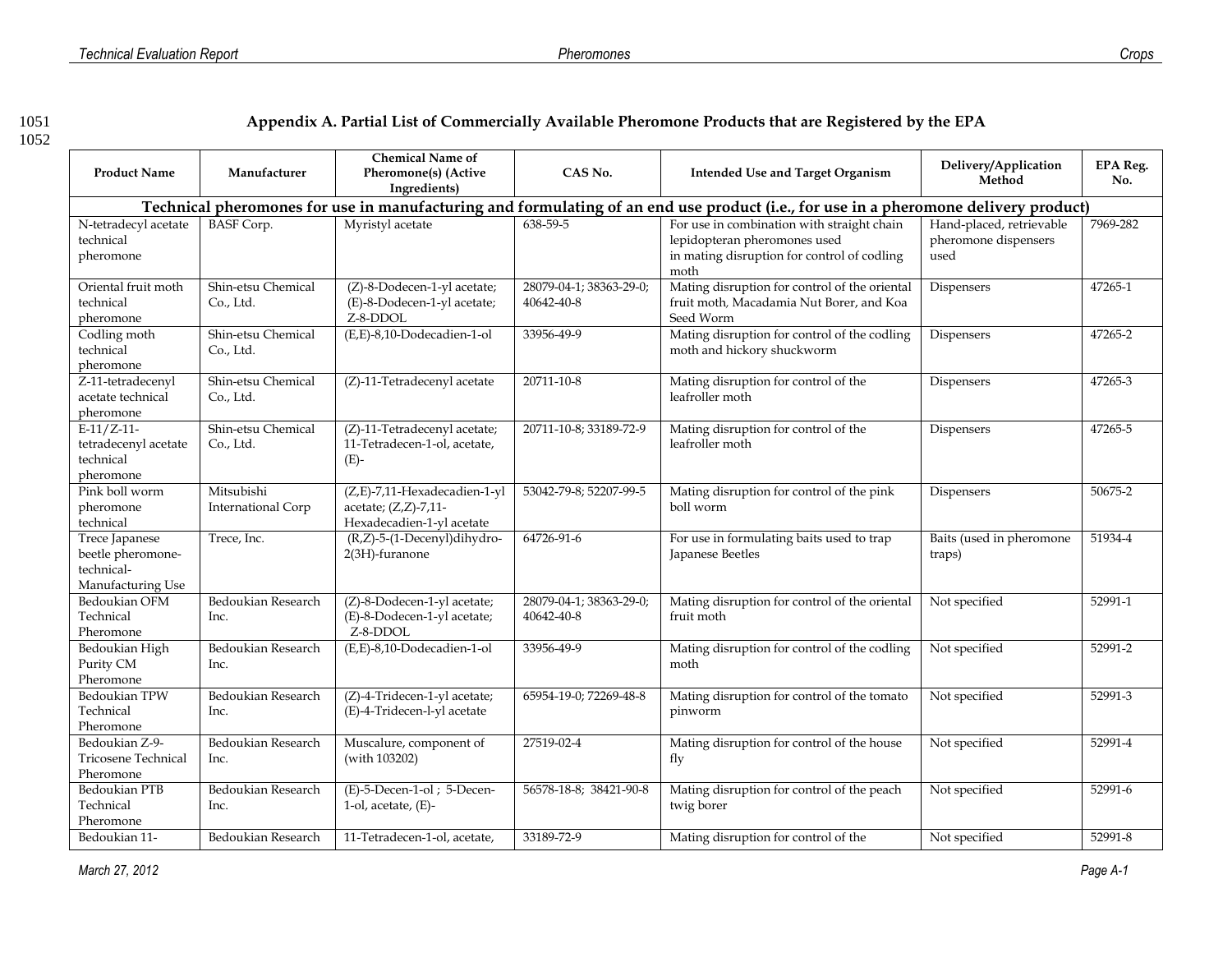| <b>Product Name</b>                                                             | Manufacturer               | <b>Chemical Name of</b><br>Pheromone(s) (Active                        | CAS No.                               | <b>Intended Use and Target Organism</b>                                                                                                             | Delivery/Application<br>Method | <b>EPA Reg.</b><br>No. |
|---------------------------------------------------------------------------------|----------------------------|------------------------------------------------------------------------|---------------------------------------|-----------------------------------------------------------------------------------------------------------------------------------------------------|--------------------------------|------------------------|
|                                                                                 |                            | Ingredients)                                                           |                                       |                                                                                                                                                     |                                |                        |
| Tetradecenvl<br>Acetate Technical<br>Pheromone                                  | Inc.                       | $(E)-$                                                                 |                                       | European corn borer as well as other<br>Lepidoptera                                                                                                 |                                |                        |
| Bedoukian 9-<br>Dodecenyl Acetate<br>Technical<br>Pheromone                     | Bedoukian Research<br>Inc. | 9-Dodecenyl acetate, (Z)-                                              | 16974-11-1                            | Mating disruption for control of the<br>Western pine shootborer as well as other<br>Lepidoptera                                                     | Not specified                  | 52991-10               |
| Bedoukian NOW<br>Technical<br>Pheromone                                         | Bedoukian Research<br>Inc. | Navel orangeworm<br>pheromone                                          | 71317-73-2                            | Mating disruption for control of the navel<br>orangeworm                                                                                            | Not specified                  | 52991-11               |
| <b>Technical Codling</b><br>Moth Pheromone                                      | Bedoukian Research<br>Inc. | (E,E)-8,10-Dodecadien-1-ol                                             | 33956-49-9                            | Mating disruption for control of the codling<br>moth                                                                                                | Not specified                  | 52991-12               |
| Bedoukian (Z)-11-<br>Hexadecenal<br>Technical<br>Pheromone                      | Bedoukian Research<br>Inc. | $(Z)$ -11-Hexadecenal                                                  | 53939-28-9                            | Mating disruption for control of the<br>Diamondback moth as well as other<br>Lepidoptera                                                            | Not specified                  | 52991-14               |
| Bedoukian (Z)-11-<br>Hexadecenyl<br>Acetate Technical<br>Pheromone              | Bedoukian Research<br>Inc. | (Z)-11-Hexadecenyl acetate                                             | 34010-21-4                            | Mating disruption for control of the<br>Diamondback moth as well as other<br>Lepidoptera                                                            | Not specified                  | 52991-15               |
| Bedoukian (Z)-6-<br>Heneicosen-11-One<br>Technical<br>Pheromone                 | Bedoukian Research<br>Inc. | 6-Heneicosen-11-one, (6Z)-                                             | 54844-65-4                            | Mating disruption for control of the<br>Douglas fir tussock moth                                                                                    | Not specified                  | 52991-17               |
| Bedoukian Indian<br>Meal Moth<br>Technical<br>Pheromone                         | Bedoukian Research<br>Inc. | (Z,E)-9,12-Tetradecadienyl<br>acetate                                  | 30507-70-1                            | Mating disruption for control of the Indian<br>meal moth, Mediterranean flour moth,<br>tobacco moth, raisin moth, almond moth,<br>and beet armyworm | Not specified                  | 52991-18               |
| Bedoukian E, E-<br>$9,11-$<br>Tetradecadienyl<br>Acetate Technical<br>Pheromone | Bedoukian Research<br>Inc. | 9,11-Tetradecadien-1-ol,<br>acetate, (9E, 11E)-                        | 54664-98-1                            | Mating disruption for control of the light<br>brown apple moth                                                                                      | Not specified                  | 52991-22               |
| Materia PTB<br>Technical<br>Pheromone                                           | Materia, Inc.              | (E)-5-Decen-1-ol; 5-Decen-1-<br>ol, acetate, (E)-                      | 56578-18-8; 38421-90-8                | Mating disruption for control of the peach<br>tree boarer                                                                                           | Not specified                  | 74395-1                |
| <b>Bioglobal Codling</b><br>Moth Technical<br>Pheromone                         | Bioglobal Ltd.             | (E,E)-8,10-Dodecadien-1-ol                                             | 33956-49-9                            | Mating disruption for control of the codling<br>moth                                                                                                | Not specified                  | 82794-1                |
| <b>Biological Oriental</b><br>Fruit Moth<br>Technical<br>Pheromone              | Bioglobal Ltd.             | (Z)-8-Dodecen-1-yl acetate;<br>(E)-8-Dodecen-1-yl acetate;<br>Z-8-DDOL | 28079-04-1; 38363-29-0;<br>40642-40-8 | Mating disruption for control of the oriental<br>fruit moth                                                                                         | Not specified                  | 82794-2                |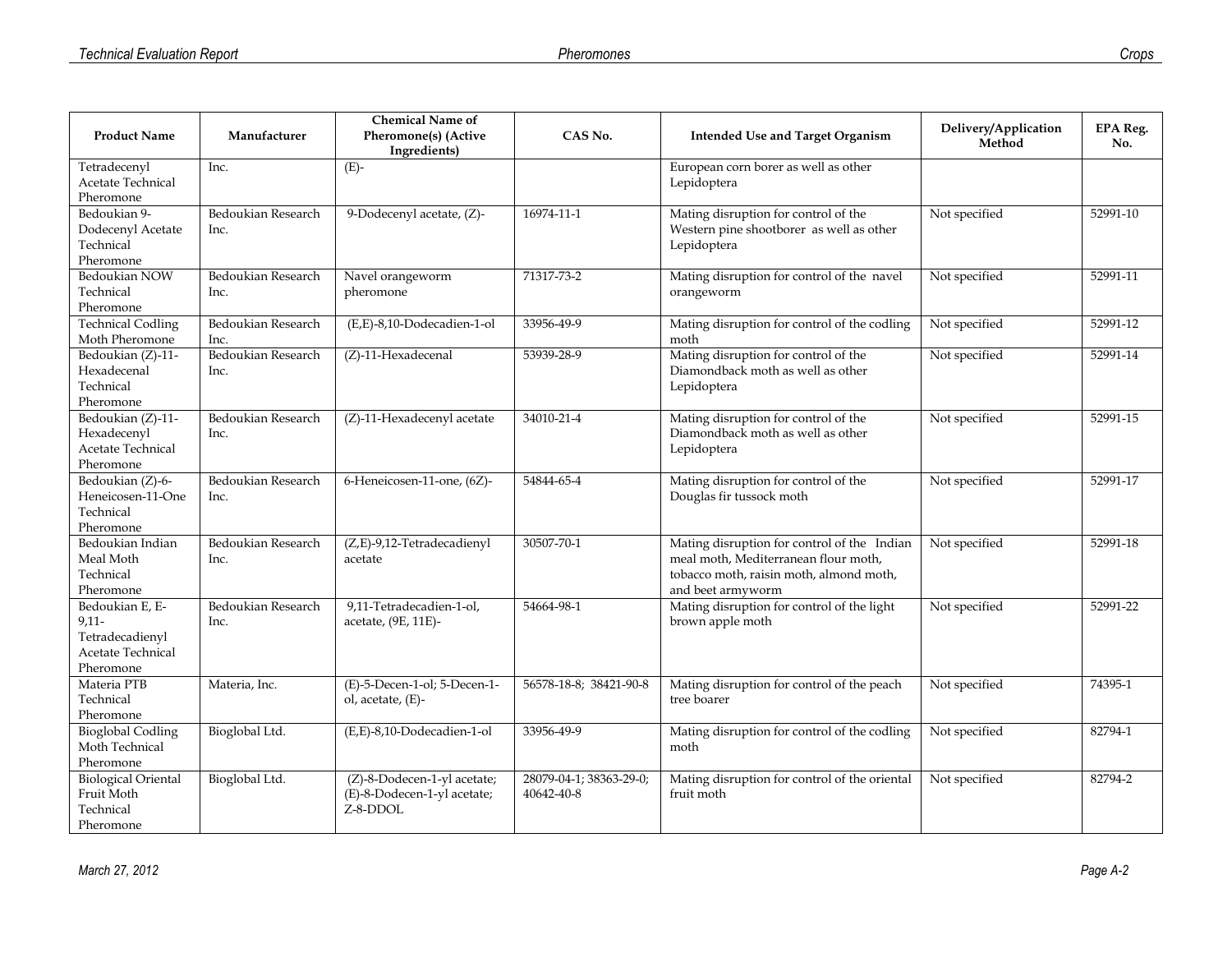|                               |                    | <b>Chemical Name of</b>              |                         |                                                                                          |                                | <b>EPA Reg.</b>         |
|-------------------------------|--------------------|--------------------------------------|-------------------------|------------------------------------------------------------------------------------------|--------------------------------|-------------------------|
| <b>Product Name</b>           | Manufacturer       | Pheromone(s) (Active<br>Ingredients) | CAS No.                 | <b>Intended Use and Target Organism</b>                                                  | Delivery/Application<br>Method | No.                     |
| Checkmate® CM                 | Suterra, LLC CP    | (E,E)-8,10-dodecadien-l-ol           | 33956-49-9              | Mating disruption for control of the codling                                             | Not specified                  | 56336-60                |
| Technical                     | Pheromones         |                                      |                         | moth; attractant for monitoring                                                          |                                |                         |
| Pheromone II                  |                    |                                      |                         |                                                                                          |                                |                         |
| Checkmate ®NOW                | Suterra, LLC CP    | Navel orangeworm                     | 71317-73-2              | Mating disruption for control of the navel                                               | Not specified                  | 56336-62                |
| Technical                     | Pheromones         | pheromone                            |                         | orangworm; attractant for monitoring                                                     |                                |                         |
| Pheromone<br>Certis Technical | Suterra, LLC CP    | 1,7-Dioxaspiro[5.5]                  | 180-84-7                | Mating disruption for control of the olive                                               | Not specified                  | 56336-52                |
| Olive Fly                     | Pheromones         | undecane                             |                         | fly                                                                                      |                                |                         |
| Pheromone                     |                    |                                      |                         |                                                                                          |                                |                         |
| Checkmate®                    | Suterra, LLC CP    | E,Z-3,13-Octadecadien-1-ol;          | 66410-24-0; 66410-28-4  | Mating disruption for control of the                                                     | Not specified                  | 56336-48                |
| <b>WPCM</b> Technical         | Pheromones         | (Z,Z)-3, 13-Octadecadien-1-          |                         | Western poplar clearwing moth; attractant                                                |                                |                         |
| Pheromone                     |                    | <sub>ol</sub>                        |                         | for monitoring                                                                           |                                |                         |
| Checkmate® OFM                | Suterra, LLC CP    | Z)-8-Dodecen-l-yl Acetate;           | 28079-04-1; 38363-29-0; | Mating disruption for control of the oriental                                            | Not specified                  | 56336-2                 |
| Technical                     | Pheromones         | (E)-8-Dodecen-l-yl Acetate;          | 40642-40-8              | fruit moth; attractant for monitoring                                                    |                                |                         |
| Pheromone                     |                    | (Z)-8-Dodecen-l-ol                   |                         |                                                                                          |                                |                         |
| Checkmate® CM                 | Suterra, LLC CP    | (E,E)-8,10-Dodecadien-1-ol           | 33956-49-9              | Mating disruption for control of the codling                                             | Not specified                  | 56336-4                 |
| Technical                     | Pheromones         |                                      |                         | moth; attractant for monitoring                                                          |                                |                         |
| Pheromone<br>CheckMate® PTB   | Suterra, LLC CP    | (E)-5-Decen-1-ol; 5-Decen-1-         | 56578-18-8; 38421-90-8  |                                                                                          | Not specified                  | $\overline{56336} - 15$ |
| Technical                     | Pheromones         | ol, acetate, (E)-                    |                         | Mating disruption for control of the peach<br>twig borer                                 |                                |                         |
| Pheromone                     |                    |                                      |                         |                                                                                          |                                |                         |
| CheckMate® TPW                | Suterra, LLC CP    | (Z)-4-Tridecen-1-yl acetate;         | 65954-19-0; 72269-48-8  | Mating disruption for control of the tomato                                              | Not specified                  | 56336-6                 |
| Technical                     | Pheromones         | (E)-4-Tridecen-l-yl acetate          |                         | pinworm; attractant for monitoring                                                       |                                |                         |
| Pheromone                     |                    |                                      |                         |                                                                                          |                                |                         |
| Checkmate® BAW                | Suterra, LLC CP    | (Z,E)-9,12-Tetradecadienyl           | 30507-70-1              | Mating disruption for control of the beet                                                | Not specified                  | 56336-47                |
| Technical                     | Pheromones         | acetate                              |                         | armyworm and the Indian meal moth;                                                       |                                |                         |
| Pheromone                     |                    |                                      |                         | attractant for monitoring                                                                |                                |                         |
| Checkmate® VMB                | Suterra, LLC CP    | Lavandulyl senecioate                | 23960-07-8              | Mating disruption for control of the vine                                                | Not specified                  | 56336-55                |
| Technical<br>Pheromone        | Pheromones         |                                      |                         | mealybug moth; attractant for monitoring                                                 |                                |                         |
| Isomate® P                    | Pacific Biocontrol | (Z,Z)-3,13-Octadecadien-1-ol         | 53120-27-7; 53120-26-6  | Mating disruption for control of the greater                                             | Not specified                  | 53575-17                |
| Pheromone                     | Corp.              | acetate; (E,Z)-3,13-                 |                         | peachtree borer                                                                          |                                |                         |
|                               |                    | Octadecadien-1-ol acetate            |                         |                                                                                          |                                |                         |
|                               |                    |                                      | Puffers                 |                                                                                          |                                |                         |
| Checkmate® CM                 | Suterra, LLC       | (E,E)-8,10-Dodecadien-1-ol           | 33956-49-9              | Mating disruption for control of the codling                                             | Puffer                         | 56336-34                |
| Puffer Dispenser              |                    |                                      |                         | moth and hickory shuckworm moth                                                          |                                |                         |
| Puffer APM                    | Suterra, LLC       | (Z)-11-Hexadecenal                   | 53939-28-9              | Mating disruption for control of the                                                     | Puffer                         | 56336-45                |
|                               |                    |                                      |                         | artichoke plume moth                                                                     |                                |                         |
| Puffer CM                     | Suterra, LLC       | (E,E)-8,10-Dodecadien-1-ol           | 33956-49-9              | Mating disruption for control of the codling<br>moth in apple, pear, and walnut orchards | Puffer                         | 74379-2                 |
| Puffer OFM                    | Suterra, LLC       | (Z)-8-Dodecen-1-yl acetate;          | 28079-04-1; 38363-29-0; | Mating disruption for control of the oriental                                            | Puffer                         | 73479-8                 |
|                               |                    | (E)-8-Dodecen-1-yl                   | 40642-40-8              | fruit moth in almond, apple, apricot,                                                    |                                |                         |
|                               |                    | acetate; Z-8-DDOL                    |                         | cherry, nectarine, peach, pear, plum, prune,                                             |                                |                         |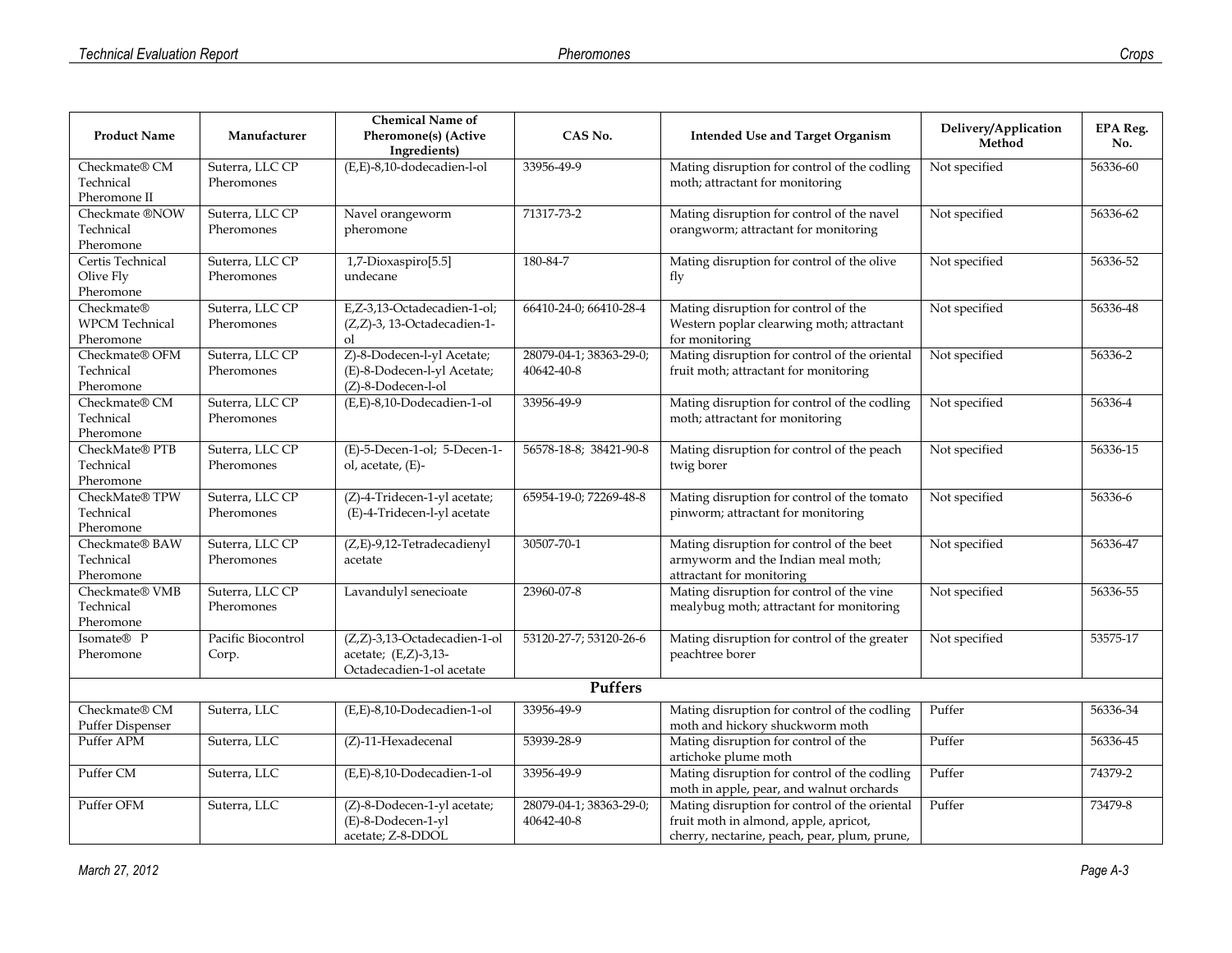| <b>Product Name</b>         | Manufacturer             | <b>Chemical Name of</b><br>Pheromone(s) (Active<br>Ingredients)                                        | CAS No.                                           | <b>Intended Use and Target Organism</b>                                                                                                                                                                            | Delivery/Application<br>Method                                                           | <b>EPA Reg.</b><br>No. |
|-----------------------------|--------------------------|--------------------------------------------------------------------------------------------------------|---------------------------------------------------|--------------------------------------------------------------------------------------------------------------------------------------------------------------------------------------------------------------------|------------------------------------------------------------------------------------------|------------------------|
|                             |                          |                                                                                                        |                                                   | and quince orchards                                                                                                                                                                                                |                                                                                          |                        |
| Puffer CM/O                 | Suterra, LLC             | (E,E)-8,10-Dodecadien-1-ol                                                                             | 33956-49-9                                        | Mating disruption for control of the codling<br>moth in apple, pear, and walnut orchards                                                                                                                           | Puffer                                                                                   | 73479-9                |
| Puffer OFM/O                | Suterra, LLC             | (Z)-8-Dodecen-1-yl acetate;<br>(E)-8-Dodecen-1-yl acetate;<br>Z-8-DDOL                                 | 28079-04-1; 38363-29-0;<br>40642-40-8             | Mating disruption for control of the oriental<br>fruit moth in almond, apple, apricot,<br>cherry, nectarine, peach, pear, plum, prune,<br>and quince orchards                                                      | Puffer                                                                                   | 73479-10               |
| Checkmate® Puffer<br>CM/OFM | Suterra, LLC             | (Z)-8-Dodecen-1-yl acetate;<br>(E)-8-Dodecen-1-yl acetate;<br>Z-8-DDOL; (E,E)-8,10-<br>Dodecadien-1-ol | 28079-04-1; 38363-29-0;<br>40642-40-8; 33956-49-9 | Mating disruption for control of the codling<br>moth and oriental fruit moth in apple, pear,<br>peach, nectarine and any other crops where<br>the oriental fruit moth and codling moth<br>are overlapping problems | Puffer                                                                                   | 73479-11               |
|                             |                          |                                                                                                        |                                                   | Specialized Pheromone and Lure Application Technology (SPLAT)                                                                                                                                                      |                                                                                          |                        |
| SPLAT-MAT<br>Spinosad ME    | Dow Agrosciences         | Spinosad (Naturally<br>occurring mixture of<br>spinosyn A and spinosyn D);<br>methyl eugenol           | 131929-60-7; 93-15-2                              | For selective attraction and control of male<br>tephritid fruit flies of the genus Bactrocera<br>(or other fruit fly species which respond to<br>the male specific attractant methyl eugenol)                      | <b>Biocidal</b> bait                                                                     | 62719-592              |
| SPLAT OFM 30M-1             | <b>ISCA</b> Technologies | (Z)-8-Dodecen-1-yl acetate;<br>(E)-8-Dodecen-1-yl acetate;<br>Z-8-DDOL                                 | 28079-04-1; 38363-29-0;<br>40642-40-8             | Mating disruption for control of the oriental<br>fruit moth                                                                                                                                                        | Amorphous polymer<br>matrix for the sustained<br>passive release of insect<br>pheromones | 80286-1                |
| SPLAT PBW 30M-1             | <b>ISCA</b> Technologies | (Z,E)-7,11-Hexadecadien-1-yl<br>acetate; (Z,Z)-7,11-<br>Hexadecadien-1-yl acetate                      | 53042-79-8; 52207-99-5                            | Mating disruption for control of the oriental<br>fruit moth                                                                                                                                                        | Amorphous polymer<br>matrix for the sustained<br>passive release of insect<br>pheromones | 80286-2                |
| <b>SPLAT GM</b>             | <b>ISCA</b> Technologies | cis-7,8-Epoxy-2-<br>methyloctadecane                                                                   | 29804-22-6                                        | Mating disruption for control of the gypsy<br>moth                                                                                                                                                                 | Amorphous polymer<br>matrix for the sustained<br>passive release of insect<br>pheromones | 80286-4                |
| <b>SPLAT GBM</b>            | <b>ISCA</b> Technologies | 9-Dodecenyl acetate, (Z)-; 9-<br>Tetradecen-1-ol, acetate                                              | $16974 - 11 - 1$ ; N/A                            | Mating disruption for control of grape<br>berry moth                                                                                                                                                               | Amorphous polymer<br>matrix for the sustained<br>passive release of insect<br>pheromones | 80286-5                |
| <b>SPLAT LBAM HD</b>        | <b>ISCA</b> Technologies | 9,11-Tetradecadien-1-ol,<br>acetate, (9E, 11E)-; 11-<br>Tetradecen-1-ol, acetate, (E)-                 | 54664-98-1; 33189-72-9                            | Mating disruption for control of light<br>brown apple moth                                                                                                                                                         | Amorphous polymer<br>matrix for the sustained<br>passive release of insect<br>pheromones | 80286-6                |
| <b>SPLAT LBAM LD</b>        | <b>ISCA</b> Technologies | 9,11-Tetradecadien-1-ol,<br>acetate, (9E, 11E)-; 11-<br>Tetradecen-1-ol, acetate, (E)-                 | 54664-98-1; 33189-72-9                            | Mating disruption for control of light<br>brown apple moth                                                                                                                                                         | Amorphous polymer<br>matrix for the sustained<br>passive release of insect<br>pheromones | 80286-8                |
| <b>SPLAT CYDIA V2</b>       | <b>ISCA</b> Technologies | Dodecyl alcohol; Tetradecyl<br>alcohol; (E,E)-8,10-                                                    | 33956-49-9; 112-72-1                              | Mating disruption for control of codling<br>moth and hickory shuckworm                                                                                                                                             | Amorphous polymer<br>matrix for the sustained                                            | 80286-11               |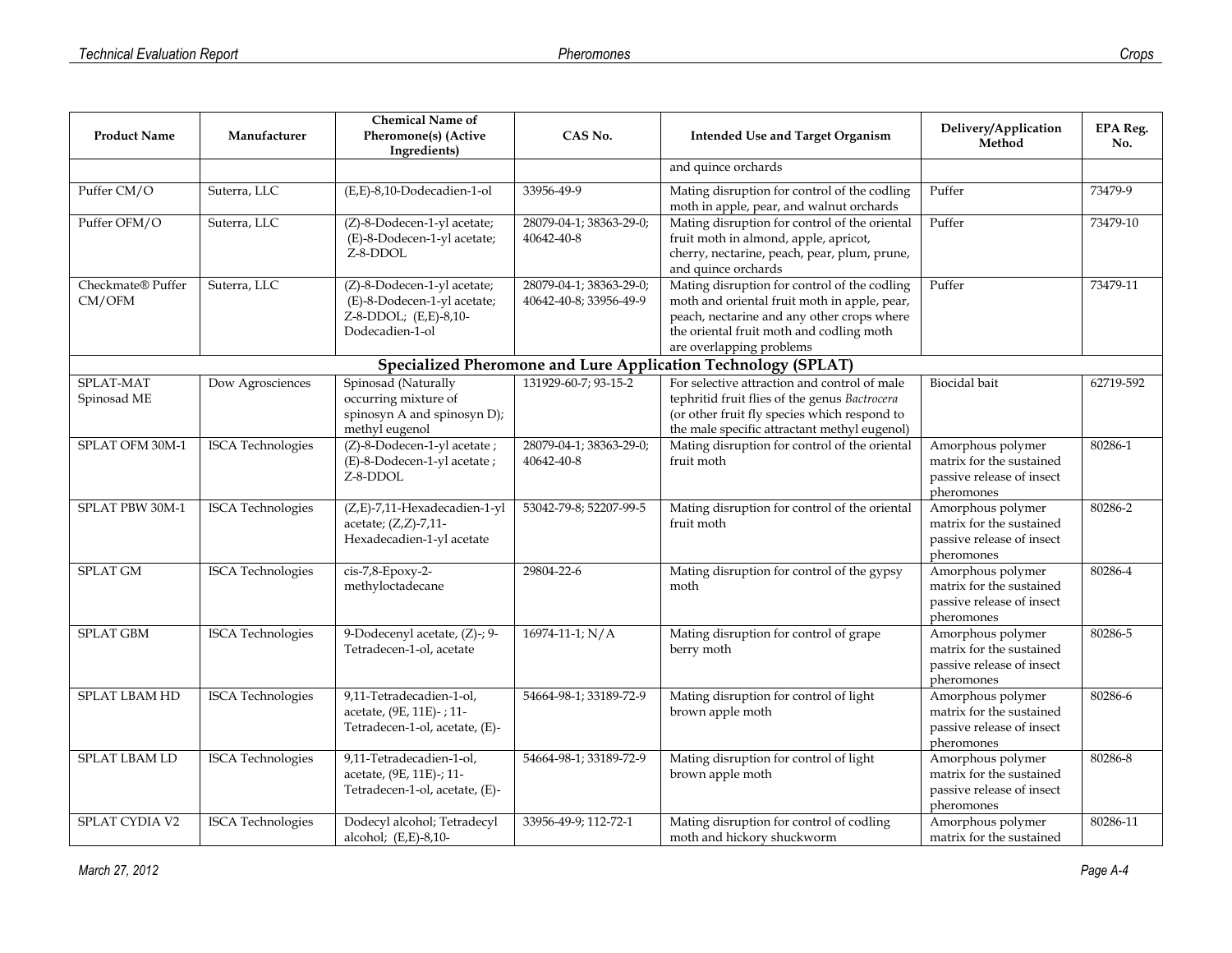| <b>Product Name</b>           | Manufacturer                 | <b>Chemical Name of</b><br>Pheromone(s) (Active                                                | CAS No.                                 | <b>Intended Use and Target Organism</b>                                                           | Delivery/Application                                                                     | <b>EPA Reg.</b> |
|-------------------------------|------------------------------|------------------------------------------------------------------------------------------------|-----------------------------------------|---------------------------------------------------------------------------------------------------|------------------------------------------------------------------------------------------|-----------------|
|                               |                              | Ingredients)                                                                                   |                                         |                                                                                                   | Method                                                                                   | No.             |
|                               |                              | Dodecadien-1-ol                                                                                |                                         |                                                                                                   | passive release of insect<br>pheromones                                                  |                 |
| SPLAT GM-O                    | <b>ISCA</b> Technologies     | cis-7,8-Epoxy-2-<br>methyloctadecane                                                           | 29804-22-6                              | Mating disruption for control of the gypsy<br>moth                                                | Amorphous polymer<br>matrix for the sustained<br>passive release of insect<br>pheromones | 80286-12        |
| SPLAT LBAM HD-<br>$\Omega$    | <b>ISCA</b> Technologies     | 9,11-Tetradecadien-1-ol,<br>acetate, (9E, 11E)-; 11-<br>Tetradecen-1-ol, acetate, (E)-         | 20711-10-8; 33189-72-9                  | Mating disruption for control of the light<br>brown apple moth                                    | Amorphous polymer<br>matrix for the sustained<br>passive release of insect<br>pheromones | 80286-13        |
| <b>SPLAT CLM</b>              | <b>ISCA</b> Technologies     | Citrus leafminer lepidoptera<br>pheromone (7,11,13-<br>Hexadecatrienal,<br>$(ZZ, 11Z, 13E)$ -) | N/A                                     | Mating disruption for control of the citrus<br>leafminer                                          | Amorphous polymer<br>matrix for the sustained<br>passive release of insect<br>pheromones | 80286-15        |
| <b>SPLAT TUTA</b>             | <b>ISCA</b> Technologies     | $(E,Z,Z) - 3,8,11$<br>Tetradecatrienyl acetate                                                 | 163041-94-9                             | Mating disruption for control of the tomato<br>leafminer                                          | Amorphous polymer<br>matrix for the sustained<br>passive release of insect<br>pheromones | 80286-16        |
|                               |                              |                                                                                                | Dispensers (e.g., rings, spirals, etc.) |                                                                                                   |                                                                                          |                 |
| Isomate® - CM<br><b>RING</b>  | Pacific Biocontrol<br>Corp.  | (E, E)-8, 10-Dodecadien-1-ol;<br>1-Dodecanol; 1-Tetradecanol                                   | 33956-49-9; 112-53-8;<br>112-72-1       | Mating disruption for control of the codling<br>moth and hickory shuckworm                        | Dispenser                                                                                | 53575-35        |
| Isomate® - OFM<br><b>RING</b> | Pacific Biocontrol<br>Corp.  | (Z)-8-Dodecen-1-yl acetate;<br>(E)-8-Dodecen-1-yl acetate;<br>Z-8-DDOL                         | 28079-04-1; 38363-29-0;<br>40642-40-8   | Mating disruption for control of the oriental<br>fruit moth, macadamia nut borer, koa<br>seedworm | Dispenser                                                                                | 55375-39        |
| NoMate® TPW<br>Spiral         | Scentry<br>Biologicals, Inc. | (Z)-4-Tridecen-1-yl acetate;<br>(E)-4-Tridecen-l-yl acetate                                    | 65954-19-0; 72269-48-8                  | Mating disruption for control of the tomato<br>pinworm                                            | Dispenser                                                                                | 36638-27        |
| NoMate® CM<br>Spiral          | Scentry<br>Biologicals, Inc. | (E,E)-8,10-Dodecadien-1-ol                                                                     | 33956-49-9                              | Mating disruption for control of the codling<br>moth                                              | Dispenser                                                                                | 36638-30        |
| NoMate® OLR<br>Spiral         | Scentry<br>Biologicals, Inc. | (Z)-11-Tetradecenyl acetate;<br>11-Tetradecen-1-ol, acetate,<br>$(E)$ -                        | 20711-10-8; 33189-72-9                  | Mating disruption for control of the<br>ominovorous leaf roller                                   | Dispenser                                                                                | 36638-31        |
| NoMate® OFM<br>Spiral         | Scentry<br>Biologicals, Inc. | (Z)-8-Dodecen-1-yl acetate;<br>(E)-8-Dodecen-1-yl acetate;<br>Z-8-DDOL                         | 28079-04-1; 38363-29-0;<br>40642-40-8   | Mating disruption for control of the oriental<br>fruit moth                                       | Dispenser                                                                                | 36638-33        |
| NoMate® PTB<br>Spiral         | Scentry<br>Biologicals, Inc. | (E)-5-Decen-1-ol; 5-Decen-<br>$1$ -ol, acetate, $(E)$ -                                        | 56578-18-8; 38421-90-8                  | Mating disruption for control of the<br>PeachTwig Borer                                           | Dispenser                                                                                | 36638-38        |
| NoMate® LBAM<br>Spiral        | Scentry<br>Biologicals, Inc. | 9,11-Tetradecadien-1-ol,<br>acetate, (9E, 11E)-; 11-<br>Tetradecen-1-ol, acetate, (E)-         | 54664-98-1; 33189-72-9                  | Mating disruption for control of the light<br>brown apple moth                                    | Dispenser                                                                                | 36638-43        |
| Isomate® -<br>OBLR/PLR Plus   | Pacific Biocontrol<br>Corp.  | Z-11-Tetradecen-1-yl Acetate                                                                   | 20711-10-8                              | Mating disruption for control of the<br>obliquebanded leafroller and pandemis<br>leafroller       | Dispenser                                                                                | 53575-24        |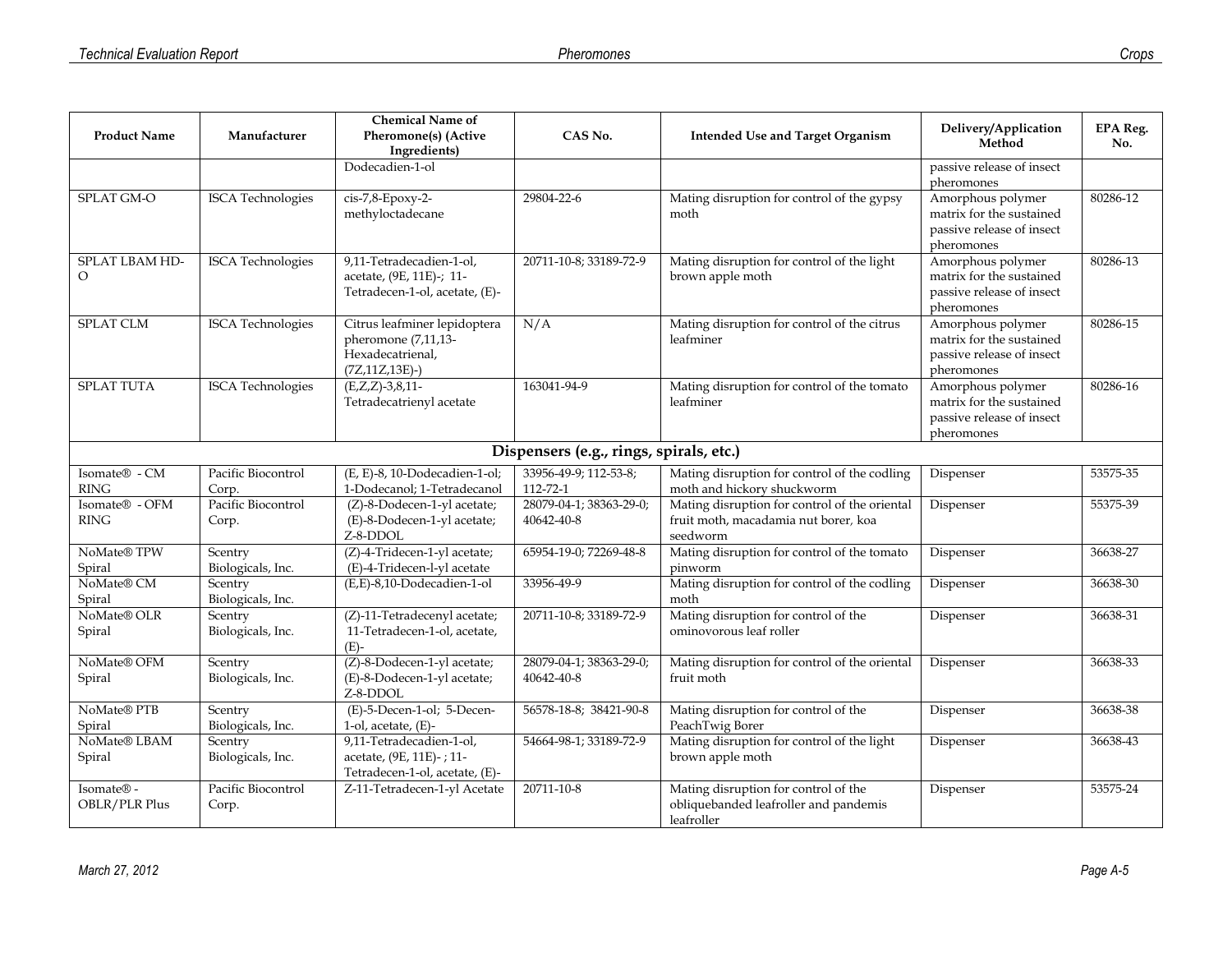|                                  | Manufacturer                  | <b>Chemical Name of</b><br>Pheromone(s) (Active            | CAS No.                                           | <b>Intended Use and Target Organism</b>                                                   | Delivery/Application | <b>EPA Reg.</b> |
|----------------------------------|-------------------------------|------------------------------------------------------------|---------------------------------------------------|-------------------------------------------------------------------------------------------|----------------------|-----------------|
| <b>Product Name</b>              |                               | Ingredients)                                               |                                                   |                                                                                           | Method               | No.             |
| Isomate® - M 100                 | Pacific Biocontrol            | (Z)-8-Dodecen-1-yl acetate;                                | 28079-04-1; 38363-29-0;                           | Mating disruption for control of the oriental                                             | Dispenser            | 53575-19        |
|                                  | Corp.                         | (E)-8-Dodecen-1-yl acetate;<br>Z-8-DDOL                    | 40642-40-8                                        | fruit moth, macadamia nut borer, and koa<br>seedworm                                      |                      |                 |
| Isomate® - LBAM                  | Pacific Biocontrol            | (E)-11-Tetradecenyl Acetate;                               | 33189-72-9; 30562-09-5                            | Mating disruption for control of the light                                                | Dispenser            | 53575-33        |
| Plus                             | Corp.                         | (E,E)-9,ll-Tetradecadienyl<br>Acetate                      |                                                   | brown apple moth                                                                          |                      |                 |
| Isomate® - PTB<br>Dual           | Pacific Biocontrol            | (E.Z)-3,13 Octadecadien-1-yl                               | N/A                                               | Mating disruption for control of the lesser                                               | Dispenser            | 53575-34        |
|                                  | Corp.                         | Acetate; (Z.Z)-3,13<br>Octadecadien-.1-yl Acetate          |                                                   | peachtree borer and greater peachtree borer                                               |                      |                 |
| Isomate® - CM/LR<br>TT           | Pacific Biocontrol<br>Corp.   | Dodecyl alcohol;<br>Tetradecyl alcohol; 11-                | 112-53-8; 112-72-1;<br>35237-64-0; 20711-10-8;    | Mating disruption for control of the codling<br>moth, obliquebanded leafroller, pandemic  | Dispenser            | 53575-31        |
|                                  |                               | Tetradecenal, (11Z)-; (Z)-11-                              | 34010-15-6; 33956-49-9;                           | leafroller, fruittree leafroller, threelined                                              |                      |                 |
|                                  |                               | Tetradecenyl acetate; 11-                                  | 16725-53-4                                        | leafroller, and European leafroller                                                       |                      |                 |
|                                  |                               | Tetradecen-1-ol, (Z)-; (E,E)-<br>8,10-Dodecadien-1-ol; 9-  |                                                   |                                                                                           |                      |                 |
|                                  |                               | Tetradecen-1-ol, acetate, (9Z)                             |                                                   |                                                                                           |                      |                 |
| Isomate® - DWB                   | Pacific Biocontrol<br>Corp.   | (Z,Z)-3,13-Octadecadien-1-yl<br>Acetate; (E,Z)-2,13-       | 53120-27-7; 86252-65-5;<br>66410-24-0; 123551-47- | Mating disruption for control of the<br>dogwood borer                                     | Dispenser            | 53575-40        |
|                                  |                               | Octadecadien-1-yl Acetate;                                 | 3                                                 |                                                                                           |                      |                 |
|                                  |                               | (Z,Z)-3,13-Octadecadien-1-                                 |                                                   |                                                                                           |                      |                 |
|                                  |                               | ol; (E,Z)-2,13-Octadecadien-<br>$1$ -ol                    |                                                   |                                                                                           |                      |                 |
| Isomate® - GRB                   | Pacific Biocontrol            | (E,Z)-2,13-Octadecadien-1-yl                               | 86252-65-5; 53120-27-7                            | Mating disruption for control of the                                                      | Dispenser            | 53575-41        |
|                                  | Corp.                         | Acetate; (E,Z)-3,13-<br>Octadecadien-1-yl Acetate          |                                                   | graperoot borer and currant borer                                                         |                      |                 |
| <b>Breeze CM</b><br>Pheromone    | <b>BASF</b> Corp.             | Myristyl acetate; (E,E)-8,10-<br>Dodecadien-1-ol           | 638-59-5; 33956-49-9                              | Mating disruption for control of the codling<br>moth and hickory shuckworm                | Dispenser            | 7969-286        |
| CheckMate® CM                    | Suterra, LLC CP               | (E,E)-8,10-Dodecadien-1-ol                                 | 33956-49-9                                        | Mating disruption for control of the codling                                              | Dispenser            | 56336-5         |
| Hand applied                     | Pheromones                    |                                                            |                                                   | moth                                                                                      |                      |                 |
| dispenser<br>CheckMate® CM       | Suterra, LLC CP               | (E,E)-8,10-Dodecadien-1-ol                                 | 33956-49-9                                        | Mating disruption for control of the codling                                              | Dispenser            | 56336-13        |
| 180/1-P Dispenser                | Pheromones                    |                                                            |                                                   | moth and hickory shuckworm.                                                               |                      |                 |
| CheckMate® OFM<br>XL             | Suterra, LLC CP<br>Pheromones | (Z)-8-Dodecen-1-yl acetate;<br>(E)-8-Dodecen-1-yl acetate; | 28079-04-1; 38363-29-0;<br>40642-40-8             | Mating disruption for control of the oriental<br>fruit moth, macadamia nut borer, and koa | Dispenser            | 56336-36        |
|                                  |                               | $(Z)$ -8-Dodecen-1-01                                      |                                                   | seedworm                                                                                  |                      |                 |
| CheckMate® SPM                   | Suterra, LLC CP               | (Z,E)-9, 12-Tetradecadien-1-                               | 31654-77-0                                        | Mating disruption for control of the Indian                                               | Dispenser            | 56336-54        |
| Dispenser                        | Pheromones                    | yl Acetate                                                 |                                                   | meal moth, Mediterranean flour moth,<br>Raisin moth, and Tobacco moth                     |                      |                 |
| CheckMate® VMB<br>X <sub>L</sub> | Suterra, LLC CP<br>Pheromones | Lavandulyl senecioate                                      | 23960-07-8                                        | Mating disruption for control of the vine<br>mealybug                                     | Dispenser            | 56336-57        |
| CheckMate® LBAM                  | Suterra, LLC CP               | (E)-11-Tetradecen-1-yl                                     | 33189-72-9; N/A                                   | Mating disruption for control of the light                                                | Dispenser            | 56336-58        |
| Dispenser                        | Pheromones                    | acetate; (E,E)-9, 11-<br>Tetradecadien-1-yl acetate        |                                                   | brown apple moth                                                                          |                      |                 |
|                                  |                               |                                                            |                                                   |                                                                                           |                      |                 |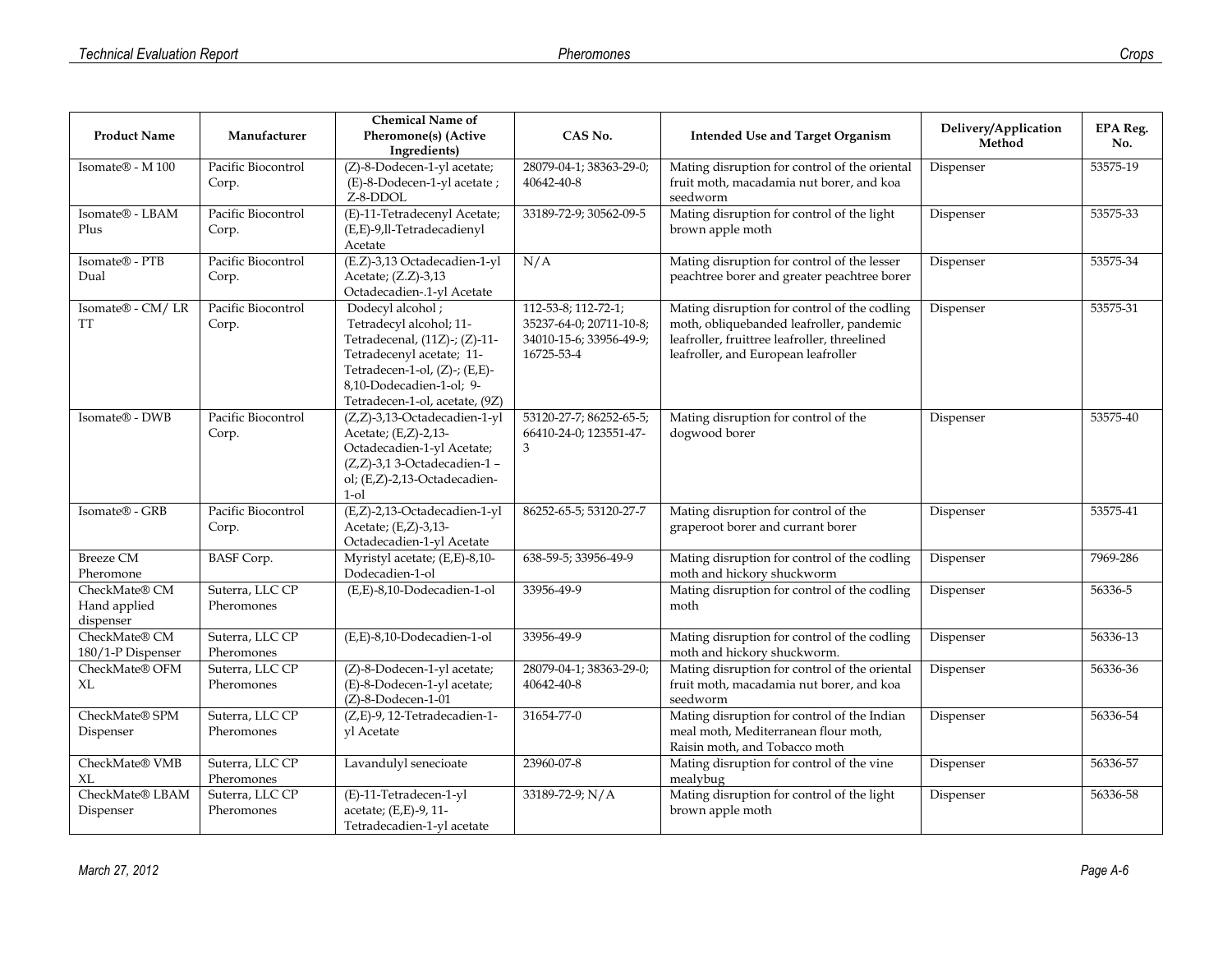|                                        |                              | <b>Chemical Name of</b>                                                                |                                     |                                                                                                                                                              | Delivery/Application                         | <b>EPA Reg.</b> |
|----------------------------------------|------------------------------|----------------------------------------------------------------------------------------|-------------------------------------|--------------------------------------------------------------------------------------------------------------------------------------------------------------|----------------------------------------------|-----------------|
| <b>Product Name</b>                    | Manufacturer                 | <b>Pheromone(s)</b> (Active<br>Ingredients)                                            | CAS No.                             | <b>Intended Use and Target Organism</b>                                                                                                                      | Method                                       | No.             |
| Checkmate® CM                          | Suterra, LLC CP              | E,E-8, 10-Dodecadien-I-ol                                                              | 33956-49-9                          | Mating disruption for control of the codling                                                                                                                 | Dispenser                                    | 56336-61        |
| Primo                                  | Pheromones                   |                                                                                        |                                     | moth and hickory shuckworm                                                                                                                                   |                                              |                 |
|                                        |                              |                                                                                        | Lures                               |                                                                                                                                                              |                                              |                 |
| German cockroach<br>pheromone lure     | Woodstream Corp.             | German cockroach<br>pheromone                                                          | N/A                                 | Improve [enhance] the attractiveness<br>[effectiveness] of insect glue-boards, insect<br>monitoring devices and insecticidal baits<br>for German cockroaches | Lure (sticky, to be added<br>to glue boards) | 47629-8         |
| Oriental beetle MD                     | Agbio Development<br>Inc.    | Z-7-Tetradecen-2-one                                                                   | 146955-45-5                         | Reduce populations of oriental beetle (in<br>combination with trap)                                                                                          | Lure                                         | 68253-1         |
| BioLure                                | Suterra, LLC                 | N/A                                                                                    | N/A                                 | Variety                                                                                                                                                      | Trap                                         | N/A             |
| Scentry® Methyl<br><b>Eugenol Cone</b> | Scentry Biologicals,<br>Inc. | Methyl Eugenol                                                                         | 93-15-2                             | Semiochemical insect attractant for<br>control of the oriental fruit fly                                                                                     | Lure                                         | 36638-41        |
| Scentry® Cue-Lure<br>Plug              | Scentry Biologicals,<br>Inc. | 4-[p-Acetoxyphenyl]-2-<br>butanone                                                     | 3572-06-3                           | Semiochemical insect attractant for control<br>of<br>the melon fly                                                                                           | Lure                                         | 36638-42        |
|                                        |                              |                                                                                        | <b>Fibers</b>                       |                                                                                                                                                              |                                              |                 |
| NoMate® PBW<br>Fiber                   | Scentry<br>Biologicals, Inc. | (Z,E)-7,11-Hexadecadien-1-yl<br>acetate; $(Z,Z)$ -7,11-<br>Hexadecadien-1-yl acetate   | 53042-79-8; 52207-99-5              | Mating disruption for control of the pink<br>bollworm                                                                                                        | Fibers (placed in foliage)                   | 36638-23        |
| NoMate® CM Fiber                       | Scentry<br>Biologicals, Inc. | (E,E)-8,10-Dodecadien-1-ol                                                             | 33956-49-9                          | Mating disruption for control of the codling<br>moth                                                                                                         | Fibers (placed in foliage)                   | 36638-36        |
|                                        |                              |                                                                                        | Microencapsulated pheromones (MECs) |                                                                                                                                                              |                                              |                 |
| NoMate® PBW<br><b>MEC</b>              | Scentry<br>Biologicals, Inc. | (Z,E)-7,11-Hexadecadien-1-<br>yl acetate ; $(Z,Z)$ -7,11-<br>Hexadecadien-1-yl acetate | 53042-79-8; 52207-99-5              | Mating disruption for control of the pink<br>bollworm                                                                                                        | Spray (ground)                               | 36638-25        |
| NoMate® TPW<br><b>MEC</b>              | Scentry<br>Biologicals, Inc. | (Z)-4-Tridecen-1-yl acetate;<br>(E)-4-Tridecen-l-yl acetate                            | 65954-19-0; 72269-48-8              | Mating disruption for control of the tomato<br>pinworm                                                                                                       | Spray (ground)                               | 36638-28        |
|                                        |                              |                                                                                        | Mists/Sprays                        |                                                                                                                                                              |                                              |                 |
| Isomate® -CM Mist                      | Pacific Biocontrol<br>Corp.  | (E,E)-8,10-Dodecadien-1-ol                                                             | 33956-49-9                          | Mating disruption for control of the codling<br>moth                                                                                                         | Spray (aerial or ground)                     | 53575-42        |
| CheckMate®<br>LBAM-F                   | Suterra, LLC                 | (E)-11-Tetradecen-1-yl<br>acetate; (E,E)-9,11-<br>Tetradecadien-1-yl acetate           | 33189-72-9; N/A                     | Mating disruption for control of the light<br>brown apple moth                                                                                               | Spray (aerial or ground)                     | 56336-59        |
| CheckMate® OLR-F                       | Suterra, LLC                 | (Z)-11-Tetradecenyl acetate;<br>11-Tetradecen-1-ol, acetate,<br>$(E)-$                 | 20711-10-8; 33189-72-9              | Mating disruption for control of the<br>omnivorous leafroller                                                                                                | Spray (aerial or ground)                     | 56336-25        |
| CheckMate® DBM-<br>F                   | Suterra, LLC                 | $(Z)$ -11-Hexadecenal; $(Z)$ -11-<br>Hexadecenyl acetate                               | 53939-28-9; 34010-21-4              | Mating disruption for control of the<br>diamondback moth                                                                                                     | Spray (aerial or ground)                     | 56336-35        |
| CheckMate® CM-F                        | Suterra, LLC                 | (E,E)-8,10-Dodecadien-1-ol                                                             | 33956-49-9                          | Mating disruption for control of the codling<br>moth                                                                                                         | Spray (aerial or ground)                     | 56336-37        |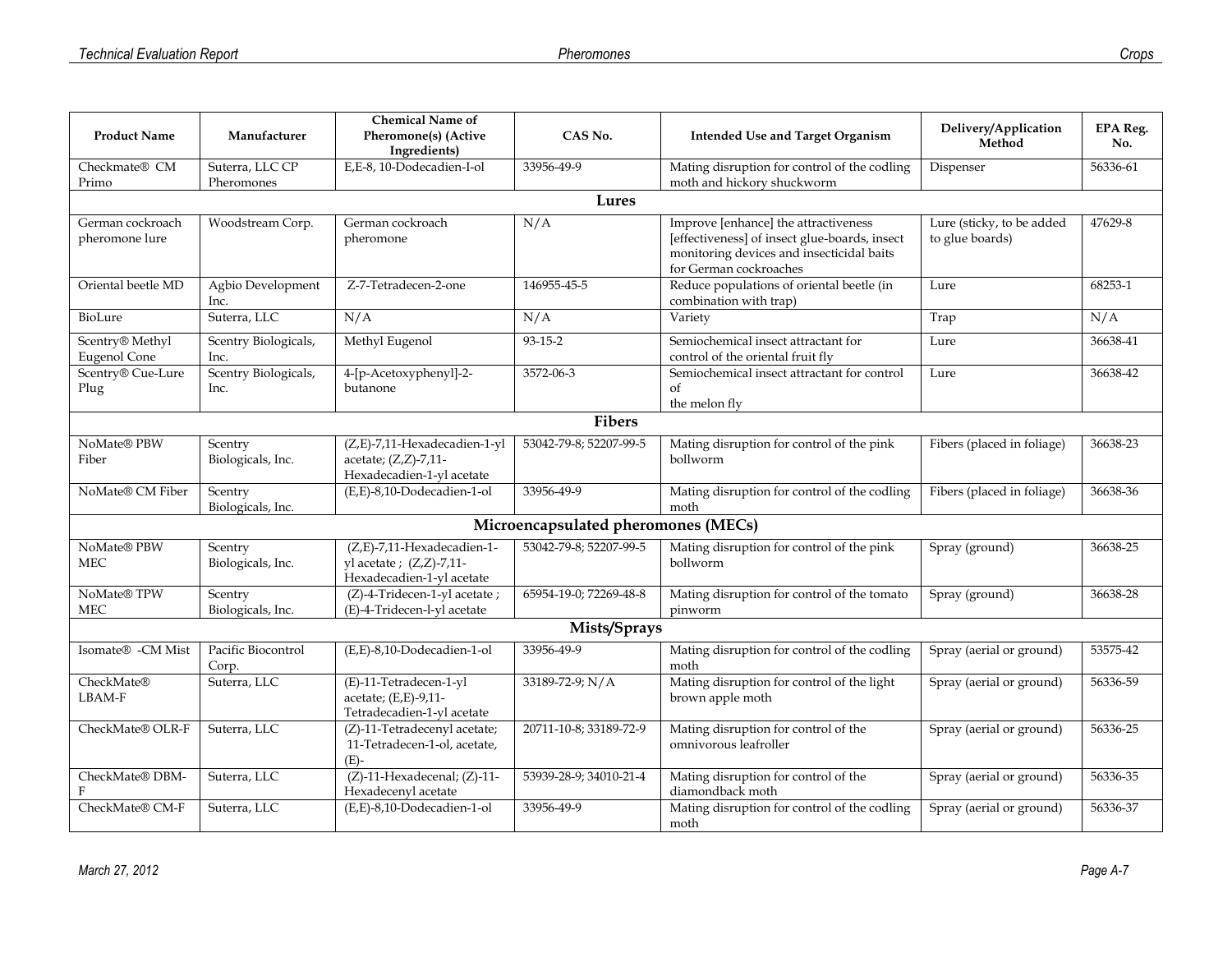|                                                                    |                               | <b>Chemical Name of</b>                                                                |                                         |                                                                                                       | Delivery/Application                                                                                                  | <b>EPA Reg.</b> |
|--------------------------------------------------------------------|-------------------------------|----------------------------------------------------------------------------------------|-----------------------------------------|-------------------------------------------------------------------------------------------------------|-----------------------------------------------------------------------------------------------------------------------|-----------------|
| <b>Product Name</b>                                                | Manufacturer                  | Pheromone(s) (Active<br>Ingredients)                                                   | CAS No.                                 | <b>Intended Use and Target Organism</b>                                                               | Method                                                                                                                | No.             |
| CheckMate® NOW-                                                    | Suterra, LLC                  | Navel orangeworm<br>pheromone                                                          | 71317-73-2                              | Mating disruption for control of the navel<br>orangeworm                                              | Spray (aerial or ground)                                                                                              | 56336-38        |
| CheckMate® APM-                                                    | Suterra, LLC                  | (Z)-11-Hexadecenal                                                                     | 53939-28-9                              | Mating disruption for control of the<br>artichoke plume moth                                          | Spray (aerial or ground)                                                                                              | 56336-39        |
| CheckMate®<br>WPCM-F                                               | Suterra, LLC                  | (3E, 13Z)-Octadecadien-1-ol;<br>(Z,Z)-3, 13-Octadecadien-1-<br>оl                      | 66410-24-0; 66410-28-4                  | Mating disruption for control of the<br>western poplar chewing moth                                   | Spray (aerial or ground)                                                                                              | 56336-40        |
| CheckMate® PTB-F                                                   | Suterra, LLC                  | (E)-5-Decen-1-ol; 5-Decen-1-<br>ol, acetate, (E)-                                      | 56578-18-8; 38421-90-8                  | Mating disruption for control of the<br>peachtree borer                                               | Spray (aerial or ground)                                                                                              | 56336-41        |
| CheckMate® OFM-<br>FXL                                             | Suterra, LLC                  | (Z)-8-Dodecen-l-yl Acetate;<br>(E)-8-Dodecen-I-yl Acetate;<br>(Z)-8-Dodecen-I-01       | 28079-04-1; 38363-29-<br>$0;40642-40-8$ | Mating disruption for control of the oriental<br>fruit moth, macadamia nut borer, and koa<br>seedowrm | Spray (aerial or ground)                                                                                              | 56336-42        |
| CheckMate® BAW-<br>F                                               | Suterra, LLC                  | (Z,E)-9,12-Tetradecadienyl<br>acetate ; (Z)-11-Hexadecenyl<br>acetate                  | 30507-70-1; 34010-21-4                  | Mating disruption for control of the beet<br>armyworm moth                                            | Spray (aerial or ground)                                                                                              | 56336-43        |
| CheckMate® TPW                                                     | Suterra, LLC CP<br>Pheromones | (E)-4-Tridecen-1-yl acetate;<br>(Z)-4-Tridecen-1-yl acetate;<br>water                  | 77269-48-8; 65954-19-0;<br>7732-18-5    | Mating disruption for control of the tomato<br>pinworm.                                               | Spray (aerial or ground)                                                                                              | 56336-21        |
| CheckMate® PBW                                                     | Suterra, LLC CP<br>Pheromones | (Z,E)-7,11-Hexadecadien-1-yl<br>acetate; (Z,Z)-7,11-<br>Hexadecadien-1-yl acetate      | 53042-79-8; 52207-99-5                  | Mating disruption for control of the pink<br>bollworm                                                 | Spray (aerial or ground)                                                                                              | 56336-1         |
| Consep Spr2m<br>Oriental Fruit Moth<br>Sprayable Bead<br>Pheromone | Suterra, LLC CP<br>Pheromones | (Z)-8-Dodecen-1-yl acetate;<br>(E)-8-Dodecen-1-yl acetate;<br>Z-8-DDOL                 | 28079-04-1; 38363-29-0;<br>40642-40-8   | Mating disruption for control of the oriental<br>fruit moth                                           | Spray (aerial or ground)                                                                                              | 56336-24        |
| Consep Spr3<br>Codling Moth<br>Pheromone<br>Sprayable              | Suterra, LLC CP<br>Pheromones | E,E-8,10-dodecadien-1-ol                                                               | 33956-49-9                              | Mating disruption for control of the codling<br>moth                                                  | Spray (aerial or ground)                                                                                              | 56336-11        |
| Consep Spr4m<br>Peach Twig Borer<br>Sprayable Bead<br>Pheromone    | Suterra, LLC CP<br>Pheromones | (E)-5-Decen-1-ol; 5-Decen-1-<br>ol, acetate, (E)-                                      | 56578-18-8; 38421-90-8                  | Mating disruption for control of the peach<br>twig borer                                              | Spray (aerial or ground)                                                                                              | 56336-23        |
| Consep Spr5m PBW<br>Sprayable Bead<br>Pheromone                    | Suterra, LLC CP<br>Pheromones | (Z,E)-7,11-Hexadecadien-1-yl<br>acetate; (Z,Z)-7,11-<br>Hexadecadien-1-yl acetate      | 53042-79-8; 52207-99-5                  | Mating disruption for control of the pink<br>bollworm                                                 | Spray (aerial or ground)                                                                                              | 56336-19        |
|                                                                    |                               |                                                                                        | <b>Flakes</b>                           |                                                                                                       |                                                                                                                       |                 |
| <b>HERCON</b> disrupt<br>bio-flake LBAM                            | Hercon                        | 9,11-Tetradecadien-1-ol,<br>acetate, (9E, 11E)-; 11-<br>Tetradecen-1-ol, acetate, (E)- | 54664-98-1; 33189-72-9                  | Mating disruption for control of the light<br>brown apple moth                                        | Polymer flakes for a<br>passive release of<br>semiochemicals; applied<br>using specialized air or<br>ground equipment | 8730-73         |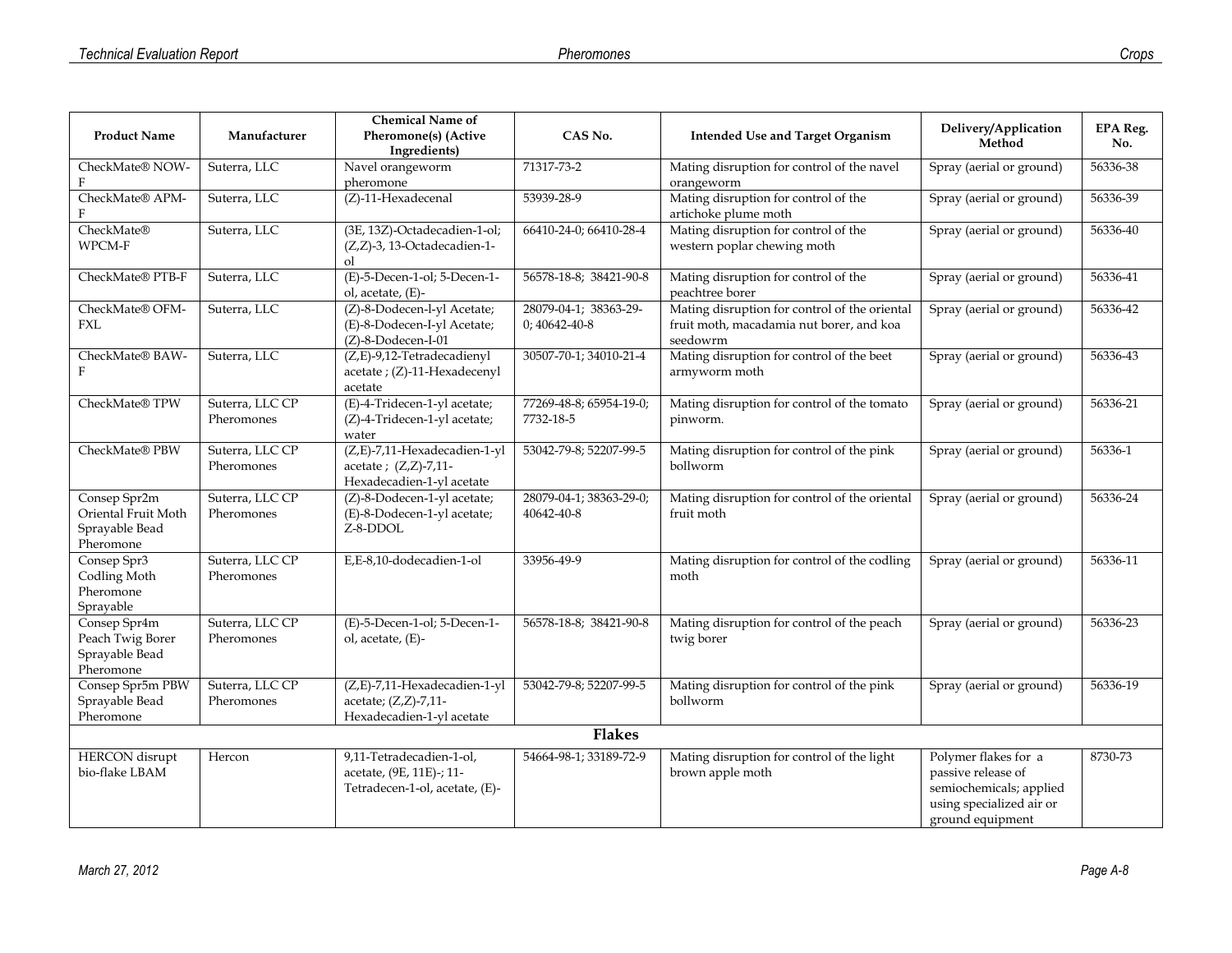| <b>Product Name</b>                      | Manufacturer | <b>Chemical Name of</b><br>Pheromone(s) (Active<br>Ingredients) | CAS No.    | <b>Intended Use and Target Organism</b>                                                                                                             | Delivery/Application<br>Method                                                                                        | <b>EPA Reg.</b><br>No. |
|------------------------------------------|--------------|-----------------------------------------------------------------|------------|-----------------------------------------------------------------------------------------------------------------------------------------------------|-----------------------------------------------------------------------------------------------------------------------|------------------------|
| <b>HERCON</b> disrupt<br>bio-flake GM    | Hercon       | cis-7,8-Epoxy-2-<br>methyloctadecane                            | 29804-22-6 | Mating disruption for control of the gypsy<br>moth                                                                                                  | Polymer flakes for a<br>passive release of<br>semiochemicals; applied<br>using specialized air or<br>ground equipment | 8730-75                |
| <b>HERCON</b> disrupt<br>bio-flake VBN   | Hercon       | Verbenone                                                       | 1196-01-6  | Mating disruption for control of the bark<br>beetle                                                                                                 | Polymer flakes for a<br>passive release of<br>semiochemicals; applied<br>using specialized air or<br>ground equipment | 8730-77                |
| <b>HERCON</b> disrupt<br>bio-flake CM    | Hercon       | (E,E)-8,10-Dodecadien-1-ol                                      | 33956-49-9 | Mating disruption for control of the codling<br>moth                                                                                                | Polymer flakes for a<br>passive release of<br>semiochemicals; applied<br>using specialized air or<br>ground equipment | 8730-74                |
| <b>HERCON</b> disrupt<br>micro-flake CM  | Hercon       | (E,E)-8,10-Dodecadien-1-ol                                      | 33956-49-9 | Mating disruption for control of the codling<br>moth                                                                                                | Polymer flakes for a<br>passive release of<br>semiochemicals; applied<br>using specialized air or<br>ground equipment | 8730-65                |
| <b>HERCON</b> disrupt<br>micro-flake VBN | Hercon       | Verbenone                                                       | 1196-01-6  | Mating disruption for control of the bark<br>beetle                                                                                                 | Polymer flakes for a<br>passive release of<br>semiochemicals; applied<br>using specialized air or<br>ground equipment | 8730-68                |
| <b>HERCON</b> disrupt<br>micro-flake MCH | Hercon       | 3-Methyl-2-cyclohexen-1-one                                     | 1193-18-6  | Mating disruption for control of certain<br>bark beetle species including Douglas-fir<br>beetle, Engelmann spruce, and other spruce<br>tree species | Polymer flakes for a<br>passive release of<br>semiochemicals; applied<br>using specialized air or<br>ground equipment | 8730-72                |

Source: NPIRS, 2012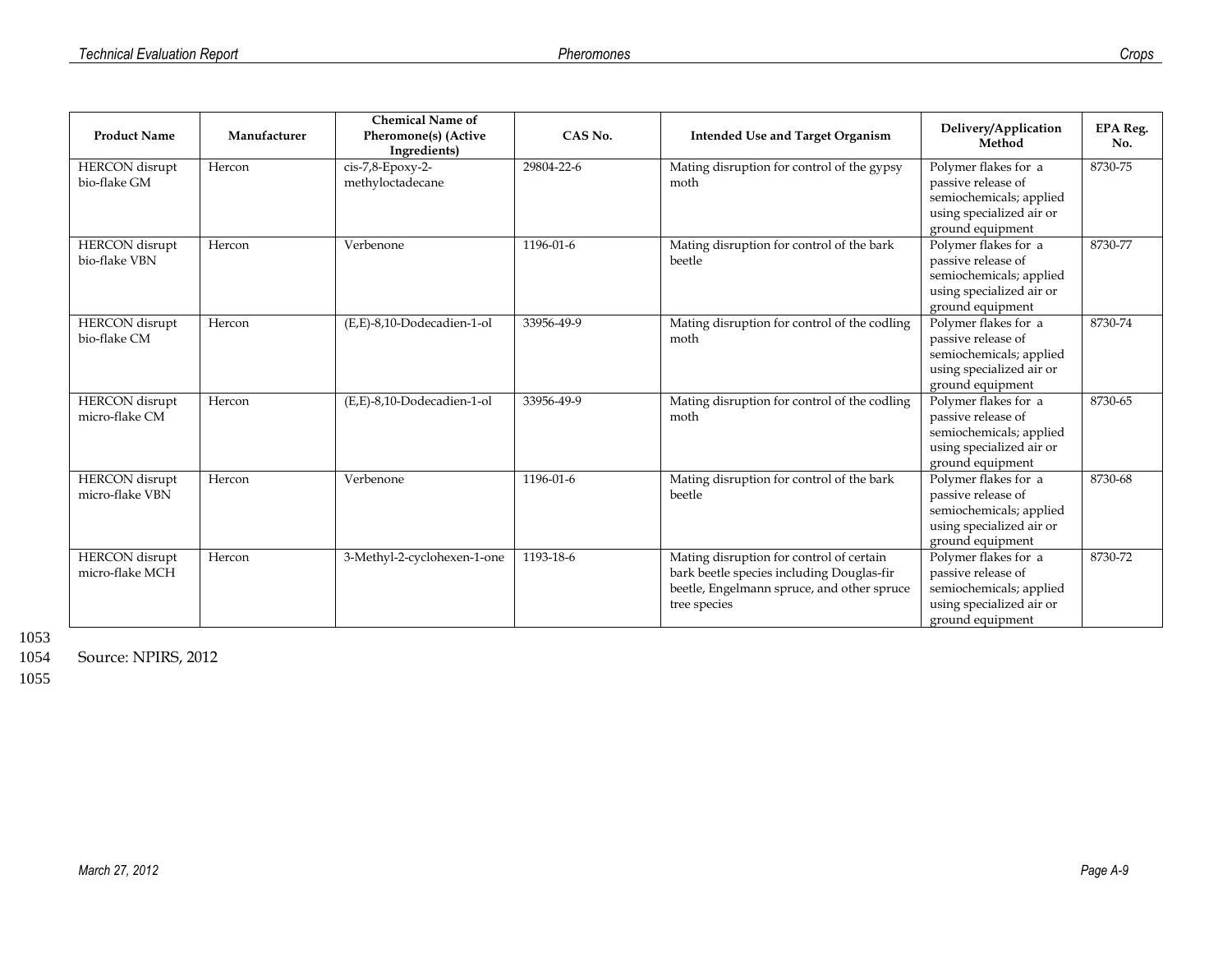#### 1056 **Appendix B. Commercially Available Pheromone Products that are Listed with OMRI**

1057

SL+

#### **Product Name: Manufacturer: Chemical Name of Pheromone (Active Ingredients CAS No. Intended Use and Target Organism Application Method: EPA Reg. No.** Biomite™ Natural Plant Protection Farnesol; Nerolidol; Cephrol; Geraniol 4602-84-0; 7212-44-4; 106-22-9; 106-24-1 Controls mites, *Eotetranychus* spp., *Tetranychus* spp. and *Panonychus* spp, including two-spotted mites, pacific mite, willamette mite, citrus rust mite, broad mite and the European red mite; novel mode of action inhibits the development of resistance Spray 70057-1 Checkmate® OFM-Suterra, LLC CP Pheromones (Z)-8-Dodecen-1-yl acetate; (E)-8-Dodecen-1-yl acetate; (Z)-8-Dodecen-1-ol 28079-04-1; 38363-29-0; 40642-40-8 Mating disruption for control of the oriental fruit moth, macadamia nut borer, and koa seedworm Dispenser 56996-50 CheckMate® OFM Suterra, LLC CP Pheromones (Z)-8-Dodecen-1-yl acetate; (E)-8-Dodecen-1-yl acetate; (Z)-8-Dodecen-1-ol 28079-04-1; 38363-29-0; 40642-40-8 Mating disruption for control of oriental fruit moth, macadamia nut borer, and koa seedworm. Dispenser 56336-3 Isomate® - C Plus Pacific Biocontrol Corp. (E, E)-8, 10-Dodecadien-1-ol; 1-Dodecanol; 1-Tetradecanol 33956-49-9; 112-53-8; 112-72-1 Mating disruption for control of the codling moth and hickory shuckworm Dispenser 53575-6 Isomate® - C TT Pacific Biocontrol Corp. (E, E)-8, 10-Dodecadien-1-ol; Dodecanol; Tetradecanol 33956-49-9; 112-53-8; 112-72-1 Mating disruption for control of the codling moth and hickory shuckworm Dispenser 53575-25 Isomate® - CM FLEX Pacific Biocontrol Corp. Dodecyl alcohol; Tetradecyl alcohol; (E,E)-8,10- Dodecadien-1-ol 112-53-8; 112-72-1; 33956-49-9 Mating disruption for control of the codling moth and hickory shuckworm Dispenser 53575-32 Isomate® - CM RING Pacific Biocontrol Corp. Dodecyl alcohol; Tetradecyl alcohol; (E,E)-8,10- Dodecadien-1-ol 112-53-8; 112-72-1; 33956-49-9 Mating disruption for control of the codling moth and hickory shuckworm Dispenser 53575-35 Isomate® - CM/OFM TT Pacific Biocontrol Corp. (E, E)-8, 10-Dodecadien-1-ol; Dodecanol; Tetradecanol; Z-8-Dodecen-1-yl acetate; E-8- Dodecen-1-yl acetate; Z-8- Dodecen-1-ol 33956-49-9; 112-53-8; 112-72-1; 28079-04-1; 38363-29-0; 40642-40-8 Mating disruption for control of the codling moth, oriental fruit moth, macadamia nut borer, koa seedworm, and lesser appleworm Dispenser 53575-30 Isomate® - EGVM Pacific Biocontrol Corp. (E,Z)-7,9-Dodecadien-1-yl Acetate 55774-32-8 Mating disruption for control of the European grapevine moth. Dispenser 53575-36 Isomate® - M Rosso Pacific Biocontrol Corp. Z-8-Dodecen-1-yl acetate; E-8-Dodecen-1-yl acetate; Z-8- Dodecen-1-ol 28079-04-1; 38363-29-0; 40642-40-8 Mating disruption for control of the oriental fruit moth, macadamia nut borer, and koa seedworm Dispenser 53575-26 Isomate® - OFM TT Pacific Biocontrol Corp. Z-8-Dodecen-1-yl acetate; E-8-Dodecen-1-yl acetate; Z-8- Dodecen-1-ol 28079-04-1; 38363-29-0; 40642-40-8 Mating disruption for control of the oriental fruit moth, macadamia nut borer, and koa seedworm Dispenser 53575-29

28079-04-1; 38421-90-8; 38363-29-0; 56578-18-8; Mating disruption for control of the peach twig borer and oriental fruit moth

40642-40-8

Isomate® - OFM/PTB TT Pacific Biocontrol

(Z)-8-Dodecen-1-yl acetate; (E)-5-Decenyl acetate; (E)-8- Dodecen-1-yl acetate; (E)-5- Decen-1-ol; (Z)-8-Dodecen-

1-ol

Corp.

Dispenser 53575-37